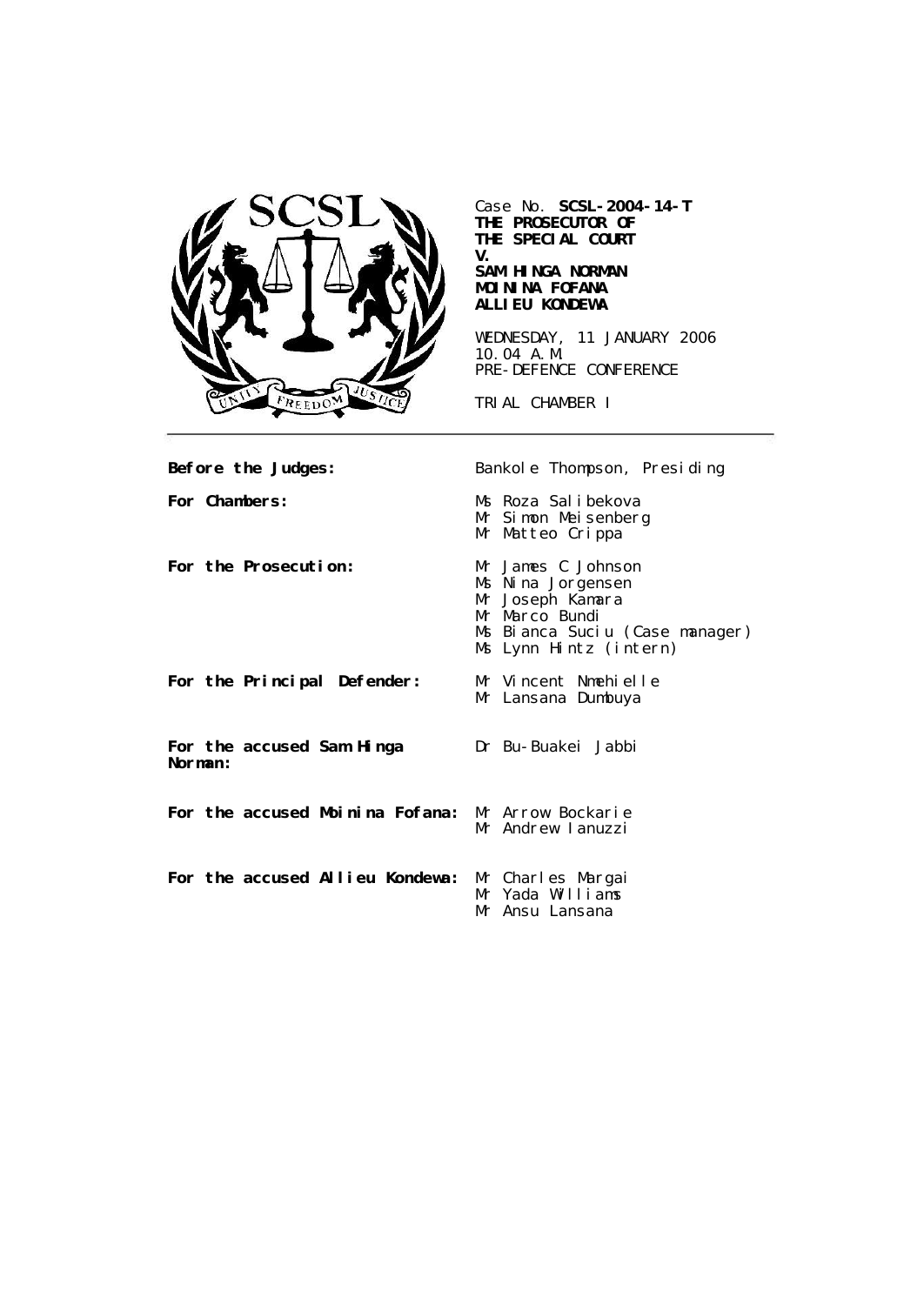1 2 3 4 5 6 7 8  $\mathsf{Q}$ 10 10:05:46 11 12 13 14 15 10:06:00 16 17 18 19 20 10:06:15 21 22 23 24 25 10:06:34 26 27 28 29 09:59:43 Wednesday, 11 January 2006 [Pre-defence conference] [Open Session] [The accused not present] [Upon commencing at 10.04 a.m.] PRESIDING JUDGE: Good morning, learned counsel. I call to order this pre-defence conference for the CDF trial which is being conducted in public session, there being no order for a closed session. Who appears for the parties? For the Prosecution? MR KAMARA: Your Honour, Jim Johnson, Nina Jorgensen, Joseph Kamara and Marco Bundi. PRESIDING JUDGE: Thank you. Who appears for the first accused? MR JABBI: Bu-Buakei Jabbi, My Lord, for the first accused. PRESIDING JUDGE: Thank you. Who appears for the second accused? MR BOCKARIE: For the second accused, My Lord, Arrow John Bockarie and Andy Ianuzzi. PRESIDING JUDGE: For the third accused? MR MARGAI: May it please, Your Honour. CF Margai, YH Williams and AB Lansana for the third. PRESIDING JUDGE: Thank you. For the principal defender's office? MR NMEHIELLE: Yes, Your Honour, just to say that Vincent Nmehielle, Principal Defender, with Mr Dumbuya, who is duty counsel. Your Honour, I know the seriousness of the occasion, but that would not prevent me from wishing the Honourable Bench a happy new year.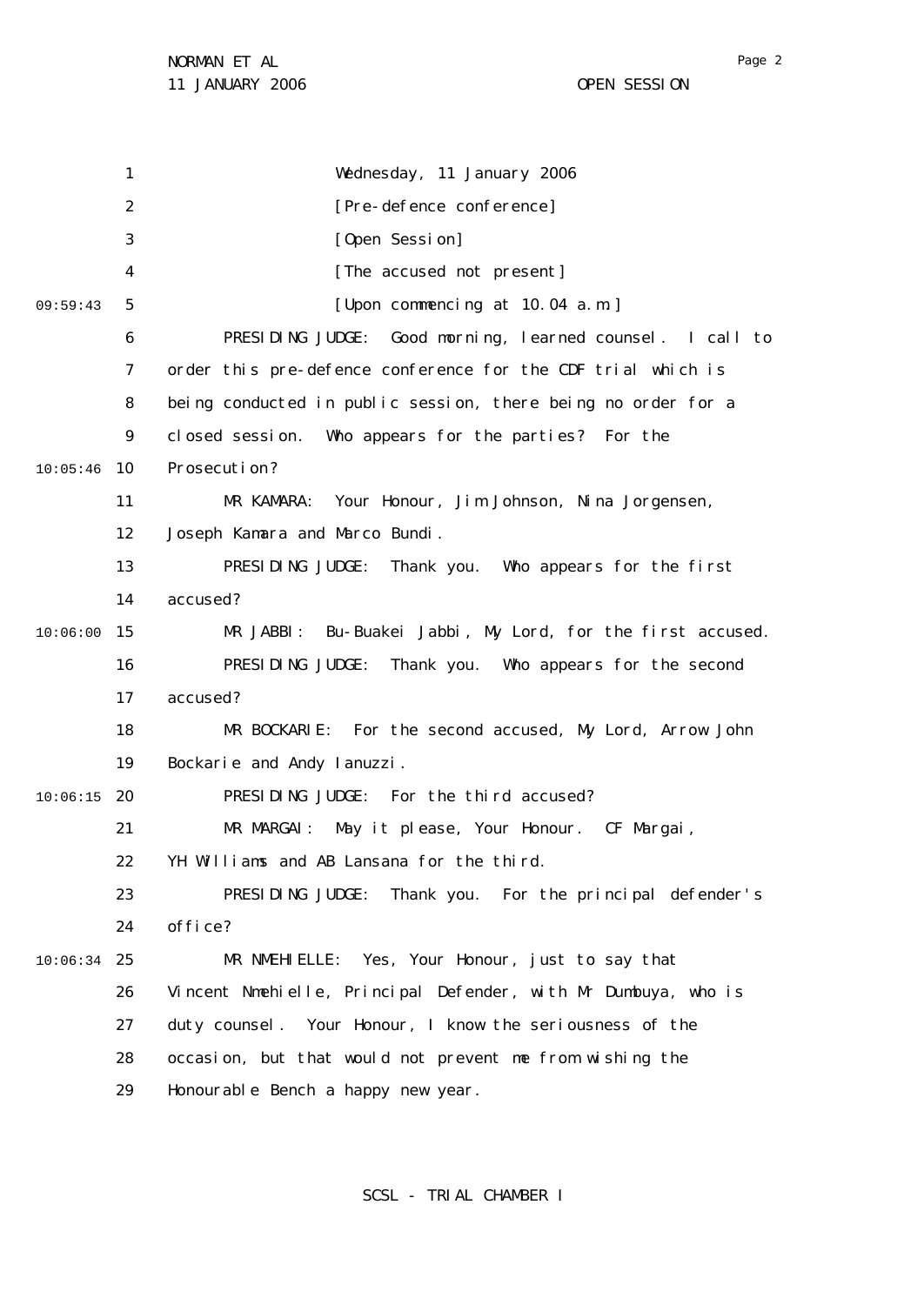|          | 1              | PRESIDING JUDGE:<br>Appreciated. This proceeding, as we are       |
|----------|----------------|-------------------------------------------------------------------|
|          | $\overline{2}$ | all aware, is a pre-defence conference for the CDF trial.<br>The  |
|          | 3              | statutory authority for convening a pre-defence conference is     |
|          | 4              | Rule 73 ter of the Rules of Procedure and Evidence of the Special |
| 10:07:13 | 5              | Court.                                                            |
|          | 6              | The relevant portion of the Rule is as follows, and I             |
|          | 7              | quote:                                                            |
|          | 8              | "(A) The Trial Chamber or a Judge designated from among           |
|          | 9              | its members may hold a conference prior to the commencement       |
| 10:07:35 | 10             | by the Defence of its case.                                       |
|          | 11             | At that conference, the Trial Chamber or a<br>(B)                 |
|          | 12             | Judge designated from among its members may order that the        |
|          | 13             | Defence, before the commencement of its case but after the        |
|          | 14             | close of the case for the Prosecution, file the following:        |
| 10:07:59 | 15             | (i)<br>Admissions by the parties and a statement of               |
|          | 16             | other matters which are not in dispute;                           |
|          | 17             | A statement of contested matters of fact and<br>(i)               |
|          | 18             | law;                                                              |
|          | 19             | (iii) A list of witnesses the Defence intends to call             |
| 10:08:11 | -20            | with:                                                             |
|          | 21             | The name or pseudonym of each witness;<br>(A)                     |
|          | 22             | A summary of the facts on which each<br>(B)                       |
|          | 23             | witness will testify;                                             |
|          | 24             | (C)<br>The points in the indictment as to which                   |
| 10:08:30 | 25             | each witness will testify; and                                    |
|          | 26             | (D)<br>The estimated length of time required for                  |
|          | 27             | each witness;                                                     |
|          | 28             | A list of exhibits the Defence intends to offer<br>$(i \vee)$     |
|          | 29             | in its case, stating where possible whether or                    |

SCSL - TRIAL CHAMBER I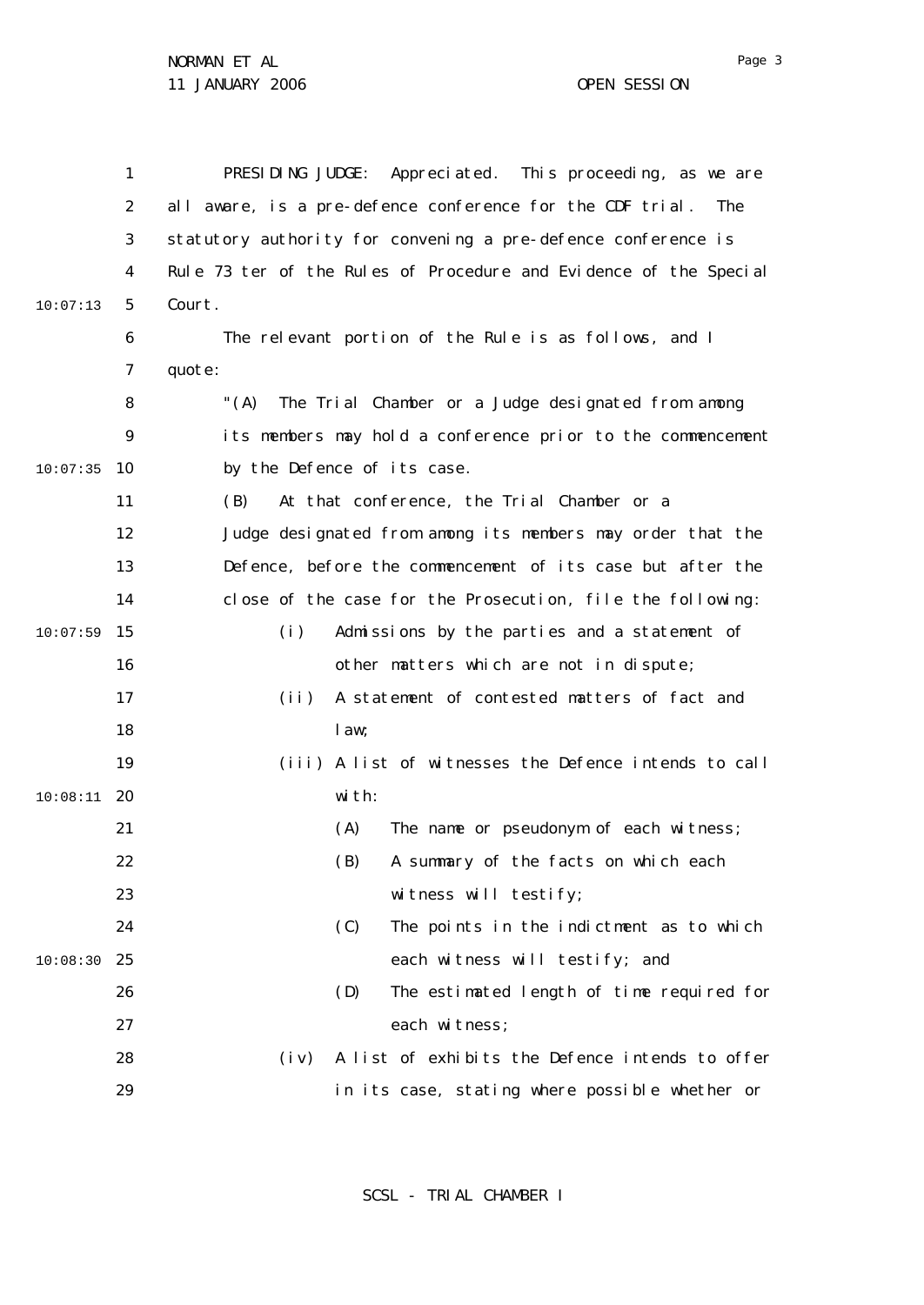1 2 3 4 5 6 7 8  $\mathsf{Q}$ 10 10:09:20 11 12 13 14 15 10:09:59 16 17 18 19 20 21 22 23 24 25 10:11:05 26 27 28 29 10:09:04 10:10:28 not the Prosecution has any objection as to authenticity. The Trial Chamber or the said Judge may order the Defence to provide the Trial Chamber and the Prosecutor with copies of the written statements of each witness whom the Defence intends to call to testify." Well, learned counsel, before we proceed with the substance of this particular proceeding, let me inform the parties that our work-load for this proceeding will cover essentially the following items: 1. Review of defence filings; 2. Number of witnesses; 3. Length of the defence case; 4. Statement of agreed and contested facts and issues; and 5. Any other relevant or salient matters. Before addressing the task in hand, let me begin this proceeding with some pertinent preliminary observations. They are as follows: 1. I approach this pre-defence conference with a heightened sense of judicial sensitivity to the reality that we are about to commence a very important phase of the CDF trial, namely, the case for the Defence. I do believe that this degree of heightened judicial sensitivity is shared by the two other honourable and learned colleagues of this Trial Chamber. Because of this heightened judicial awareness of the importance of this phase of the trial, namely, the case for the Defence, I reckon that there is a reciprocal sense of professional commitment on the part of both the Prosecution and the Defence to ensure that nothing inhibits the realisation of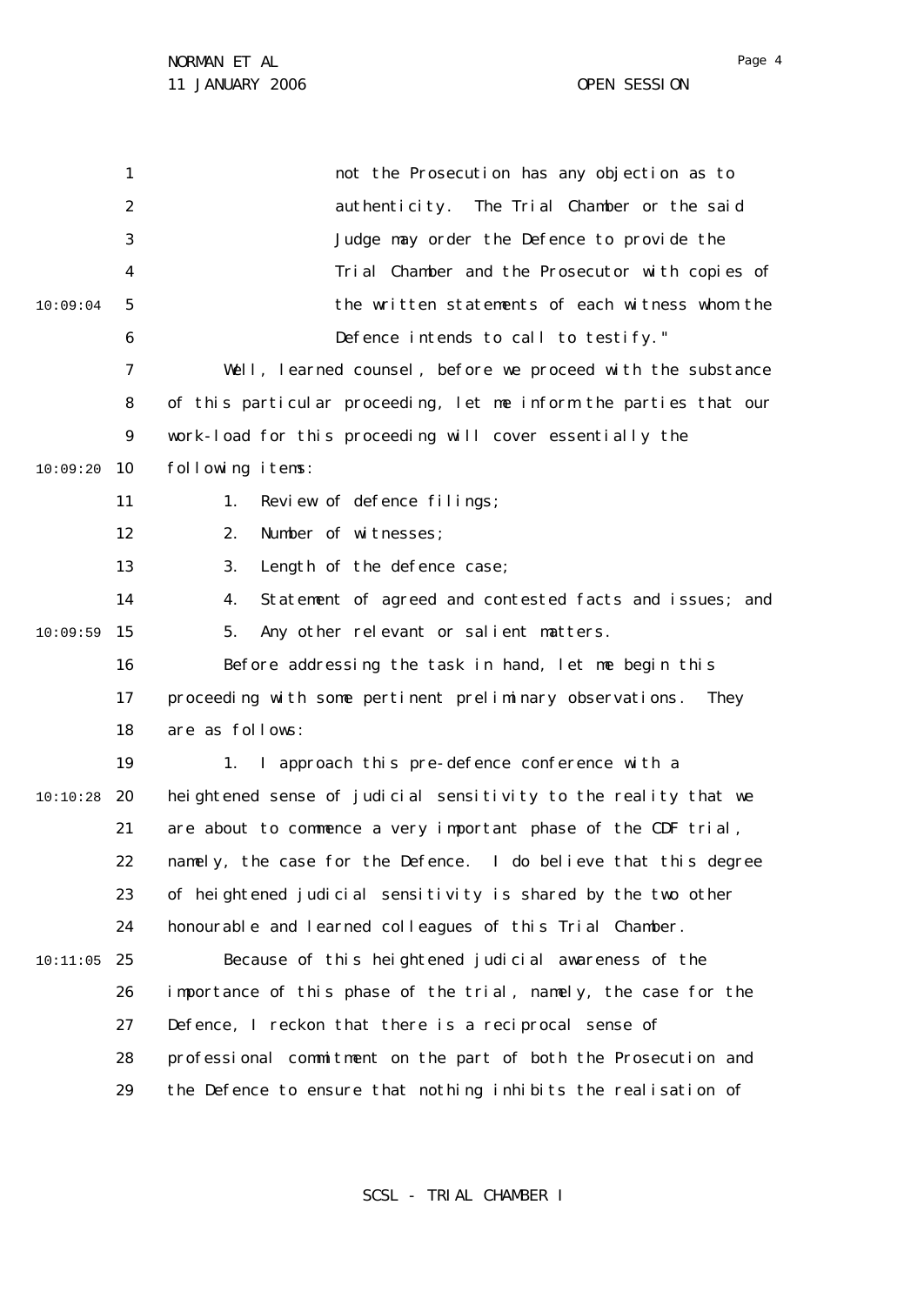1 2 3 4 5 6 7 8  $\mathsf{Q}$ 10 10:12:15 11 12 13 14 15 10:12:42 16 17 18 19 20 10:13:04 21 22 23 24 25 10:13:35 26 27 28 29 10:11:49 our collective supreme obligation, namely, the fair and expeditious trial of the accused persons. A third remark. I would therefore exalt counsel on both sides to direct their forensic methodologies and strategies towards achieving the objective of a fair and expeditious trial of the accused persons in a determined effort to ascertain the truth insofar as the issues in contention between the adversarial parties are concerned. 4. Specifically, therefore, it seems to me a pre-eminent obligation on the parties to comply strictly, fully, substantially, as appropriate, with the founding instruments regulating the judicial processes of the Special Court, especially the Rules of Procedure and Evidence. 5. In summary let us not just make a commitment to the rhetoric of a fair and expeditious trial, but to the reality of it. With these preliminary remarks, let me now proceed to outline the specific purpose of the instant proceeding. As already noted, it is being convened and conducted generally pursuant to Rule 73 *ter* of our Rules. Specifically, it has been convened in pursuance of this Chamber's order concerning the preparation and the presentation of the defence case, dated 21st October 2005, for the following purposes: (A) To consider the compliance of the Defence with the Chamber's aforesaid order on filings. (B) To review the defence witness lists and to settle the number of witnesses each defence team is entitled to call. (C) To determine the time to be allotted to each defence team to present its case.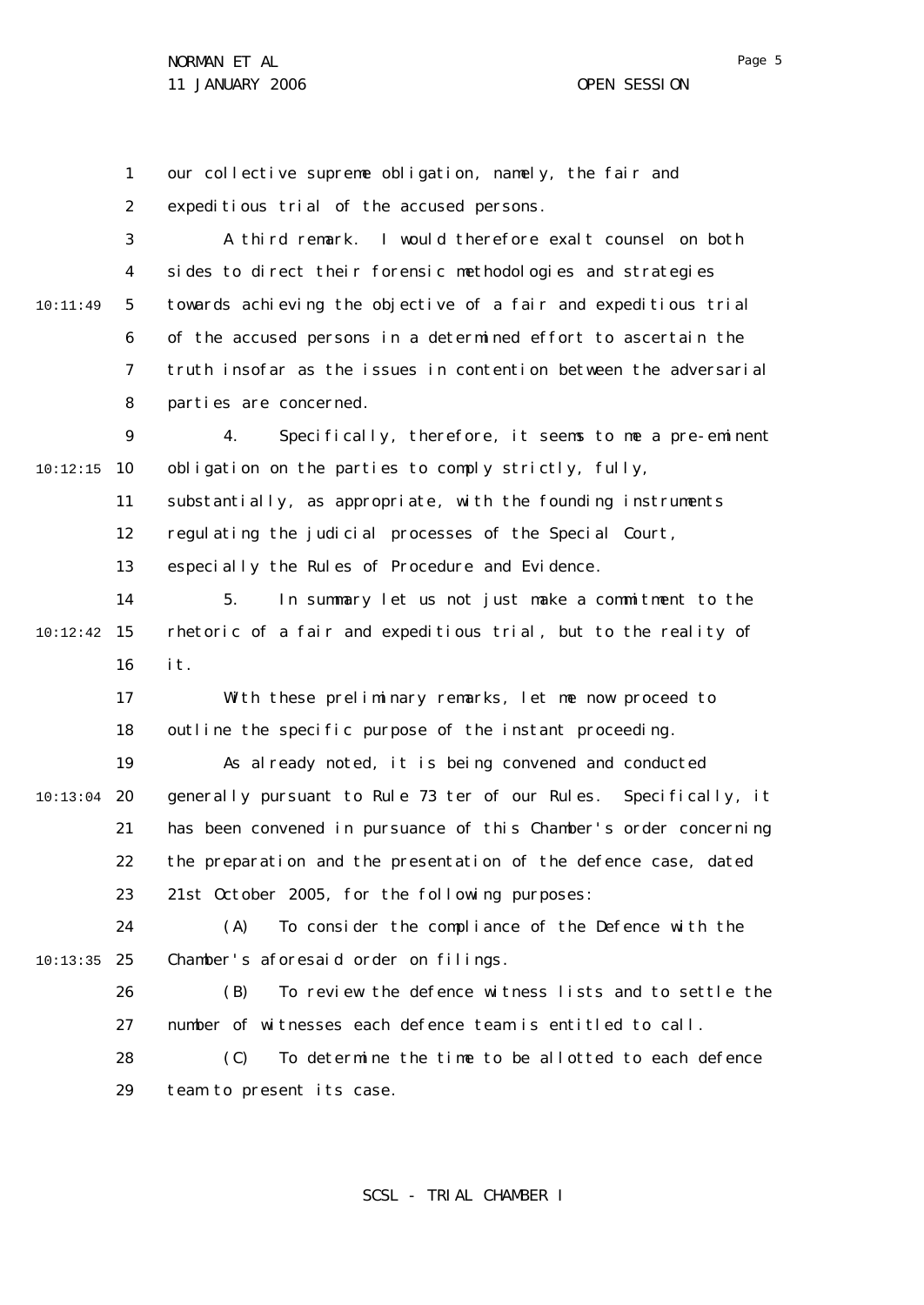1 2 3 (D) To ascertain the state of the parties' submissions on agreed facts and matters which do not fall within the contested terrain of issues.

4 5 6 7 8 10:14:19 And in accordance with the Chamber's order on cooperation between the parties dated 3rd November 2004, to require submission of status reports on agreed co-operation on this aspect of the case to the Chamber on the last day of each trial session.

 $\mathsf{Q}$ 10 10:14:41 11 12 (E) To explore and resolve any other matters considered appropriate by the Chamber for the purpose of facilitating the expeditious presentation of each defence case. We will now begin with review of defence filings.

13 14 Let me begin by observing that the procedural history so far on this issue of defence filings is as follows:

15 10:15:12 16 17 18 1. On 21st October 2005, the Trial Chamber ordered that the defence teams for first, second and third accused file certain materials concerning the preparation and presentation of their case.

19 20 10:15:37 21 22 23  $24$ 25 10:16:07 2. On 27th October 2005, a first status conference was held to consider the preparation and presentation of the defence case. At that conference, as evidenced by the transcripts for that conference, the Chamber discussed the nature and purpose of the materials which were the subject matter of the Chamber's order of 21st October 2005 and invited responses from the parties.

> 26 27 28 29 3. On 17th November 2005, the Trial Chamber received a joint filing of defence materials. Following that, the Defence requested the Chamber to reconsider the terms of its order dated 21st October 2005 and to make certain modifications thereto.

> > SCSL - TRIAL CHAMBER I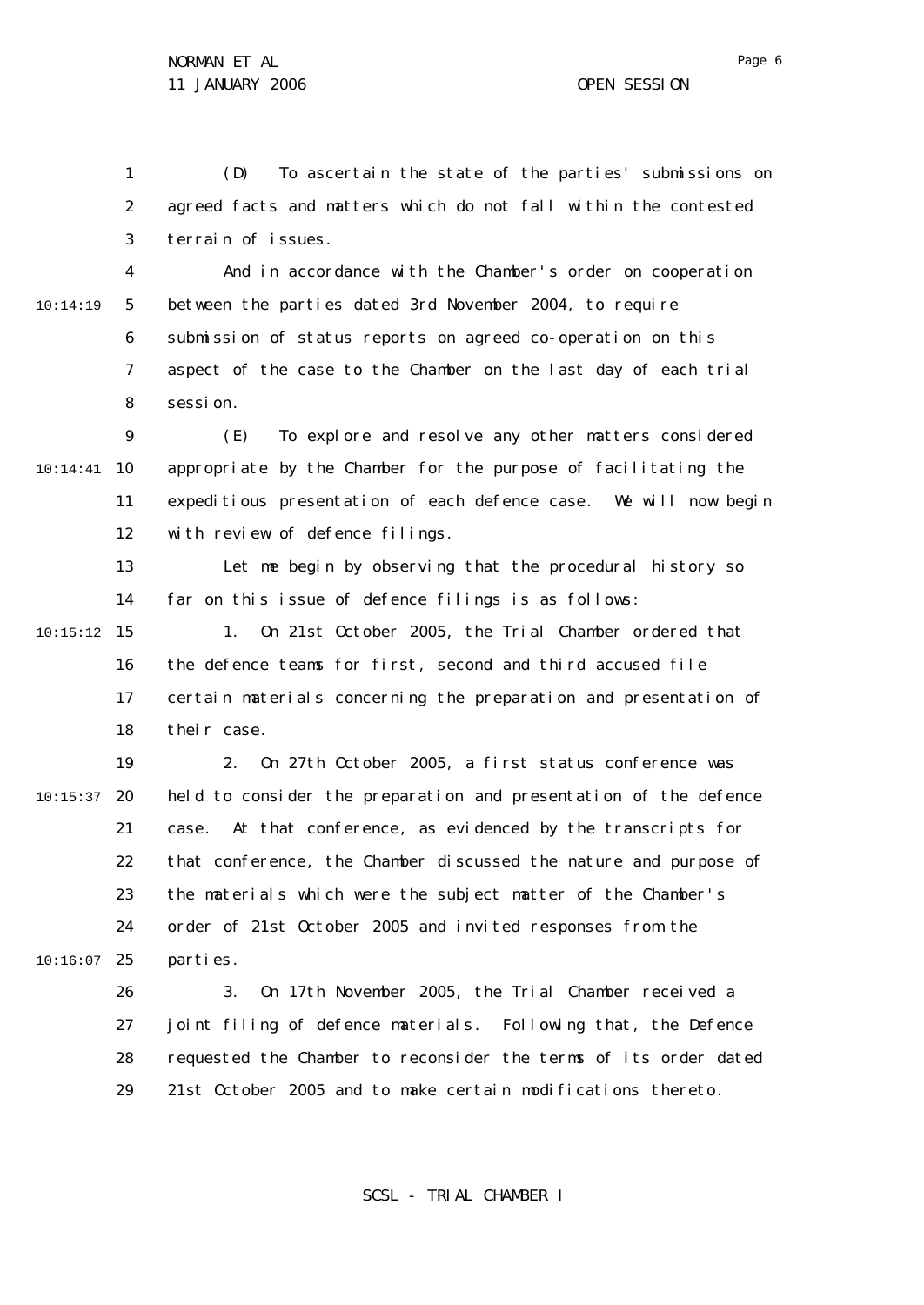1 2 3 4 5 6 7 8  $\mathsf{Q}$ 10 10:17:35 11 12 13 14 15 10:18:04 16 17 18 19 20 21 22 23 24 25 10:18:55 26 27 28 29 10:17:02 10:18:29 4. On 25th November 2005, another status conference was held primarily to consider further the preparation and presentation of the defence case, and specifically to ascertain the nature and extent of Defence compliance with the Chamber's order of 21st October 2005. On 28th November 2005, the Chamber took the significant step of issuing another order entitled "Order for the compliance with the order concerning the preparation and presentation of the defence case." The main purport of that order was two-fold: 1. To indicate in explicit terms the Chamber's considered view that the Defence had failed to comply with its controlling order of 21st October 2005. 2. The issuing of a consequential order ordering, *inter alia*, that each Defence team individually, not collectively or jointly, file, no later than 5th December 2005 at 4.00 p.m., the following materials: 1. A list of witnesses that each Defence team intends to call, incorporating certain specific details: (A) The names, subject to any protective measures ordered by the Chamber, or pseudonyms of the witnesses; (B) A summary of the respective testimony of all defence witnesses, such summary to be sufficiently descriptive and comprehensible enough for the appreciation of the Bench; (C) The points of the indictment in respect of which each witness will testify, including the exact paragraph and the specific counts; (D) The estimated length of time for which each witness will testify; (E) An indication of whether the witness will testify in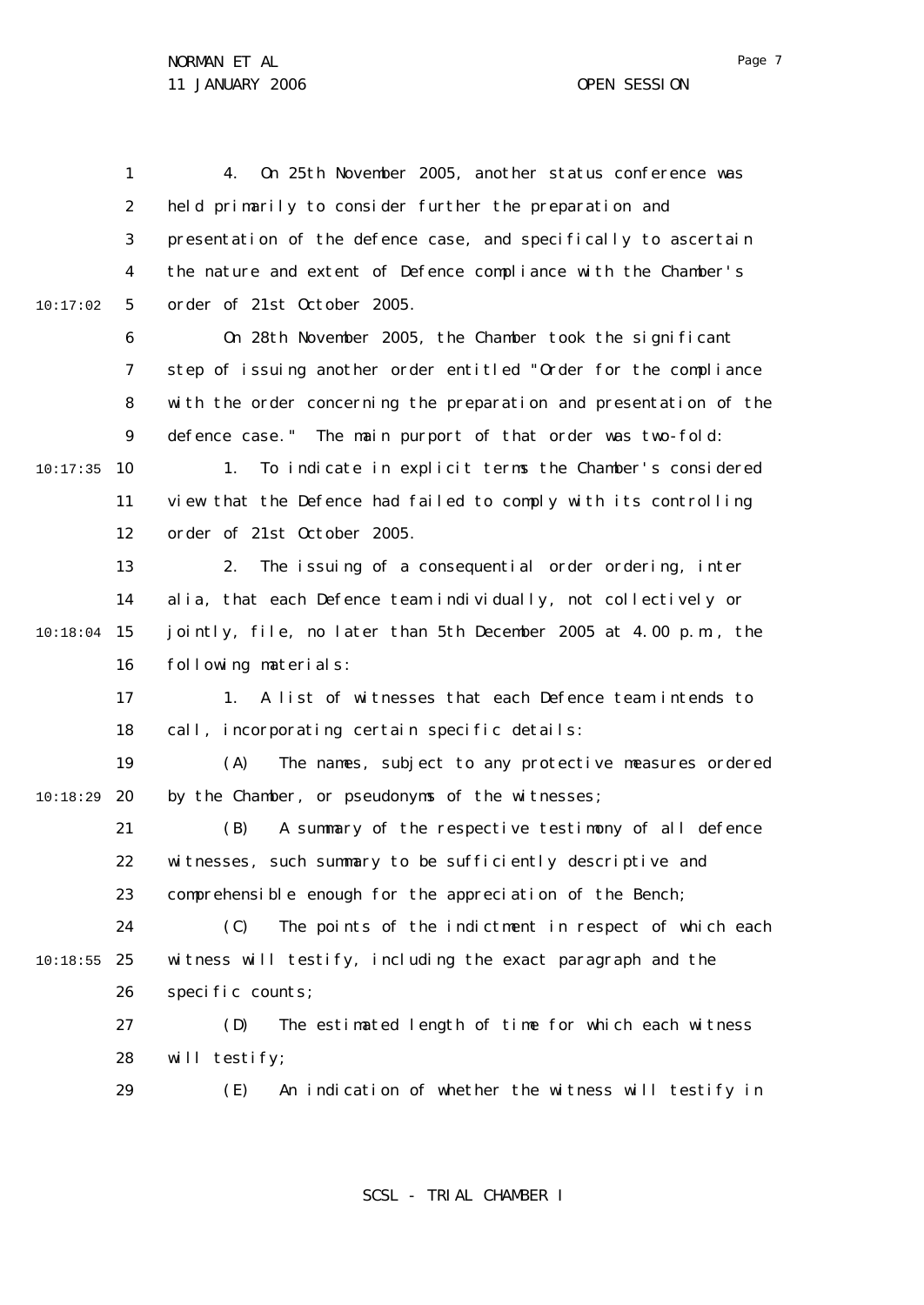1 2 3 4 5 6 7 8  $\mathsf{Q}$ 10 10:20:07 11 12 13 14 15 10:20:37 16 17 18 19 20 10:21:02 21 22 23 24 25 10:21:45 26 27 28 10:19:37 person or pursuant to Rule 92 *bis;* (F) The language in which each defence witness will be testi fving. At this point it is pertinent for me to emphasise that if the defence teams are minded to add any witness or witnesses to the submitted list after 5th December 2005, leave of the Chamber should be obtained upon good cause being demonstrated. The order of 28th November 2005 also required the Defence to file: 1. A list of their expert witnesses with their names indicated or specified in their master list of witnesses and embodying a brief description of the nature of their proposed testimony and the preliminary indication of when their reports will be ready and available to the Prosecution; 2. A list of Defence exhibits embodying a brief description of their respective nature and contents stating, where possible, whether or not the Prosecution has indicated that it has any objection based on the question of authenticity. Again, the Chamber wishes to emphasise that if the Defence intends to add to this list, it can only do so with the leave of the Chamber upon good cause being demonstrated. The aforesaid order of 28th November 2005 also required the Defence to file an evidentiary chart, that is to say a chart which indicates in respect of each paragraph in the indictment both the testimonial and documentary evidence that will be adduced by the Defence in refutation of the Prosecution's allegations. The Defence was also required to file an indication or a

> 29 statement as to whether the accused will be testifying in his own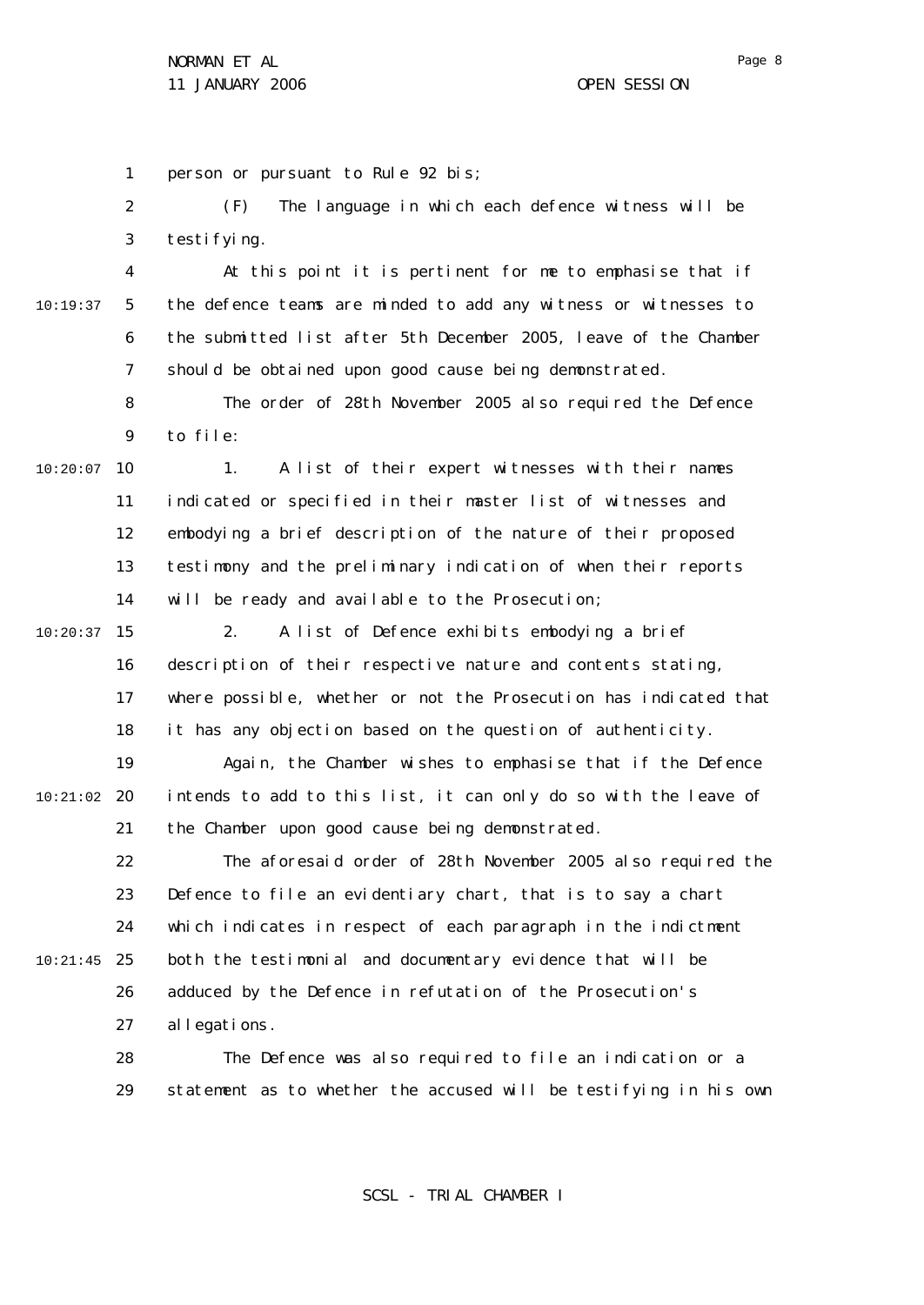10:22:29

1 defence pursuant to Rule 85(C). The Rule states, and I quote:

2 3 4 5 "The accused may, if he so desires, appear as a witness in his own defence. If he chooses to do so, he shall give his evidence under oath or affirmation and, as the case may be, thereafter call his witnesses."

6 7 8  $\mathsf{Q}$ 10 10:23:01 11 12 13 I should emphasise for the records that it is the Chamber's view that if the accused persons intend to testify in their own defence, the order of testimony will be strictly as follows: First accused to testify first, second accused to testify second, and third accused to testify third. There will be no variation of this sequential mode. Where an accused person refuses to comply with this sequence, he will be deemed to either have waived his right to testify or to forfeit it.

14 15 10:23:30 16 17 Still on review of defence filings, it should be noted that on 5th December 2005 various materials were filed by each of the defence teams pursuant to the Chamber's order for compliance 28 November 2005.

18 19 20 10:23:58 21 22 23 24 25 10:24:26 Subsequently, upon the Chamber's order dated 9th December 2005, further materials were filed on different dates. For the purposes of this proceeding, the materials filed by the Defence will now be reviewed so as to ascertain the nature and extent of each defence team's compliance with the Chamber's order concerning the preparation of the case. We will also in the course of this proceeding address such specific issues as the overall number of defence witnesses Who will be testifying.

26 27 28 29 Let us begin with the state of materials filed by the defence team for the first accused. Our records disclose that the materials filed by that team so far are: 1. A witness list and an indication that the first accused will be appearing as a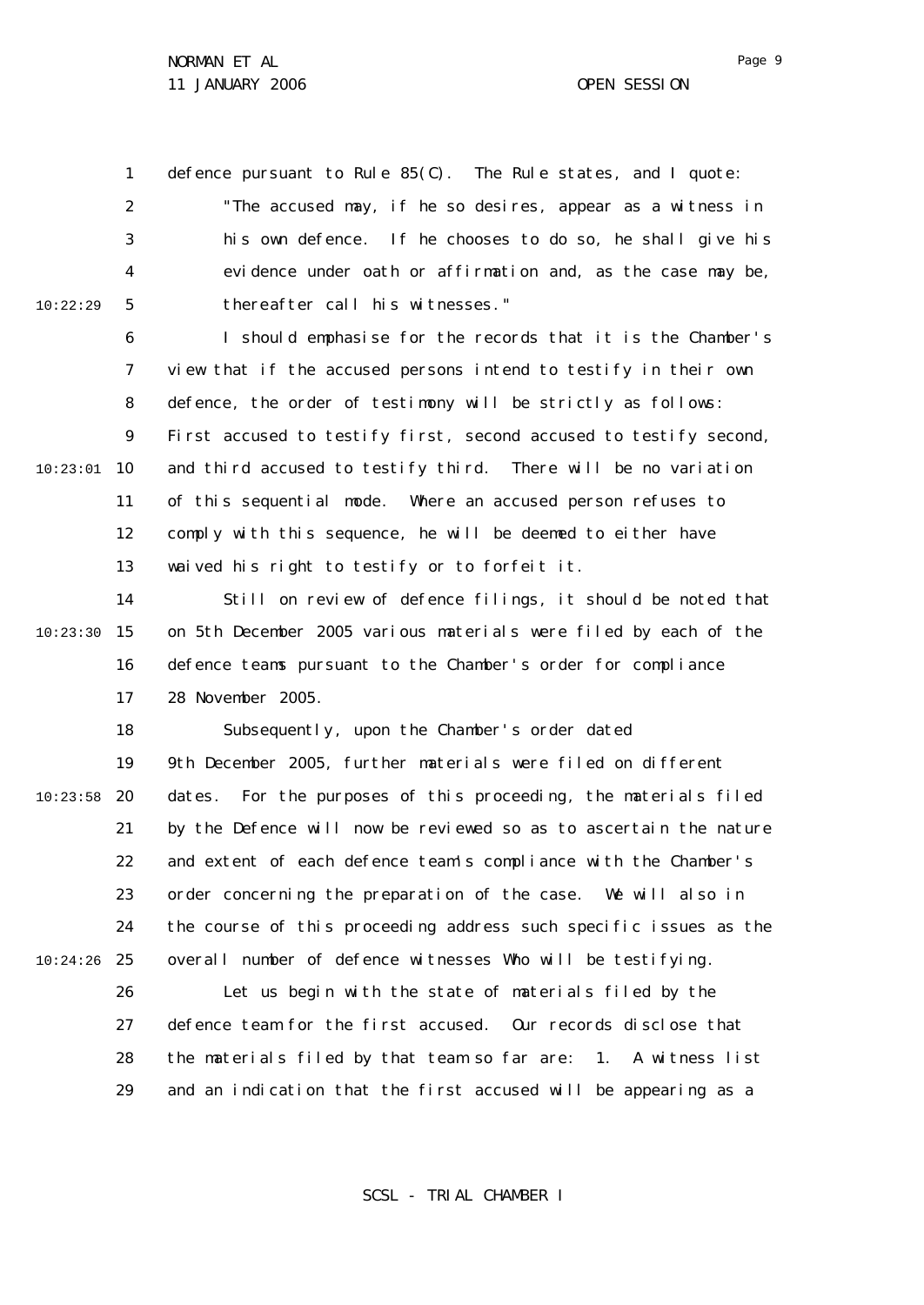1 2 3 witness pursuant to Rule  $85(C)$ . The question now is: Does the defence team for the first accused wish to comment on this filing or does the position remain the same?

10:25:22

4

MR JABBI: My Lord, the position is as reported.

5 6 PRESIDING JUDGE: Thank you. Does the Prosecution have any observation in response?

7 MR JOHNSON: No, Your Honour.

8  $\mathsf{Q}$ 10 10:25:44 11 12 13 PRESIDING JUDGE: Thank you. From the perspective of the Bench there is a troubling issue raised by the defence team for the first accused and the records disclose this. It is that of an alleged initial fear on the part of potential witnesses for the first accused because of, and I quote, "alleged intimidation by the Special Court Outreach Team."

14 15 10:26:11 16 17 18 19 20 10:26:37 Due to the adverse implication for the integrity of the trial proceeding, such a state of affairs, if true - emphasis, if true - might have, it seems necessary for some further inquiries to be made. Does the Defence wish to address the Chamber further on this point? In essence, is there any concrete specific evidence to substantiate this allegation which the Bench takes extremely seriously?

21 22 23 24 25 10:27:20 26 MR JABBI: My Lord, that indication is from some of the witnesses. We have not had an opportunity ourselves to directly observe it, but fortunately we are now receiving into the witness section some of the witnesses and we intend to further probe this matter, at least from those witnesses who are coming in, to see whether in fact it still obtains.

> 27 28 29 PRESIDING JUDGE: Would it also be proper or advisable that in your efforts to probe this matter further you enlist or solicit the support of the Victims and Witnesses Unit whose duty

> > SCSL - TRIAL CHAMBER I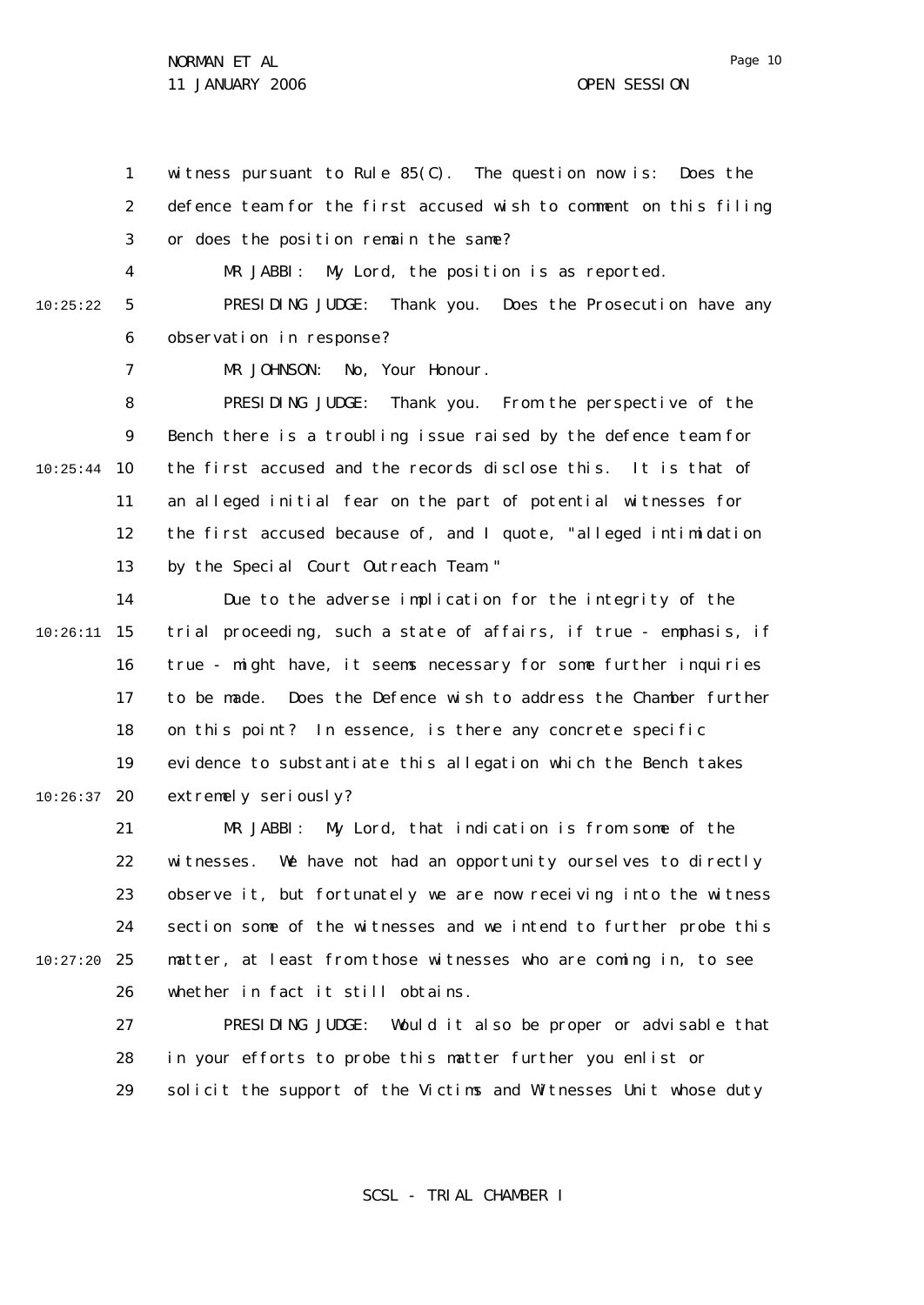1 2 3 4 5 6 7 8  $\mathsf{Q}$ 10 10:28:17 11 12 13 14 15 10:28:44 16 17 18 19 20 10:29:00 21 22 23 24 25 10:29:11 26 27 28 29 10:27:59 it is to ensure the preservation of the integrity of that machinery in respect of all potential witnesses who come before the Special Court? MR JABBI: We will endeavour to do exactly that, My Lord. PRESIDING JUDGE: Thank you. Does the Prosecution have any comments in response? MR JOHNSON: No, Your Honour. We agree that these are very serious concerns and appreciate the actions being taken and that the Victims and Witness Support Unit would be the proper place and proper people to facilitate that. Thank you. PRESIDING JUDGE: Thank you. As to an expert witness list, there has been no filing on behalf of the first accused. Shall I have some clarification from the defence team? Dr Jabbi? MR JABBI: My Lord, we have not seen it fit or necessary up until now to file a list of expert witnesses as we do not [indi scerni ble]. PRESIDING JUDGE: In the foreseeable future. MR JABBI: Yes, My Lord. PRESIDING JUDGE: Thank you. Prosecution, any short response? None at all. MR JOHNSON: Just the understanding that any witnesses to be added as you stated before. PRESIDING JUDGE: Yes, the law is there. Quite. Thanks. As regards the evidentiary chart, the present position is that, pursuant to leave granted by the Chamber on 9th December 2005, the first accused defence team did file an evidentiary chart on 14th December 2005. Any comments from both sides? Is that correct?

SCSL - TRIAL CHAMBER I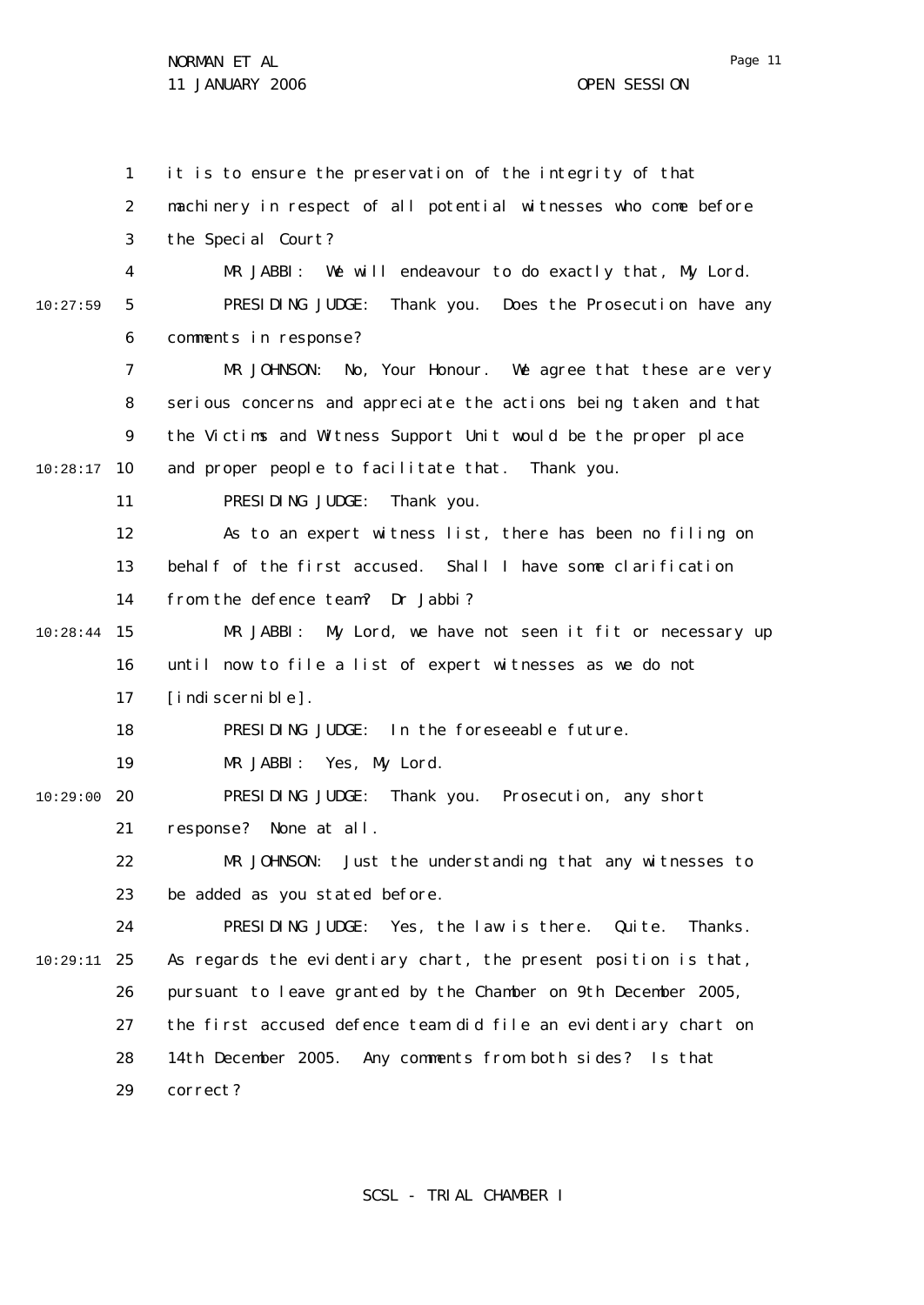Page 12

1 2 3 4 5 6 7 8  $\mathsf{Q}$ 10 10:30:18 11 12 13 14 15 10:30:37 16 17 18 19 20 10:31:14 21 22 23 24 25 10:31:28 26 27 28 29 10:29:57 MR JABBI: My Lord, that is correct. PRESIDING JUDGE: Right. Nothing from the Prosecution. The first accused defence team also filed an exhibits list. That is correct. Any comments? Have you looked at the exhibits list. MR JOHNSON: Yes, Your Honour. The only comment that we would have to make is as far as our obligation to state whether we have objections to authenticity, we are more than willing to work with the defence teams over the near future as soon as we see the exhibits. We just have a list. PRESIDING JUDGE: Okay. All right. Is that acceptable? MR JABBI: Yes, indeed, My Lord. PRESIDING JUDGE: All right. Now, let us examine the state of the filings on behalf of the second accused. Gentleman on that side, the materials filed so far are: 1. A witness list and an exhibit list. The list initially contained only the pseudonyms rather than the names of the witnesses. On 16th December 2005, a proper witness list containing the names of intended witnesses was filed. I reckon that there was in fact late compliance, because the question I would ask is whether it is a fair assumption that no protective measures will now be sought for these witnesses. And, of course, whether the Prosecution has any comments. Could you elaborate on that, Mr Bockarie? MR BOCKARIE: Yes, Your Honour. As you have rightly predicted, we do not intend seeking any protective measures for the witnesses. PRESIDING JUDGE: Right. Thank you. The Prosecution, you are not invoking any penalty for late compliance? Probably the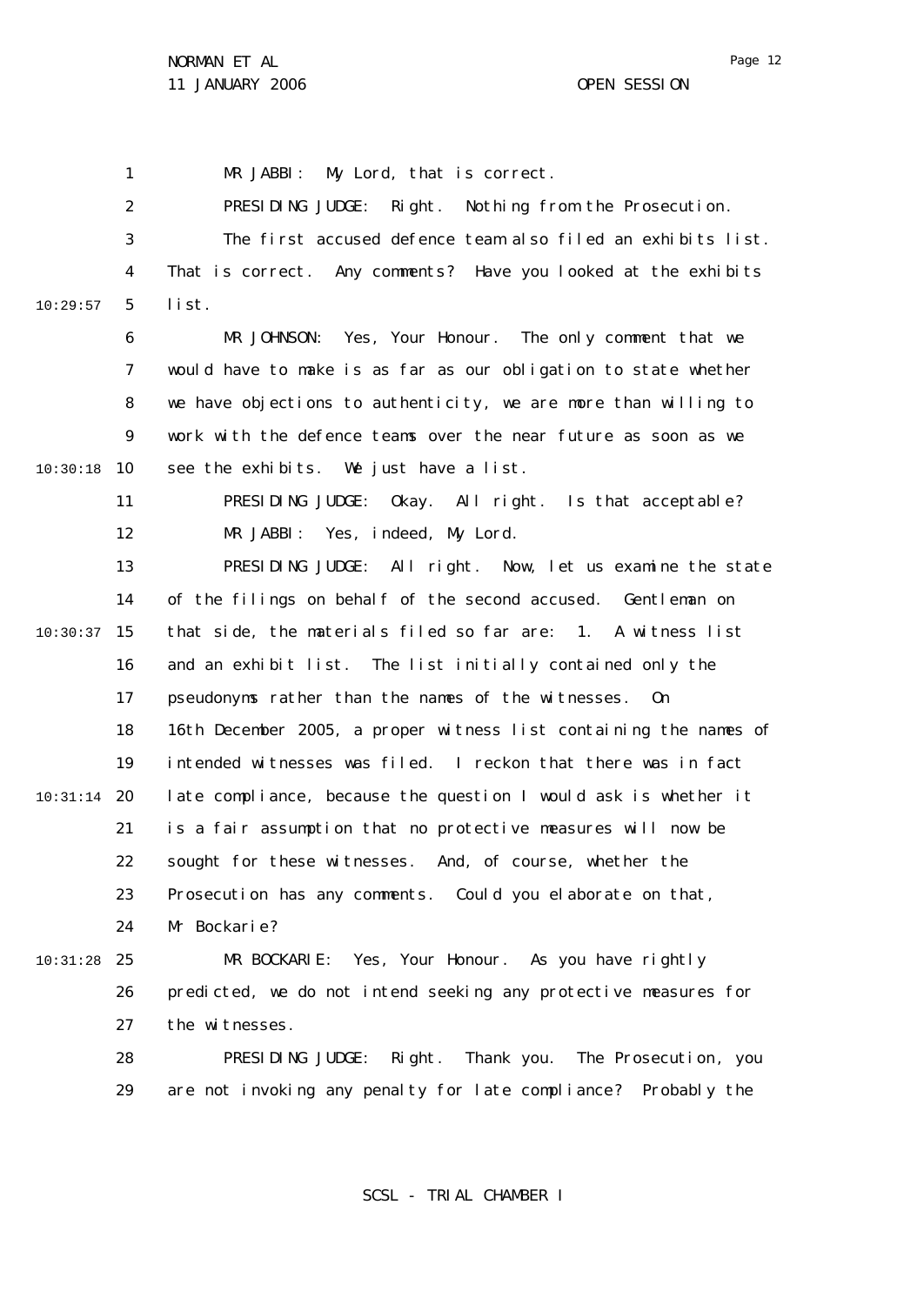1 2 3 4 5 6 7 8  $\mathsf{Q}$ 10 10:32:23 11 12 13 14 15 10:32:46 16 17 18 19 20 10:32:57 21 22 23 24 25 10:33:26 26 27 28 29 10:31:59 Bench should, in fact, just decide to be charitable here. MR JOHNSON: Yes, Your Honour, it has been acknowledged that we are not seeking anything. PRESIDING JUDGE: Right, okay. The second accused defence team filed an expert witness list containing the names of one military expert and one anthropologist and also a preliminary indication of when the reports will be ready and made available to the Prosecution. Mr Bockarie, could you enlighten us further on this if there is need for some further information? One military expert and one anthropologist. MR BOCKARIE: Yes, Your Honour has rightly indicated by the Defence for the second accused, yes, preparation is well underway to have a summary of the report available. PRESIDING JUDGE: Right. And I expect that this is certainly going to be done expeditiously. MR BOCKARIE: Of course, Your Honour. PRESIDING JUDGE: What is the Prosecution's response to this? MR JOHNSON: Just the sooner the better. That's it. PRESIDING JUDGE: Right. Thanks. Well, after some hesitation, according to the recollection of the Bench, and some dilatoriness on the part of the defence team for the second accused, the Chamber now notes that an evidentiary chart was filed on behalf of the second accused on 16th December 2005. Again, it raises the issue of late compliance. The second accused did not file an exhibit list. Is there any comment on the evidentiary chart? MR BOCKARIE: Your Honour, I will seek leave for Andy to address on this issue.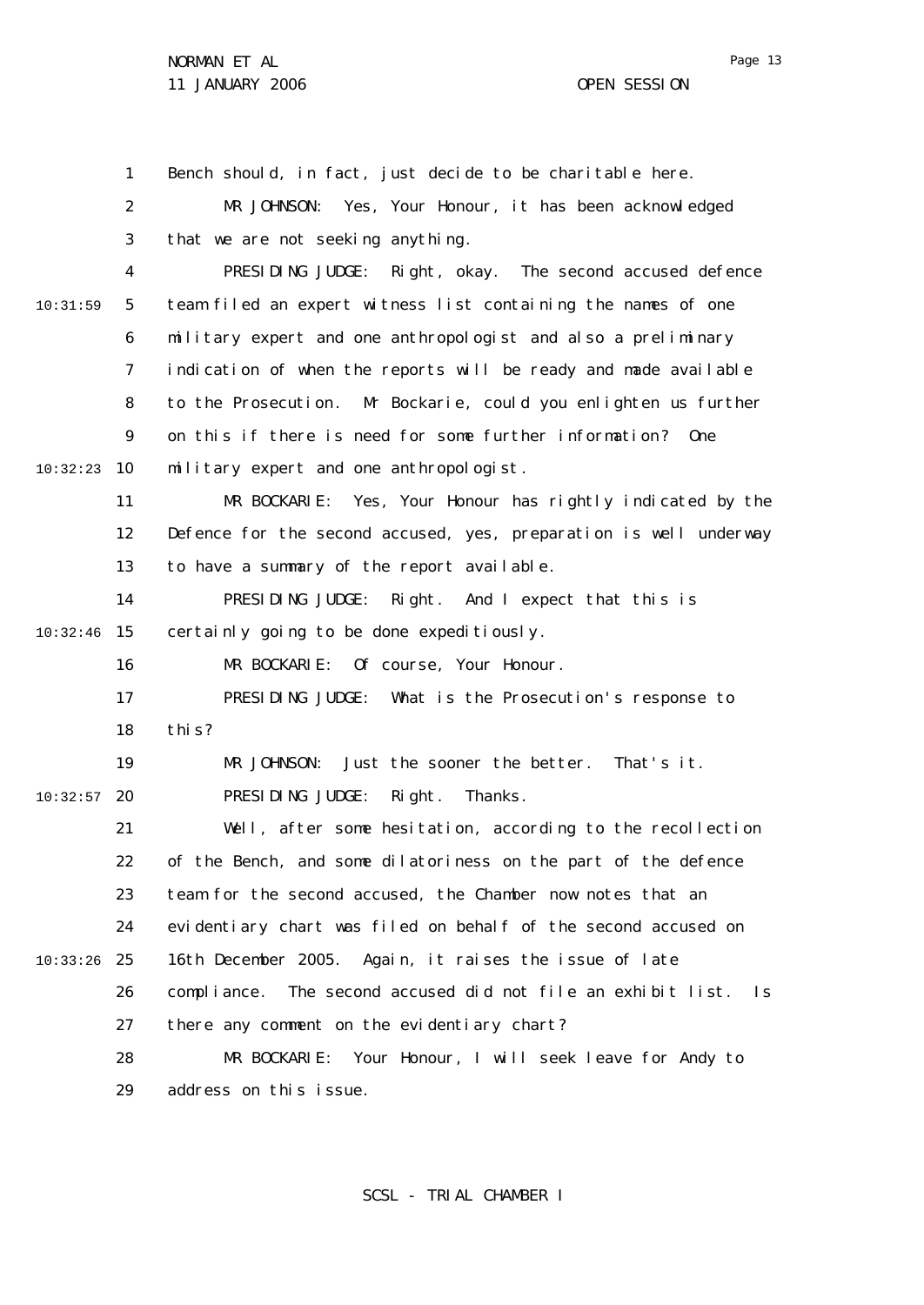1 2 3 4 5 6 7 8  $\mathsf{Q}$ 10 10:34:24 11 12 13 14 15 10:34:36 16 17 18 19 20 10:35:00 21 22 23 24 25 10:35:24 26 27 28 29 10:34:06 PRESIDING JUDGE: All right. Leave is granted. MR IANUZZI: Good morning, Your Honour. Thank you. To address your first comment, we did file an exhibit list. PRESIDING JUDGE: Yes, that is fine. MR IANUZZI: And the late filing of the evidentiary chart was due in part to our pending request for leave to appeal the denial of our motion for reconsideration. When it appeared that no decision was going to be forthcoming before the recess, we deferred to the order and filed the chart. PRESIDING JUDGE: And you are asking -- MR IANUZZI: Our request still stands. We have not abandoned the request. PRESIDING JUDGE: Any response from the Prosecution on that observation? MR JOHNSON: No. PRESIDING JUDGE: No, I think we will acquiesce on that. The Chamber notes, in regard to the second accused, that there is indication from that defence team as to the second accused's right under Rule 85(C) that he will not be exercising that option. That position remains unchanged. MR BOCKARIE: Yes, that is our stance, Your Honour. PRESIDING JUDGE: Well, let us move on to the state of the filings on behalf of the third accused. To begin with the Chamber wishes to observe that the filings on behalf of the third accused were purportedly made confidentially without any prior order or leave of the Chamber to that effect. May I have some enlightenment or clarification on that, counsel? MR WILLIAMS: May it please Your Lordship, we are not certain in the particular filings Your Lordship is referring to.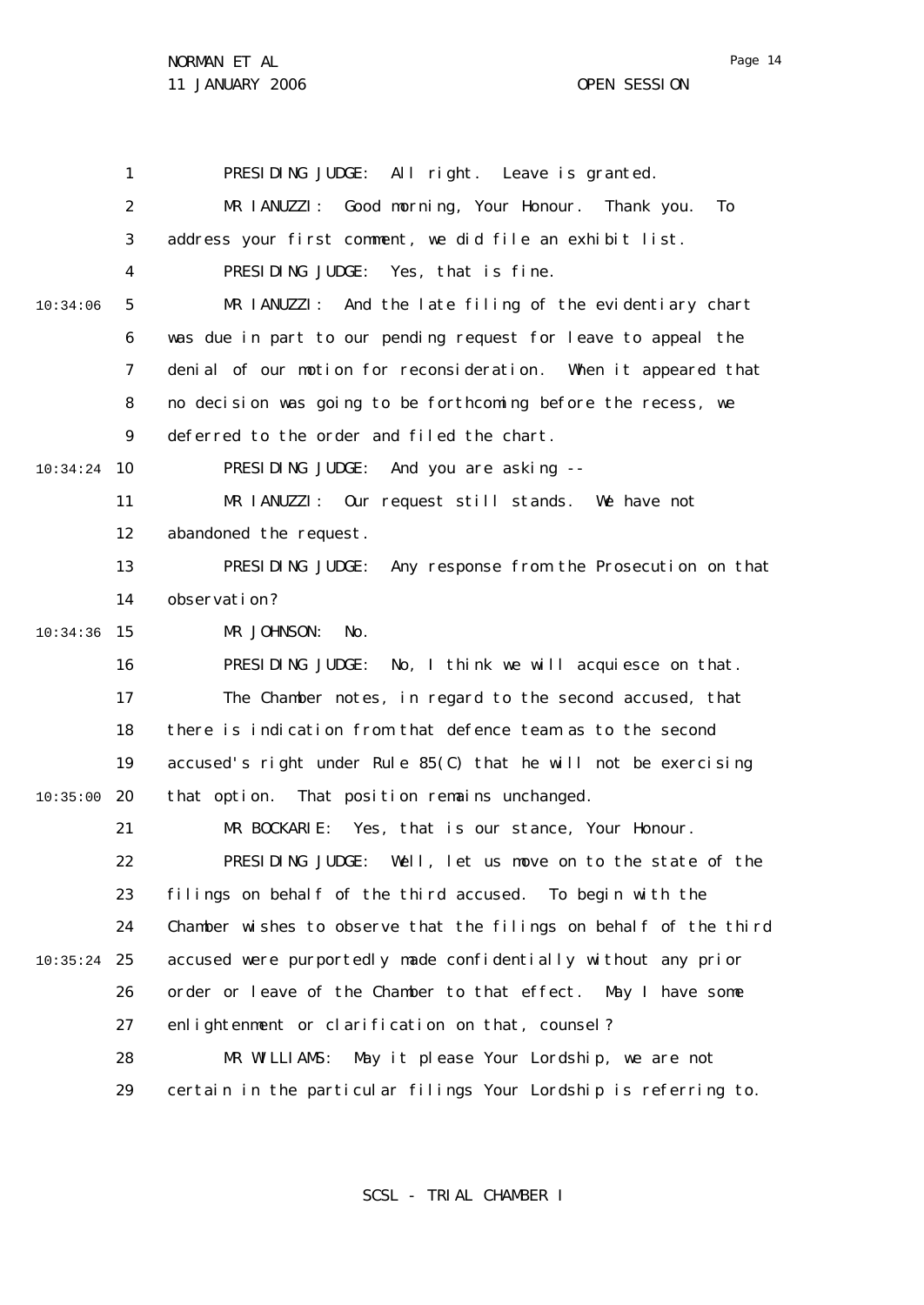1 2 3 4 5 10:36:07 PRESIDING JUDGE: Well, our record shows that the filings are there, but if you know -- I mean, the matter is peculiarly within your knowledge. You can treat the Court with candour as to whether we are mistaken, and I am prepared to admit that if we are in error we will correct the error.

> 6 7 8 MR WILLIAMS: My Lord, I believe one of the filings we did was done in anticipation of us filing a motion for protective measures.

PRESIDING JUDGE: I see.

 $\mathsf{Q}$ 

10 10:36:23 11 12 13 MR WILLIAMS: So we withheld the names of the witnesses and what we submitted were pseudonyms. But, I mean, subsequently we actually filed a motion for protective measures but abandoned it later on.

14 15 10:36:43 16 17 18 19 20 10:37:27 21 22 23 24 25 10:38:00 PRESIDING JUDGE: The difficulty we have, unless we are under some misapprehension here, is that from the existing state of the records those filings are still sort of confidential in nature, and unless I get some further clarification from the Court Management section or our own section, I was minded to say that we will issue an order that all materials on behalf of the third accused be re-filed publicly and no later than tomorrow, the 12th, and that for the purpose of this proceeding they shall be deemed to have been so filed. I mean, there was no order for confidential filing and so we want to clarify that. Any further guidance, Mr Margai, learned counsel? MR MARGAI: We shall act accordingly, My Lord.

26 27 PRESIDING JUDGE: Yes, I think we just set the record straight.

28 MR MARGAI: Very well.

29 PRESIDING JUDGE: Is there anything that the Prosecution

SCSL - TRIAL CHAMBER I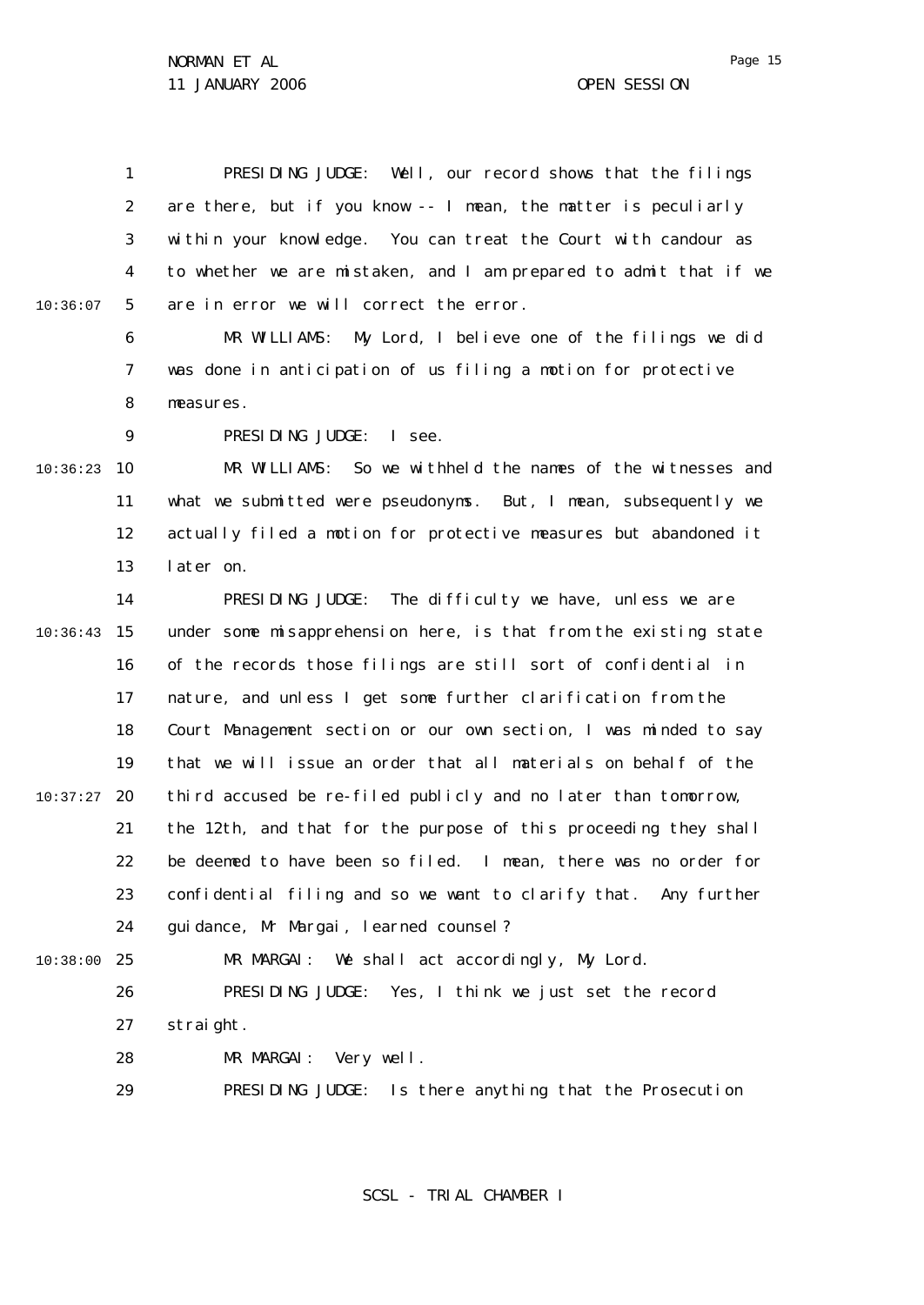1 2 3 4 5 6 7 8  $\mathsf{Q}$ 10 10:38:38 11 12 13 14 15 10:38:54 16 17 18 19 20 10:39:23 21 22 23 24 25 10:39:44 26 27 28 29 10:38:28 wants to add? Yes, the defence team for the third accused did file a witness list. Does the Defence have any additions or anything they would like to point to? Prosecution, they filed a witness list. Do you know of that? MR JOHNSON: Yes, Your Honour, we have the witness list. I am not sure. Ultimately it may have been filed publicly. I remember that initially there was an order that it has been filed. PRESIDING JUDGE: Yes, well there is this confusion somehow. I think learned counsel Williams did explain that this was because the whole thing was intricately connected with the protective measures thing, and it must have created this difficulty. All we need to do is just get the record straight and get it all re-filed. As regards expert witnesses, there is no separate list of any such witnesses from the Defence of the third accused, though it appears that your controlling master list of witnesses does include the name of a military expert incorporating a preliminary indication of when his report will be ready and available for the Prosecution. The said list also includes the name of a social anthropologist, but with no indication as to when the report will be available to the Prosecution. Can I be enlightened on that, please? Who speaks? Mr Lansana. MR LANSANA: Yes, Your Honour. With regards to the military expert witness, that is the shared witness we are going to have with the second accused. Since they are the team who have started negotiations with that witness, we, following upon what is done with the witness, returned then with any discussions we had.

SCSL - TRIAL CHAMBER I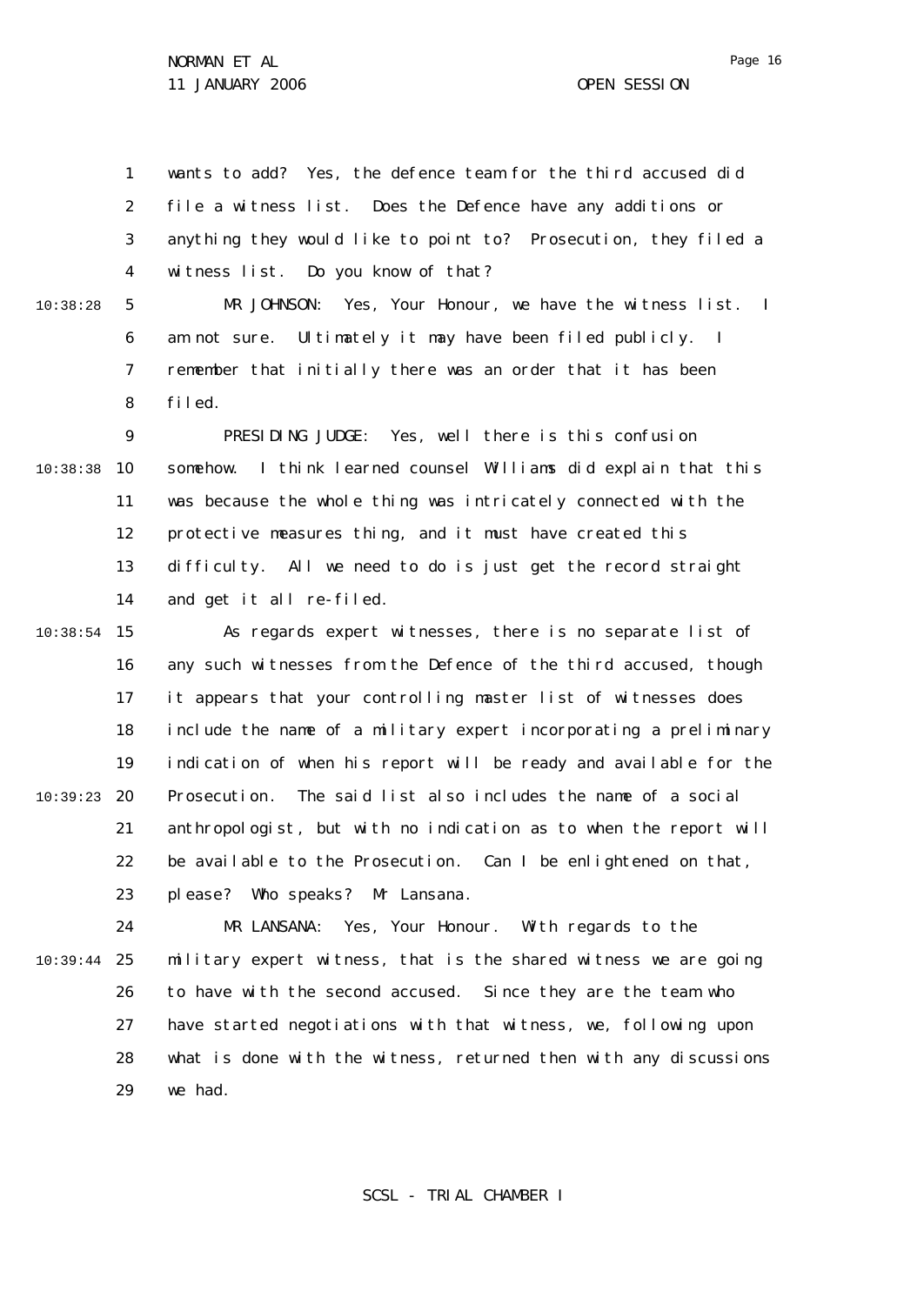1 2 3 4 5 6 10:40:30 With regards to the social anthropologist, we are still in the process of negotiating with him. He has indicated in principle to have a report available to us, but that is subject to our having clearance with the Registry as to what his terms of reference will be and his terms of payment. But he has given us a quotation as to what that will entail.

> 7 8  $\mathsf{Q}$ PRESIDING JUDGE: You do not think that this kind of situation is likely to have any consequence of undue delay in the proceedings at this stage?

10 10:40:51 11 12 13 14 15 10:41:14 16 17 MR LANSANA: Not at all. As a matter of fact, he has written a number of literature on the Kamajors and he will be tapping essentially from that, and what he will be doing basically will be adding on new facts that have come to him after that said publication. We do not envisage any delay at all. PRESIDING JUDGE: And the Prosecution is not likely to be hampered in terms of response. Mr Johnson, is there any response?

18 19 20 10:41:29 21 22 23 MR JOHNSON: Your Honour, the Prosecution certainly, when we presented our expert witnesses, had some of the same issues on getting a report and getting a report timely and so we appreciate what the Defence is going through. It is hard for me to -- I certainly cannot state any objections now. We have to wait and when we get it see if we have the time.

24 25 10:41:47 26 27 28 29 PRESIDING JUDGE: Good. Well, as long as we all make a commitment that some of these matters are being aggressively pursued and that we recognise that time is of the essence and nothing is being done to impede the process. And, of course, in good faith, we, the Bench, are of that mind that we are all here to expedite the process within the limits of these practical and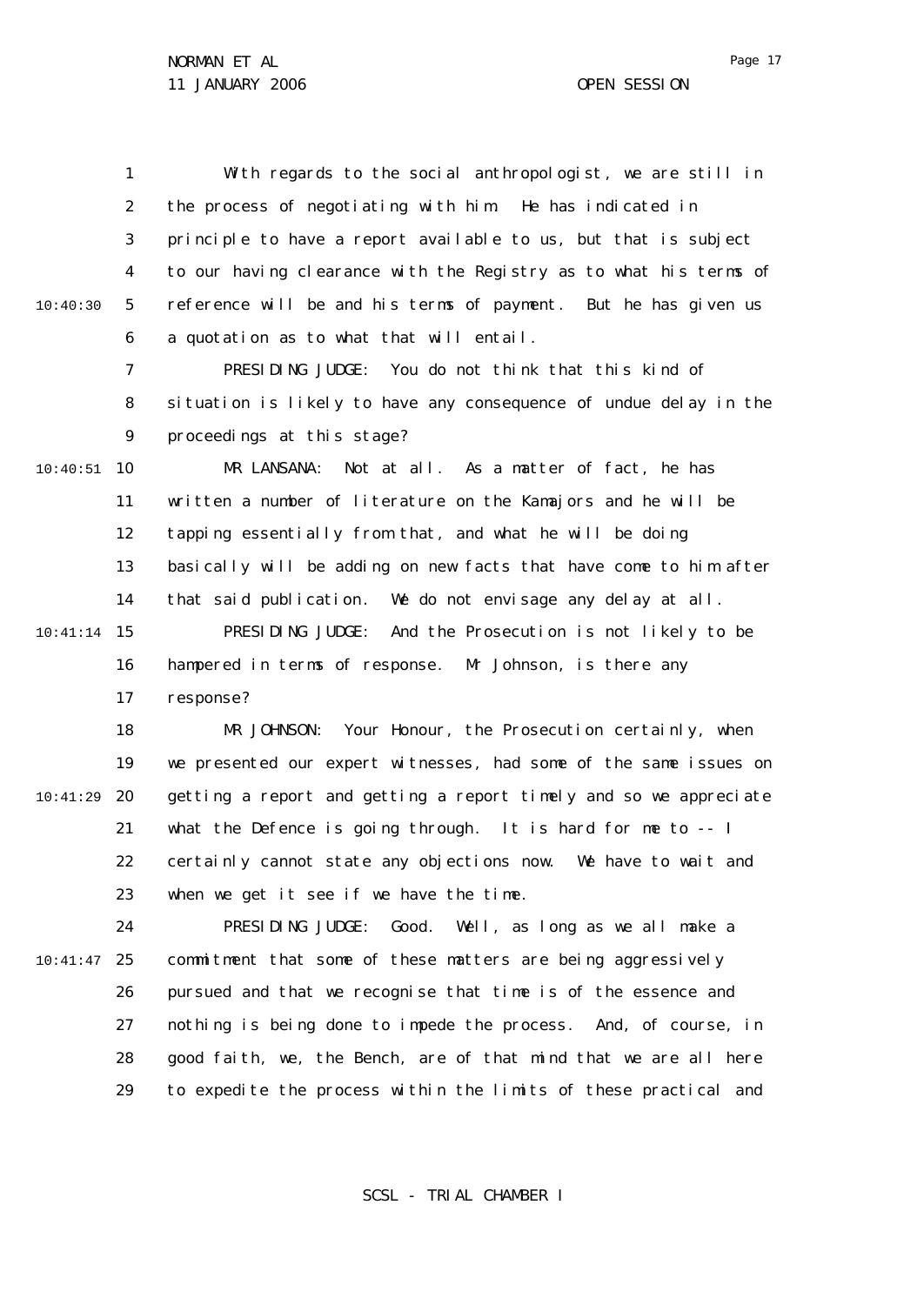1 logistical constraints.

|          | 2              | As to the requirement of an evidentiary chart, the records         |
|----------|----------------|--------------------------------------------------------------------|
|          | 3              | show that in response to an order of the Chamber dated             |
|          | 4              | 9th December 2005, an evidential chart was filed which, in the     |
| 10:42:40 | 5              | Chamber's considered opinion, is an evidentiary chart, not so      |
|          | 6              | properly called because it is lacking in comprehensiveness, and I  |
|          | $\overline{7}$ | wonder whether counsel for the third accused will want to          |
|          | 8              | enlighten us or respond to this observation. It is, in fact, the   |
|          | 9              | considered opinion of the Chamber that it is deficient in          |
| 10:43:11 | 10             | comprehensiveness. Can I have a response and some guidance? In     |
|          | 11             | other words, the assumption here is that counsel can do better,    |
|          | 12             | that may have been done hastily and perhaps within the next four   |
|          | 13             | or five days it could be, to use some rather metaphorical          |
|          | 14             | l anguage, beefed up.                                              |
| 10:43:36 | 15             | MR MARGAI: That is quite true, My Lord, but                        |
|          | 16             | comprehensiveness is a relative term, no doubt.                    |
|          | 17             | PRESIDING JUDGE: Of course. I used it advisedly.                   |
|          | 18             | MR MARGAI: I appreciate that. And, My Lord, we were of             |
|          | 19             | the view that a chart of this nature should disclose materials     |
| 10:43:57 | 20             | sufficient enough to give an indication as to how we intend to     |
|          | 21             | We did not think that it was necessary, as it were, to go<br>move. |
|          | 22             | beyond that, as indeed this Chamber had on one or two occasions    |
|          | 23             | held that there were statements that were produced in this         |
|          | 24             | Chamber by the Prosecution that need not be comprehensive, as      |
| 10:44:24 | 25             | long as there was indication as to what the witness was going to   |
|          | 26             | But if Your Lordship is mindful to indicate to us what<br>say.     |
|          | 27             | exactly should be contained in that chart, we are quite prepared   |
|          | 28             | to comply.                                                         |
|          | 29             | PRESIDING JUDGE: Yes. And without inviting the                     |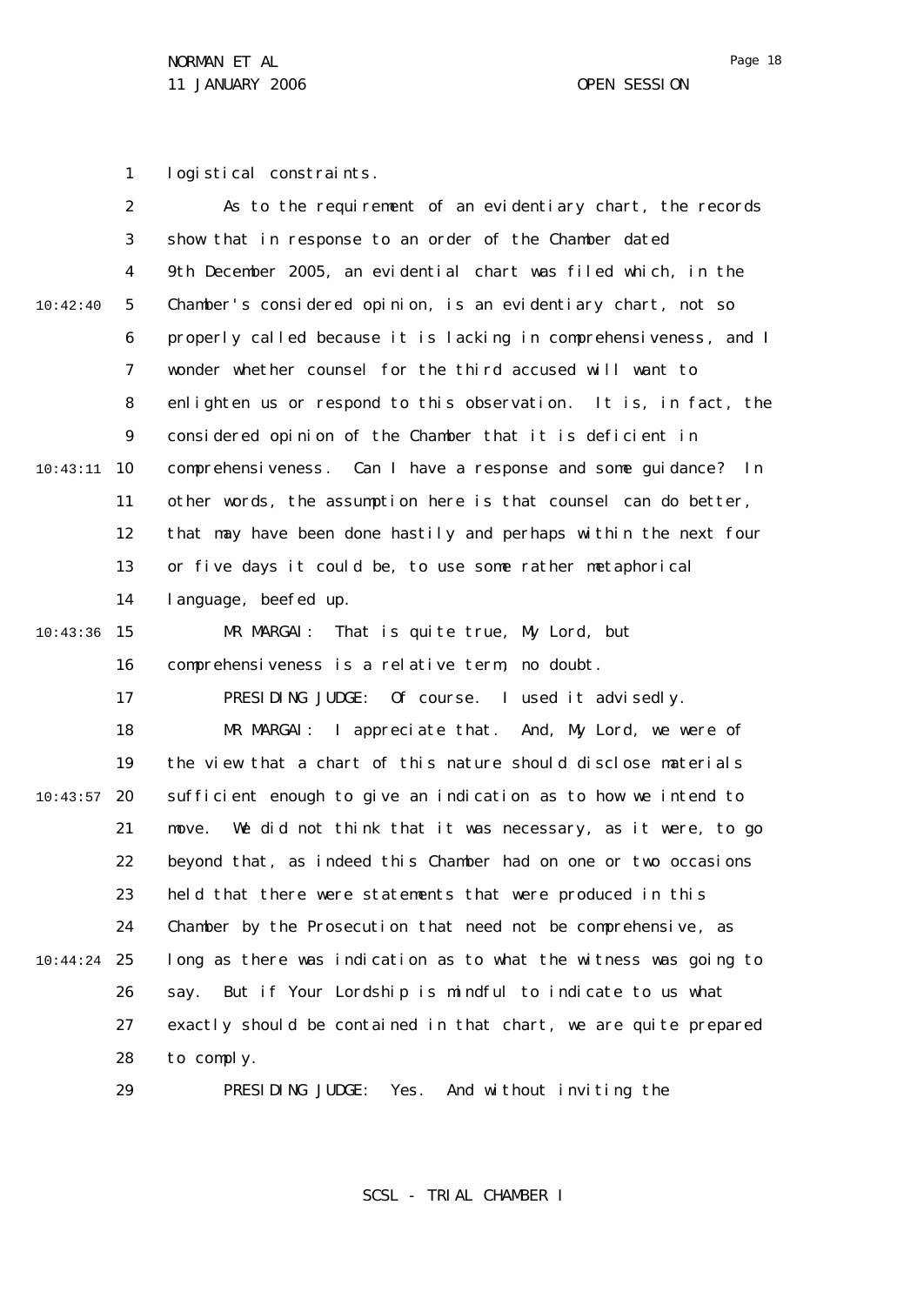1 2 3 4 5 6 10:45:09 Prosecution to make any comment on that, I would certainly suggest that one of your learned colleagues there would be able to liaise with our legal office to indicate what perhaps may well be some of the alleged deficiencies and to see how you can, in fact, enhance the nature of the document. I recognise that the term comprehensiveness is relative.

7 8  $\mathsf{Q}$ MR MARGAI: Yes, well, I might also add that we have in mind that we would be furnishing the other side with statements of intended witnesses.

10 10:45:25

PRESIDING JUDGE: Yes.

11 12 MR MARGAI: And should there be any deficiency, I am sure that will be taken care of.

13 14 15 10:45:40 PRESIDING JUDGE: Right. Well, perhaps now I should invite the intervention of the Prosecution. Thank you, learned counsel. Learned counsel for the Prosecution.

16 17 18 MR JOHNSON: Well, Your Honour, certainly I was just kind of waiting for the right time to bring this issue up and it appears this may be the right time.

19 20 10:45:52 21 22 23 24 25 10:46:14 26 27 28 29 Of course, the Prosecution generally with the defence filings, as the Prosecution has stated in its motion before the Chamber seeking defence statements, are generally concerned with the amount of materials contained in the summaries of the expected witness testimony that has been provided to the Prosecution and the ability for the Prosecution to prepare for cross-examination based only on those summaries. Now, if the Chamber is inclined to grant an order and provide us with defence statements, then some of these or most of these concerns will likely be alleviated because we will have a more comprehensive understanding of what the witness will testify to. This, of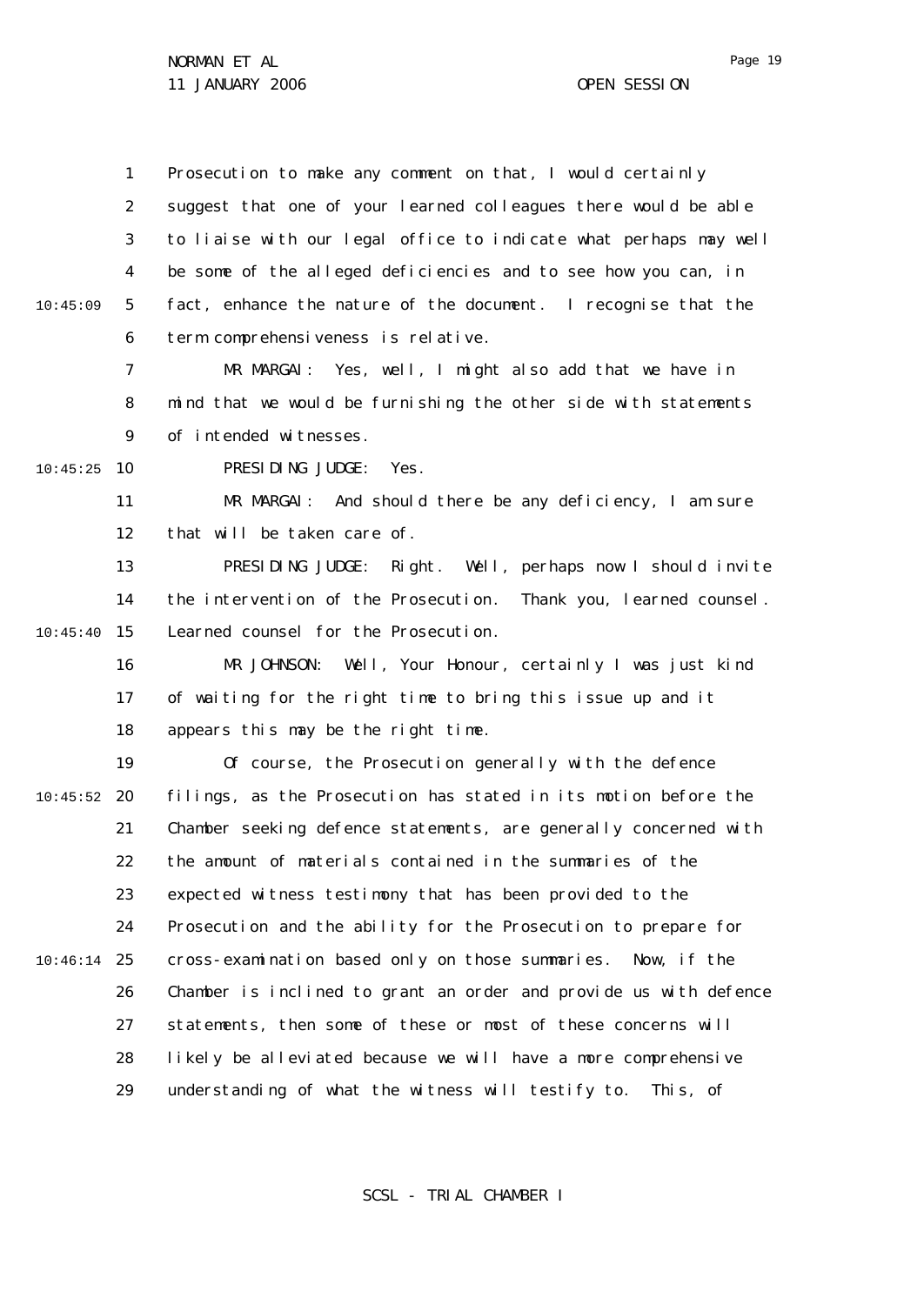1 2 3 4 5 6 7 8 10:46:54 course, all goes down to the concerns that when the witness does indeed testify, if we are left with summaries that do not encompass what the witness is going to testify to, what the fear of a possible remedy for the Prosecution to enable the Prosecution to properly cross-examine those witnesses, and to avoid any potential delay in the proceedings because of that, and that is clearly what we want to do is to see the proceedings move along as expeditiously as possible.

 $\mathsf{Q}$ 10 10:47:14 11 12 13 14 So possibly just to reinforce my concerns, the Prosecution's concerns on the summaries that have been provided, to state that we feel, certainly in most instances, those summaries are inadequate and to ensure that we, as the Defence had the similar concerns, see that we can be fully prepared to cross-examine particular witnesses when they do testify.

15 10:47:41 16 17 18 19 20 10:48:01 And, of course, timing is also a concern as far as if statements are indeed ordered down the line, that they be ordered to be provided to the Prosecution with sufficient time so that we can indeed have a chance to study those and to prepare for cross-examination, again to avoid any risk of delaying the proceedings once a witness does come and testify.

> 21 22 23 24 The Prosecution, of course, were required to provide - and I will not go through our motion again - redacted statements long before they testified and unredacted statements no less than 21 days before the witness testified.

25 10:48:18

26 27 28 29 So we do have concerns with the summaries as they have been filed. We are concerned the effect that would have on our ability to prepare for cross-examination. The possible remedy is either a delay in the proceedings or to not allow the witness to testify beyond what is contained in the summary or the statement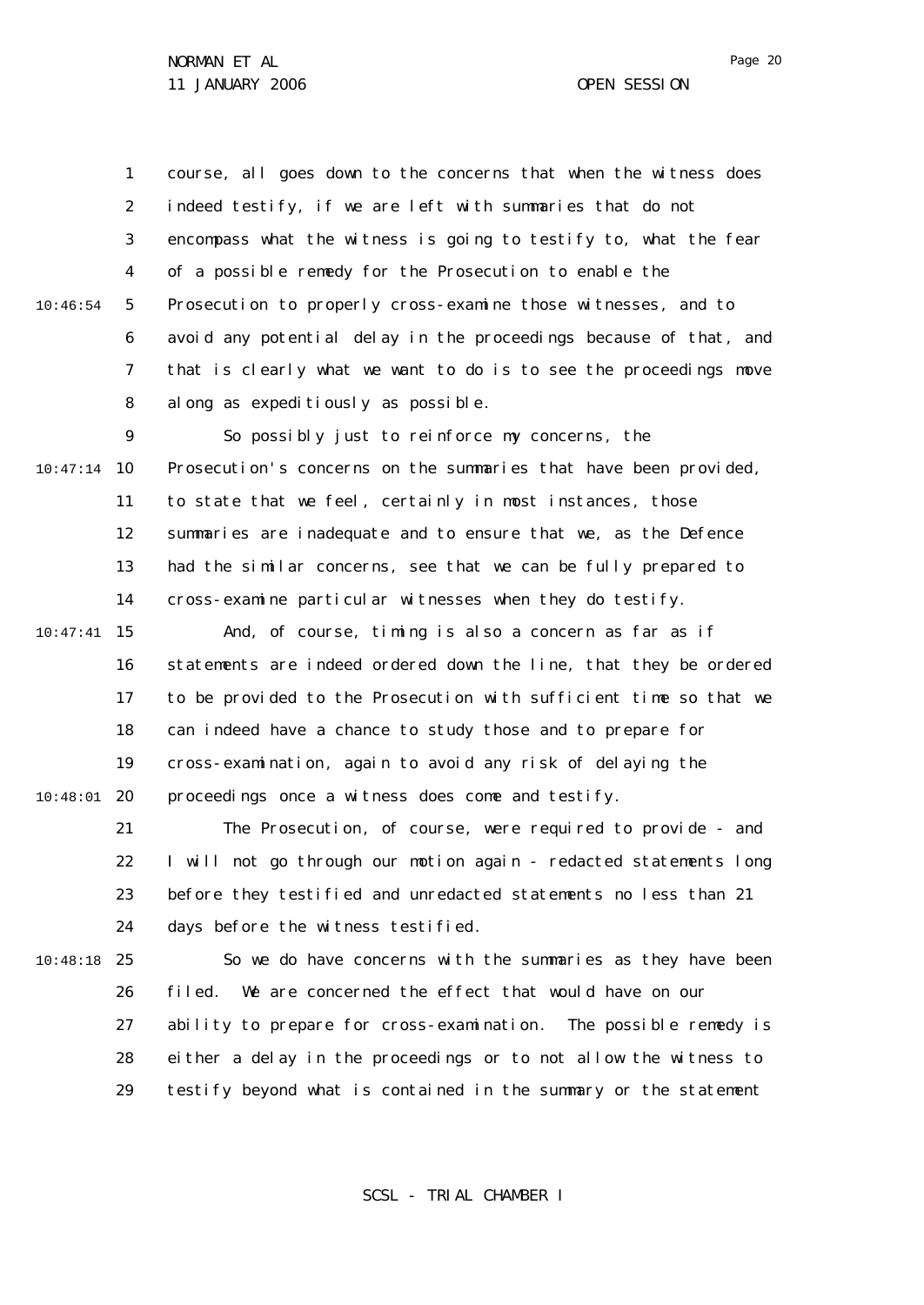1 is of course another possible remedy.

2 3 4 5 6 7 8  $\mathsf{Q}$ 10 10:49:16 11 12 13 10:48:55 And let me just bring this to one other of our major concerns at this time. This might also be the case of witness order and knowing that, particularly with respect to the first accused because their witnesses will be coming first, although we have the witness names, we do not yet have an order, at least an initial order, that it is expected those witnesses will testify to. We have been provided with 140 names without having some way to prioritise that list on when those witnesses are expected to testify or the order in which they will testify. It is very hard for us to allocate our resources and prepare for those witnesses and do the investigations that we need to do before those witnesses will come to testify.

14 15 10:49:38 16 17 18 19 20 10:49:58 21 22 Before the long holiday recess we did have an understanding from the first accused that they would work very hard to get us an order of their initial witnesses and the order in which those witnesses would testify. Based on that understanding we did not proceed with something formal before the Chamber requesting them to file an order. Now we are within six days of the trial starting and we do not have an order yet and we have significant concerns about that, and again we want to see the trial start and proceed along. Thank you.

23 24 25 10:50:16 26 27 28 29 PRESIDING JUDGE: Well, clearly these are issues, in fact, which I had anticipated will be coming up later on. But reverting to the evidentiary chart, the solution I have proffered may well be helpful on the question of whether the Chamber will be exercising its discretion in ordering the Defence to file statements of witnesses. This is a matter which of course we have under consideration, but indeed is a possible line of action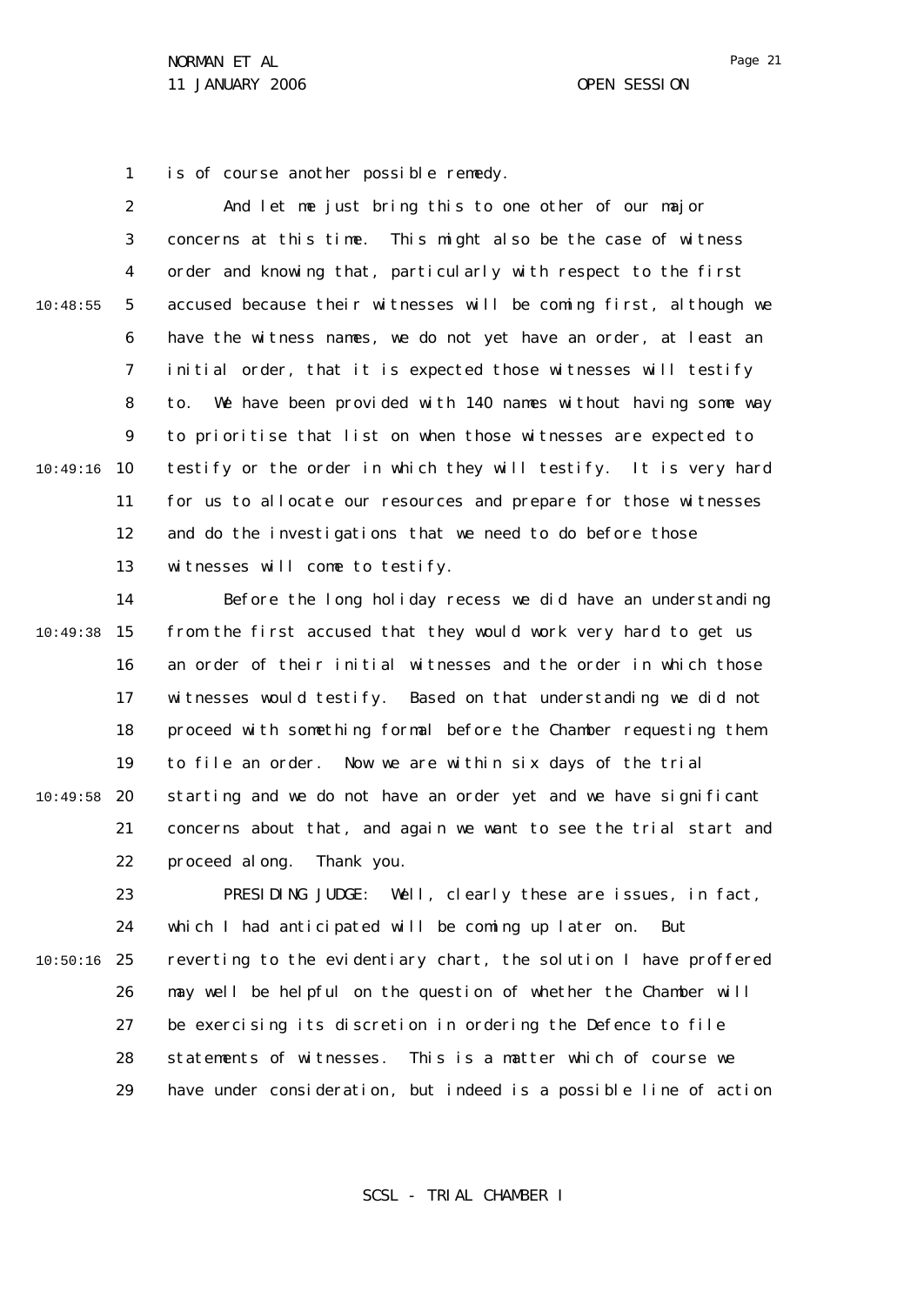1 that can help dispel some of the difficulties here.

2 3 4 5 6 10:51:13 MR MARGAI: Yes, My Lord. Considering that we oppose the motion filed by the Prosecution as to the adequacy or inadequacy of the evidentiary chart, and since we are awaiting a ruling from the Chamber, might it not be perhaps advisable for us to defer a decision on this until Your Lordships rule?

7 8  $\mathsf{Q}$ 10 10:51:46 11 12 13 14 15 10:52:14 16 17 PRESIDING JUDGE: Yes. Thank you. Probably that is the way to proceed. But, indeed, we do have the armoury of possible remedies in case of some of the difficulties that the Prosecution has raised, and of course difficulties which were experienced when the Prosecution was presenting its own case. We have no reason to depart from the doctrine of equality of arms and it's a question of to what extent may we need to fine-tune the process when we are, in fact, applying the philosophy of equality of arms to the Defence, having regard to the fact that the Prosecution bears the burden throughout to prove their case beyond a reasonable doubt.

18 19 20 10:52:36 21 22 But the Bench is extremely sensitive to this and any worthwhile and constructive suggestions from both sides to enhance and accelerate the process would be most welcome. So I will be consulting with my colleagues when we get back to see how some of these concerns should be addressed.

23 24 25 10:52:58 MR MARGAI: I am sorry, My Lord, I don't see how the Prosecution could be disadvantaged by awaiting the ruling of this Chamber because --

## 26

PRESIDING JUDGE: May be impending.

27 28 29 MR MARGAI: Yes, depending on the sequence of leading witnesses for the Defence, we are of the view that surely apart from the accused persons who may be testifying on their own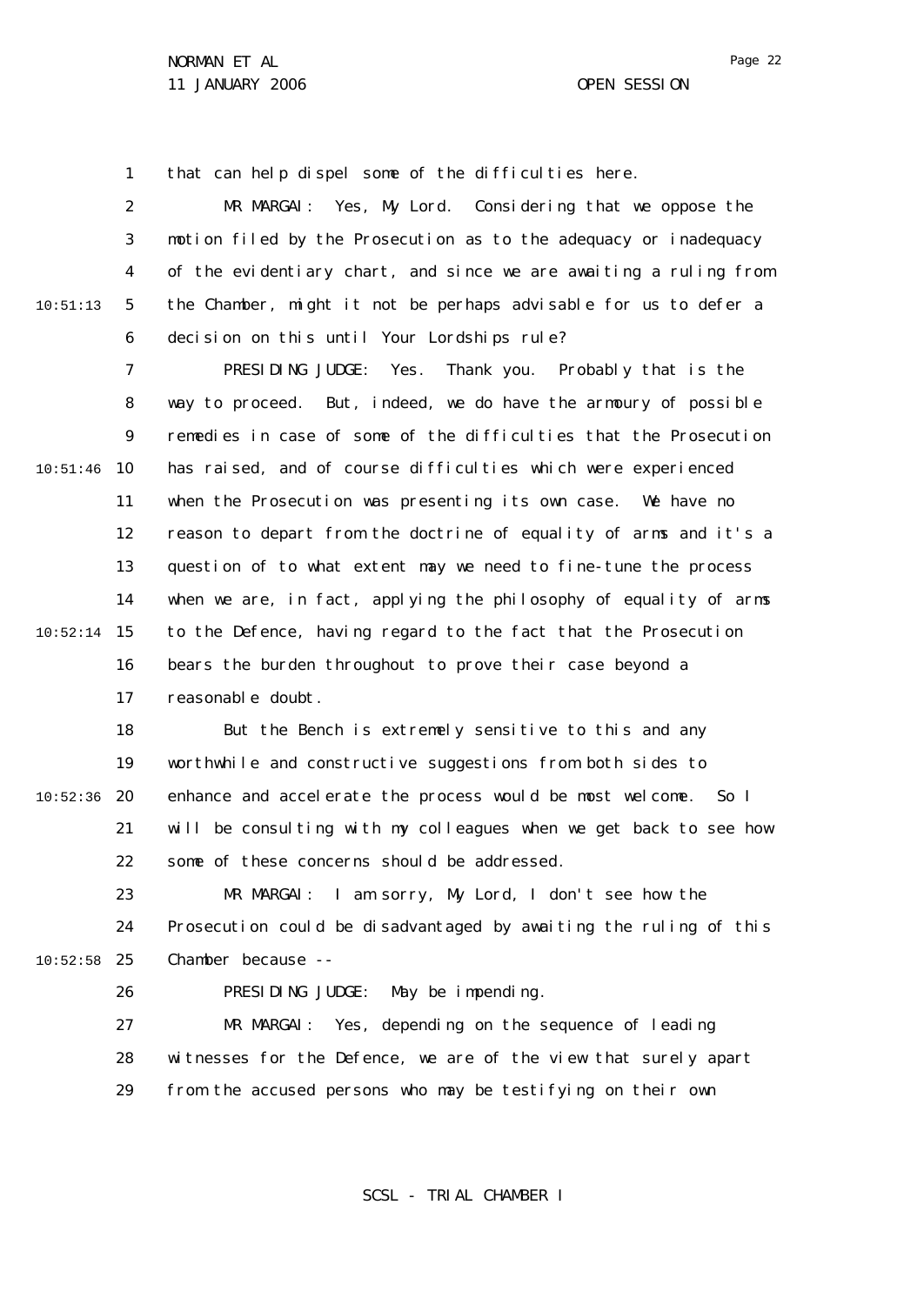1 2 3 4 5 6 7 8  $\mathsf{Q}$ 10 10:53:46 11 12 13 14 15 10:54:09 16 17 18 19 20 10:54:32 21 22 23 24 25 10:54:53 26 27 28 29 10:53:34 behalf - so far I think it is only the first accused - we will not be calling witnesses until after the first and second accused persons have. PRESIDING JUDGE: Yes. These are also matters that we will be touching upon subsequently as this proceeding advances. MR MARGAI: As My Lord pleases. PRESIDING JUDGE: And I think when we come to that we might put these issues in more specific context. MR MARGAI: As My Lord pleases. PRESIDING JUDGE: The records reveal also that an exhibit list was not filed by the defence team for the third accused and this is consistent with an earlier indication on 25th November last year that you did not intend to file any such list. I reckon the position remains the same. MR MARGAI: It sure does, My Lord. PRESIDING JUDGE: The records likewise show that no indication was given on the part of the defence team for the third accused that the third accused will, in fact, be exercising his option pursuant to Rule 85(C). I again would want to assume that position remains unchanged. MR MARGAI: Yes, My Lord. PRESIDING JUDGE: Yes. Well, let us move now to another very important item in our workload for this morning: The number of witnesses. Perhaps we should combine this with the equally important item, the length of the defence case. But let us now address the issue of the total number of witnesses and wherever possible if we can factor the duration of the defence case into that to provide some relevant analysis that would be appreciated. But at this point in time the record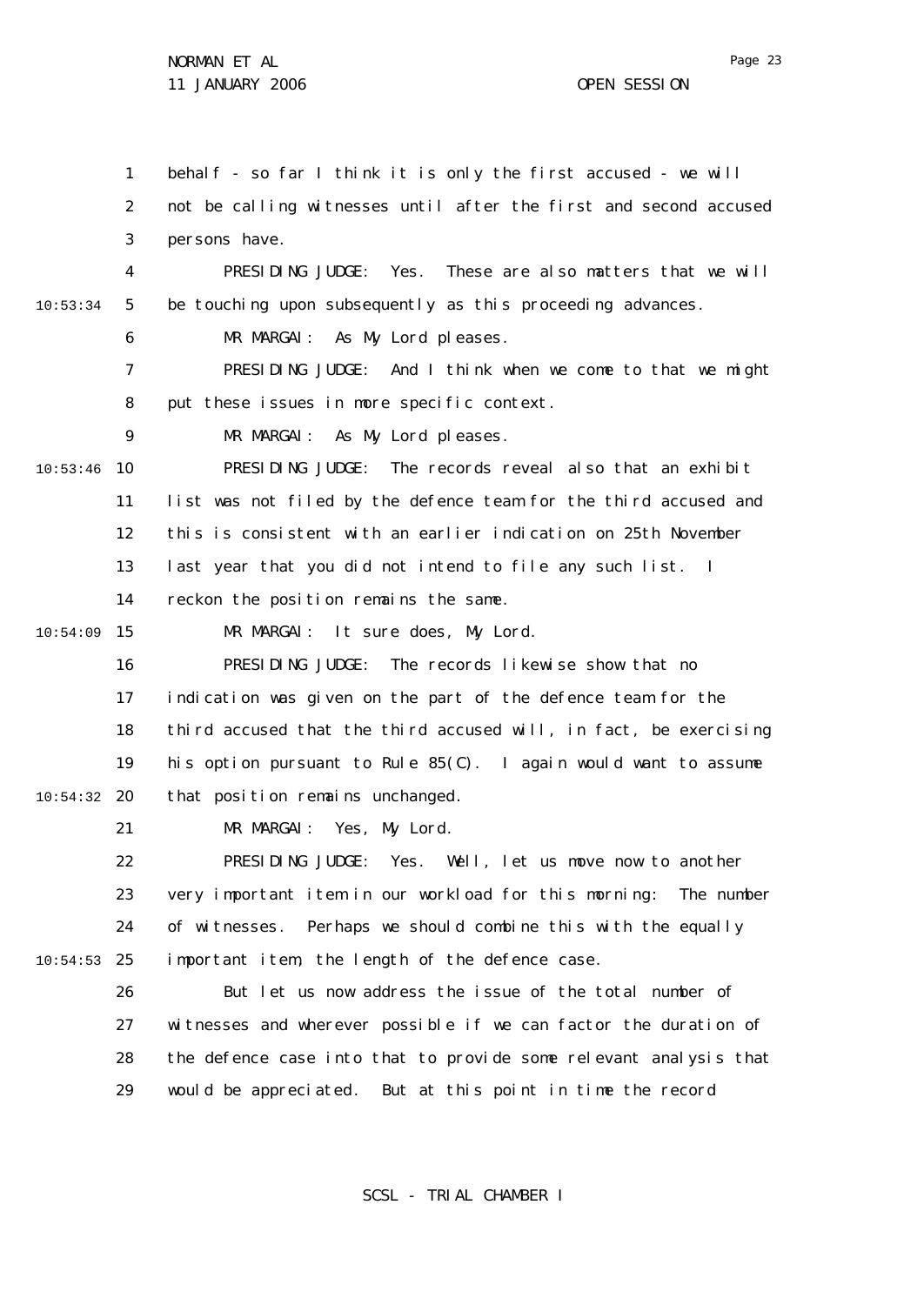1 2 3 4 5 6 7 8  $\mathsf{Q}$ 10 10:56:09 11 12 13 14 15 10:56:30 16 17 18 19 20 21 22 23 24 25 10:56:52 26 27 28 29 10:55:43 discloses: 1. That the first accused intends to call 77 witnesses. Is that correct, Mr Jabbi? MR JABBI: Yes, My Lord. PRESIDING JUDGE: Before we go on I just want to give you the state of the records, because we want to take this in aggregation since we had talked about at some point in time the possibility of common witnesses. So we are expecting some kind of common strategies, techniques and methodologies from your side as to how we put this whole thing into proper trial focus. The second accused intends to call 25 witnesses with a reservation of the right to call possibly another 18. Would you comment, Mr Bockarie, on this position? Have you abandoned this reservation of possibly another 18? MR BOCKARIE: Yes, Your Honour has rightly indicated 25. We have got 25 witnesses, these are certain. PRESIDING JUDGE: Certain? MR BOCKARIE: Yes, Your Honour. PRESIDING JUDGE: What about this 18 that is floating around there? MR BOCKARIE: Your Honour, it is just for any eventuality. PRESIDING JUDGE: Are they going to be what, back-up witnesses? MR BOCKARIE: Exactly, Your Honour. PRESIDING JUDGE: Why not call them by their correct name? In other words, your 25 would be core witnesses and your 18 would be back-up witnesses? MR BOCKARIE: It is possible we may not call the back-up witnesses. PRESIDING JUDGE: Well, I mean, the concept of a back-up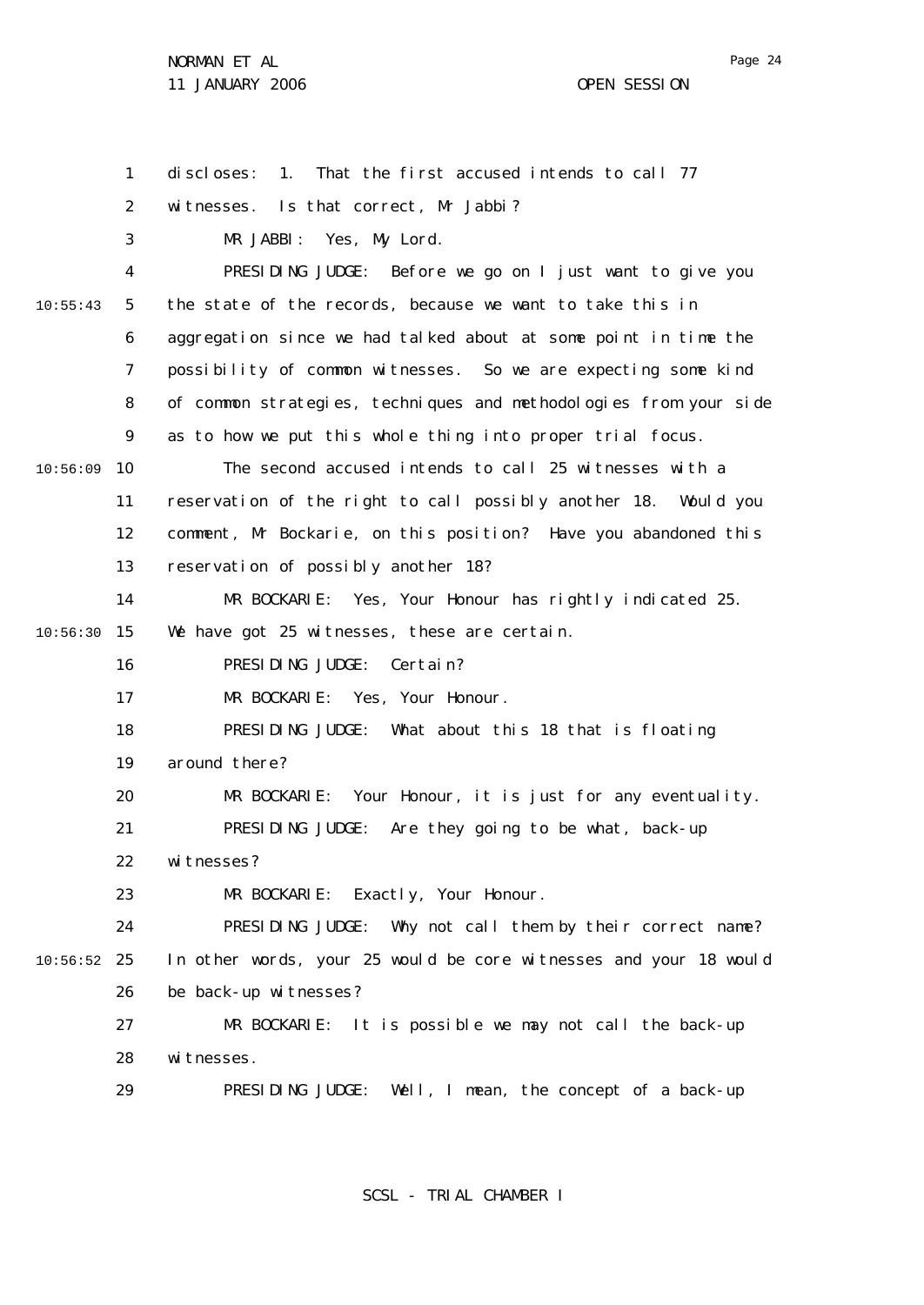NORMAN ET AL

11 JANUARY 2006 OPEN SESSION

|          | 1  | witness as far as our jurisprudence here is concerned is a        |
|----------|----|-------------------------------------------------------------------|
|          | 2  | witness that is designed to, as it were, make up for the          |
|          | 3  | deficiency in the core list. That is what we have defined         |
|          | 4  | back-up witnesses in terms of our jurisprudence, the Special      |
| 10:57:29 | 5  | Court jurisprudence. And I think our jurisprudence finds support  |
|          | 6  | from jurisprudence of other tribunals, that it is like your jury  |
|          | 7  | pool, some of them waiting there, if somebody is not qualified    |
|          | 8  | then somebody comes in. Do you accept that analogy?               |
|          | 9  | MR BOCKARIE: Yes, Your Honour.                                    |
| 10:57:51 | 10 | PRESIDING JUDGE: So if that is the case why not be candid         |
|          | 11 | with the Court so that the Prosecution knows that those 18, which |
|          | 12 | you called possible witnesses, are really back-up witnesses?      |
|          | 13 | Before you go further, am I on the same wavelength there?         |
|          | 14 | Mr Johnson, before now the Bench was of the impression that this  |
| 10:58:17 | 15 | possible 18 would be 18 more called. Now a clarification has      |
|          | 16 | been given. Were you of the same impression that we were talking  |
|          | 17 | about?                                                            |
|          | 18 | MR JOHNSON:<br>Well, we were certainly uncertain as to            |
|          | 19 | exactly what their status was.                                    |
| 10:58:30 | 20 | PRESIDING JUDGE: And now there is a clarification.                |
|          | 21 | MR JOHNSON: Your Honour, that is very helpful.                    |
|          | 22 | PRESIDING JUDGE: That is helpful.                                 |
|          | 23 | MR BOCKARIE: Yes, Your Honours, so we will say a total of         |
|          | 24 | 43.                                                               |
| 10:58:47 | 25 | PRESIDING JUDGE: Well, 43 core witnesses.                         |
|          | 26 | MR BOCKARIE: Well, 43 witnesses; 25 core witnesses.               |
|          | 27 | PRESIDING JUDGE: The situation gets complicated.                  |
|          | 28 | MR IANUZZI: Your Honour, if I may?                                |
|          | 29 | PRESIDING JUDGE: Do you want to consult?                          |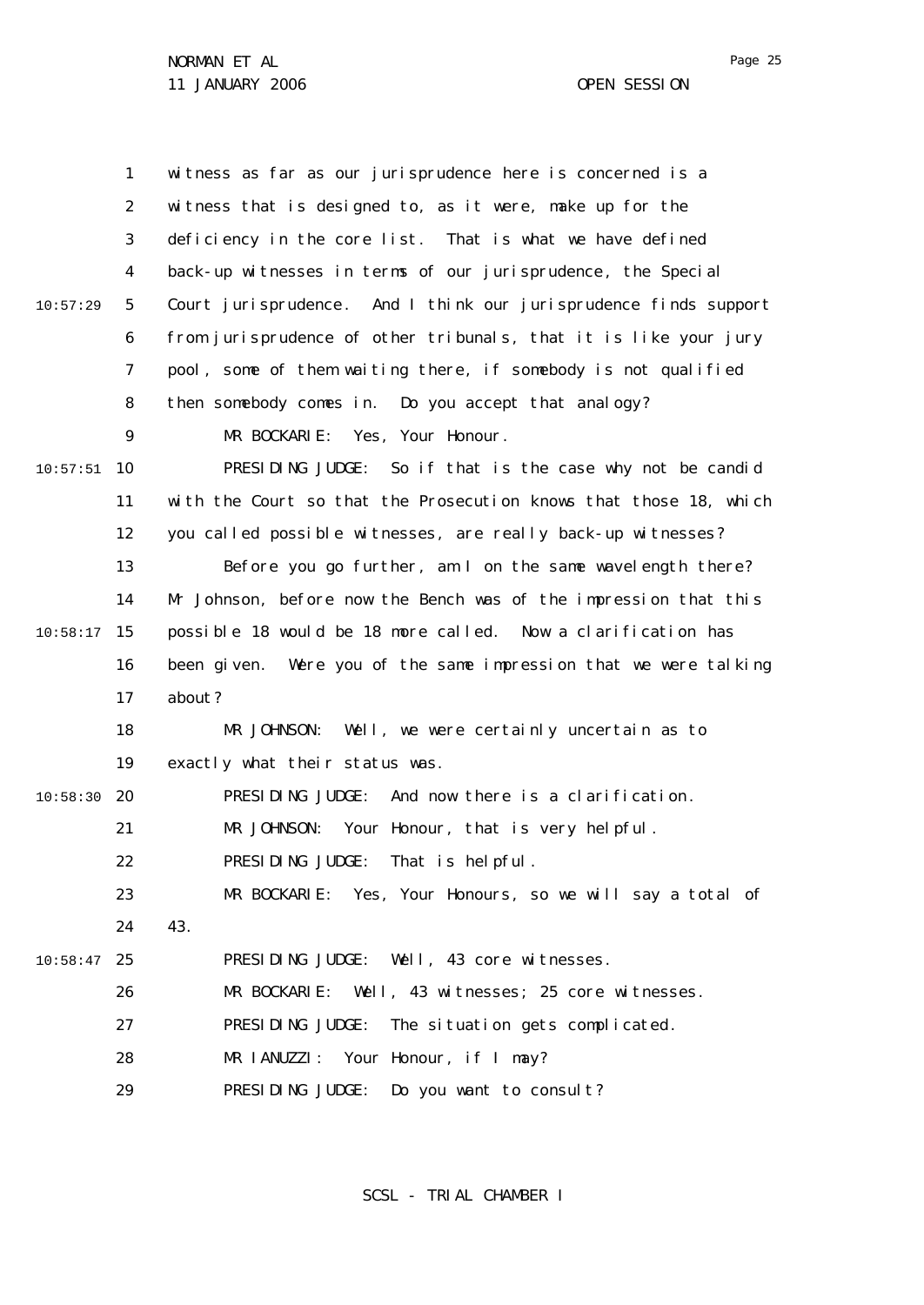1 2 3 4 5 6 7 8  $\mathsf{Q}$ 10 10:59:27 11 12 13 14 15 10:59:34 16 17 18 19 20 11:00:09 21 22 23 24 25 11:00:31 26 27 10:59:08 MR IANUZZI: I would just like to add something. PRESIDING JUDGE: With our leave, yes, you are allowed. MR IANUZZI: Thank you very much. The back-up list was also labelled an unconfirmed/back-up list because -- I do apologise for the confusion, but there are at least two categories of witnesses on that unconfirmed/back-up list; one being witnesses who we have already begun the interview process with, but who have yet to confirm 100 per cent they would like to testify. Also back-up witnesses. And also witnesses, for example, the President who we have sought the assistance of the Court to issue a subpoena. PRESIDING JUDGE: Yes. Well, this is the difficulty about all these sub-categorisations. We have no difficulty with sub-categorisations for the purpose of your strategy. It seems to us that the Bench needs to have some clear appreciation that if we are talking about core witnesses, which would be a master list of witnesses, or calling them controlling witnesses, your main witnesses, then if you have a possible 18 waiting in the wings it is important for us to have this clarification. As to whether they are core witnesses or whether they are just back-up witnesses who, if a core witness is for some reason unable to come and testify, he will just fill in the slot, that would be the tidy legal categorisation for us, but without prejudice to whatever sub-categorisations you might want to work out for your own purposes. MR IANUZZI: We did not want to leave names off the list and then be subject to the rule that we had to seek leave and

> 29 PRESIDING JUDGE: The rule does not in any way preclude

show good cause [Overlapping speakers]

28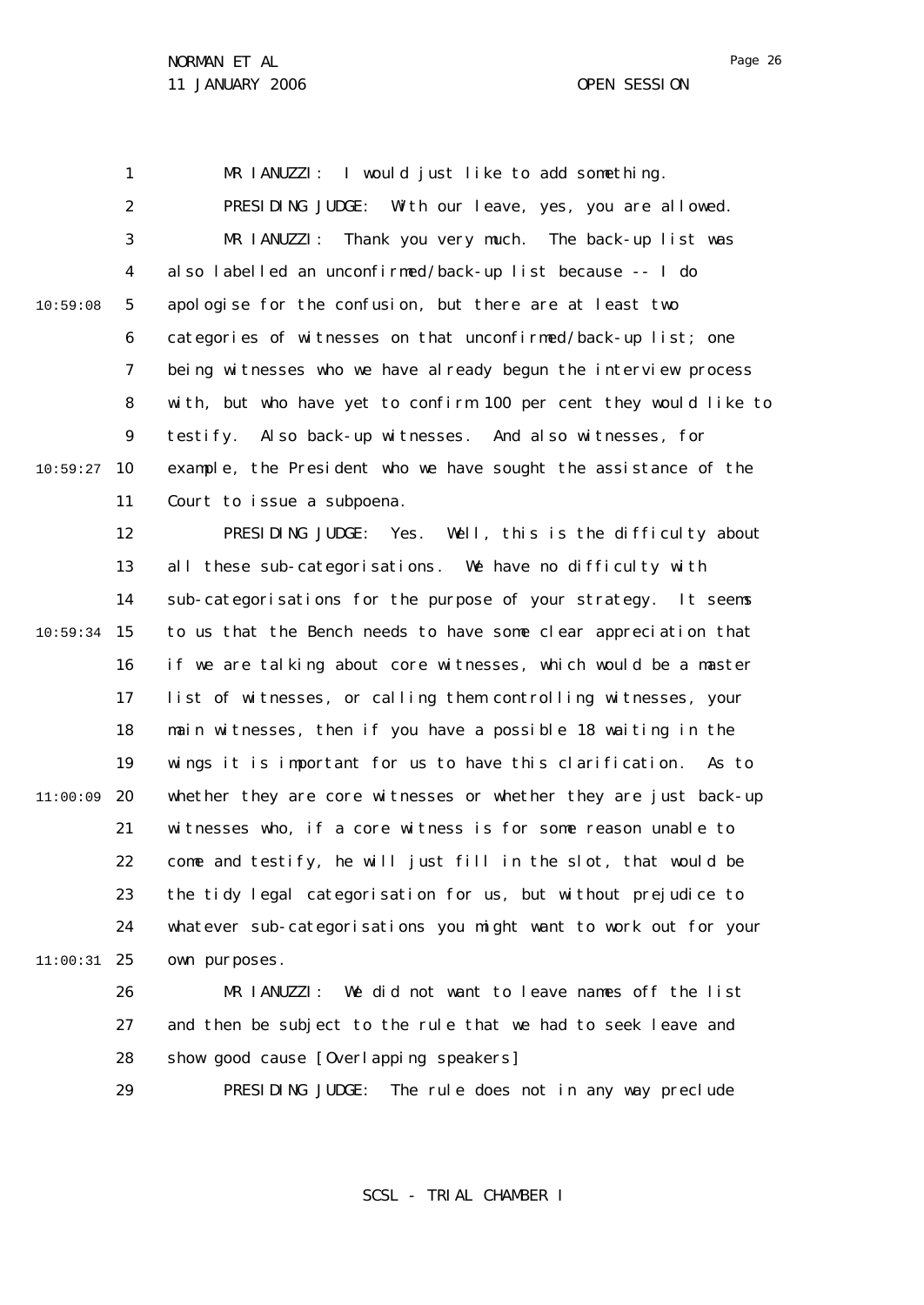1 2 3 4 5 6 7 8  $\mathsf{Q}$ 10 11:01:14 11 12 13 14 15 11:01:28 16 17 18 19 20 11:02:05 21 22 23 24 25 11:02:31 26 27 28 29 11:00:54 you. It says come for leave and if you show good cause why should not the court be willing to? MR IANUZZI: May I suggest that we re-submit the witness list by the end of the week redesignating along the lines that you have just -- PRESIDING JUDGE: Yes, that would be appropriate, so that we do not have any -- we do not run into any more confusion. Because really the 18 more, I suppose the next time you come in and we do not know these 18, whether they are back-up or core, I think the clarification would be useful. MR IANUZZI: We will provide it. PRESIDING JUDGE: The third accused intends to call 39 witnesses. Does that position remain the same as of today? MR MARGAI: Yes, My Lord, it does. PRESIDING JUDGE: So, if we exclude the 18 possibly back-up whatever/whatever witnesses which the second accused will be calling, our total now would be 141 witnesses for the Defence. Is that mathematically correct - 141? MR JOHNSON: Yes, Your Honour. PRESIDING JUDGE: In other words, we are not talking about those back-up witnesses yet. And clearly the observation of the Bench here is that this is over double the number of witnesses called by the Prosecution. I am inviting comments. MR MARGAI: The only difference here is that there is one Prosecution and three accused persons. PRESIDING JUDGE: Yes. Does anyone want to add to that debate? Does the Prosecution? I mean, we make this a statistical kind of thing and how far statistics in matters of this nature can be very helpful and instructive becomes a very

SCSL - TRIAL CHAMBER I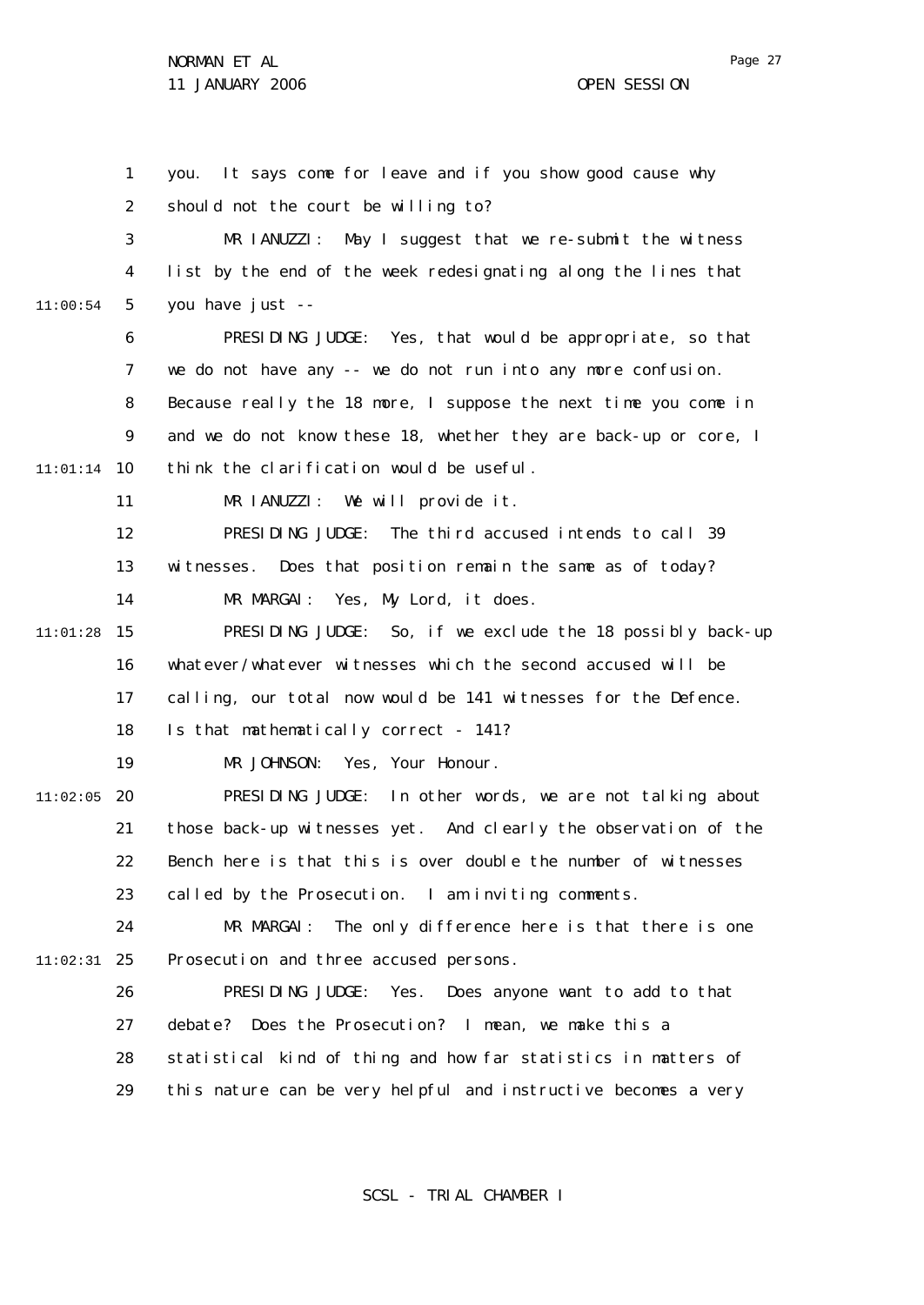1 2 3 difficult issue, but I am prepared to be enlightened on this by some of you who have probably researched or studied these areas. Mr Johnson intends to.

4 5 6 7 11:03:16 MR JOHNSON: Well, Your Honour, it is a general observation that there seems to be quite a few witnesses, but it is certainly not for the Prosecution to limit or place limits on how many witnesses the Defence need to present their case.

> 8 PRESIDING JUDGE: Yes.

 $\mathsf{Q}$ 10 11:03:31 MR JOHNSON: I don't think there is a lot more I can say, Your Honour.

11 12 13 14 15 11:04:02 16 17 PRESIDING JUDGE: Yes, yes, quite. Well, the Bench, of course, we will say -- and I recall that the defence position was clearly predicated upon those two submissions during one of our conferences, that the Defence are still in the process of confirming or securing that submission of back-up witnesses and that it intends to rely on such witnesses only if it becomes necessary.

18 19 20 11:04:26 21 22 23 24 25 11:04:52 The only point I am making from the perspective of the Bench is that if you look at the jurisprudence - and again I would like to say that we would like to adhere to our position that if the additional witnesses that probably the second accused is intending to call really come out as back-up witnesses - then we might -- we will have to characterise them as such so that that would not augment the total number of witnesses for the Prosecution that the Defence is going to call.

> 26 27 28 29 But whilst on that subject, it seems as if it is necessary now to enquire from the three defence teams whether there has been any coordination among them on the subject of common witnesses. If so, can the Chamber have some idea as to the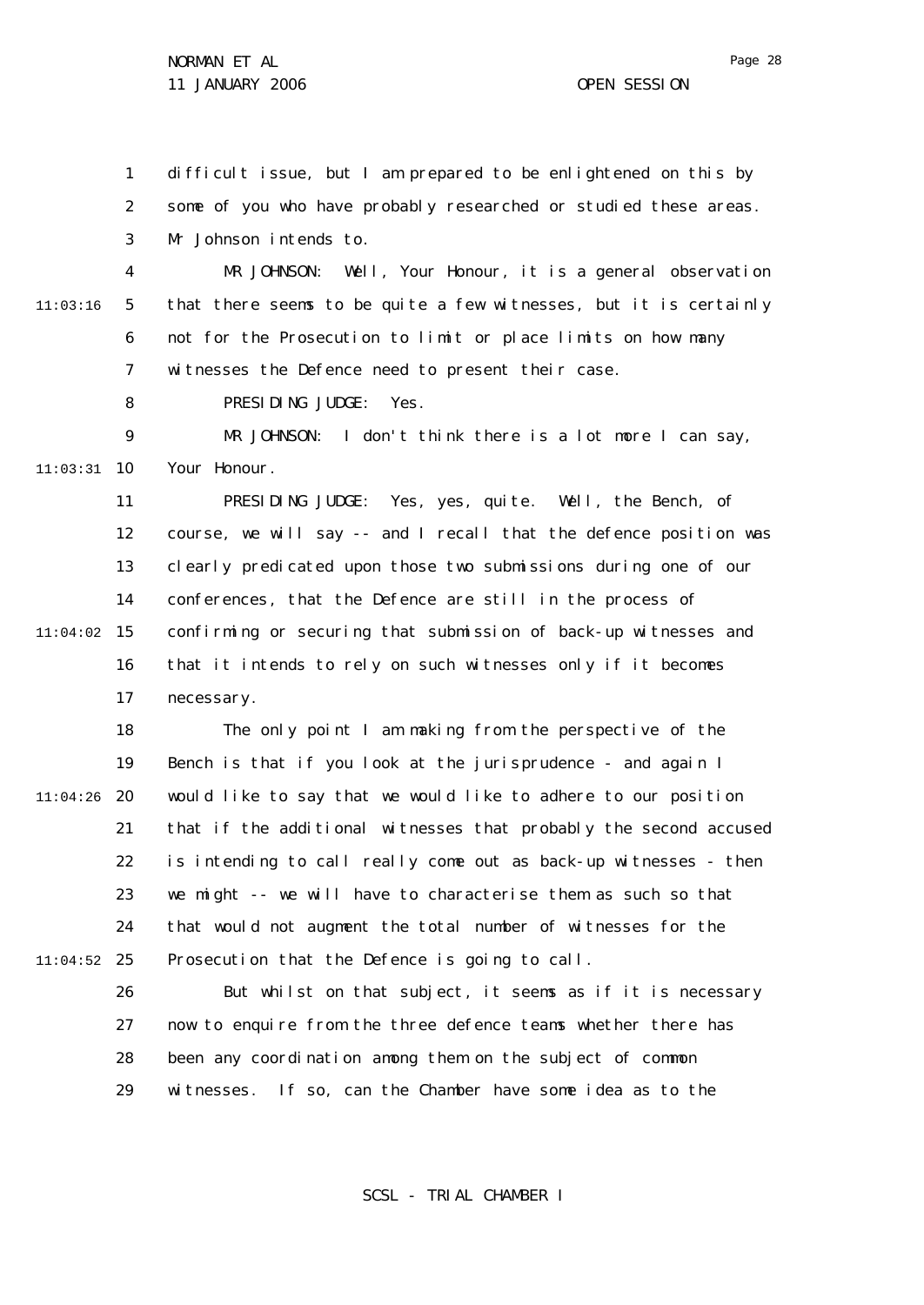1 2 3 4 5 6 7 8  $\mathsf{Q}$ 10 11:06:07 11 12 13 14 11:05:44 nature and extent of such coordination and any agreed strategies as to which team will call which common witnesses. Because there was some undertaking during one of the status conferences that that was an issue that was being actively pursued and was considered highly desirable in terms of efficient trial management and to avoid duplication of evidence and multiplication of issues perhaps. I remember there was a commitment on the part of all the leading counsel for the defence team on this. Yes, Mr Margai. MR MARGAI: It is true, My Lord, that we have started talking and we continue to talk and we will continue to talk until perhaps when we consider it necessary to stop as to the common witnesses. But as to the strategy we wish to adopt, I would, with respect, crave your indulgence that we keep that

15 11:06:27 16 close to our chest for now and without impinging upon the ethics of the profession.

17 18 19 20 11:06:52 21 In the light of the common witnesses who number about nine, it is possible that with the commonality of the witnesses and also the Chamber's ruling on the motion to acquittal, it is possible, My Lord, that the total number may reduce definitely. PRESIDING JUDGE: Yes.

22 23 24 25 11:07:11 26 MR MARGAI: But I would indeed crave Your Lordship's indulgence to bear with us for a while and let us start the defence proper and we shall adjust as we proceed, bearing in mind that we need to be mindful of the fairness of the trial and to expedite it.

> 27 28 29 PRESIDING JUDGE: Right. Well, I will invite some response from the Prosecution. This is very much a concern of the Bench that we need to have some indication of the nature and extent of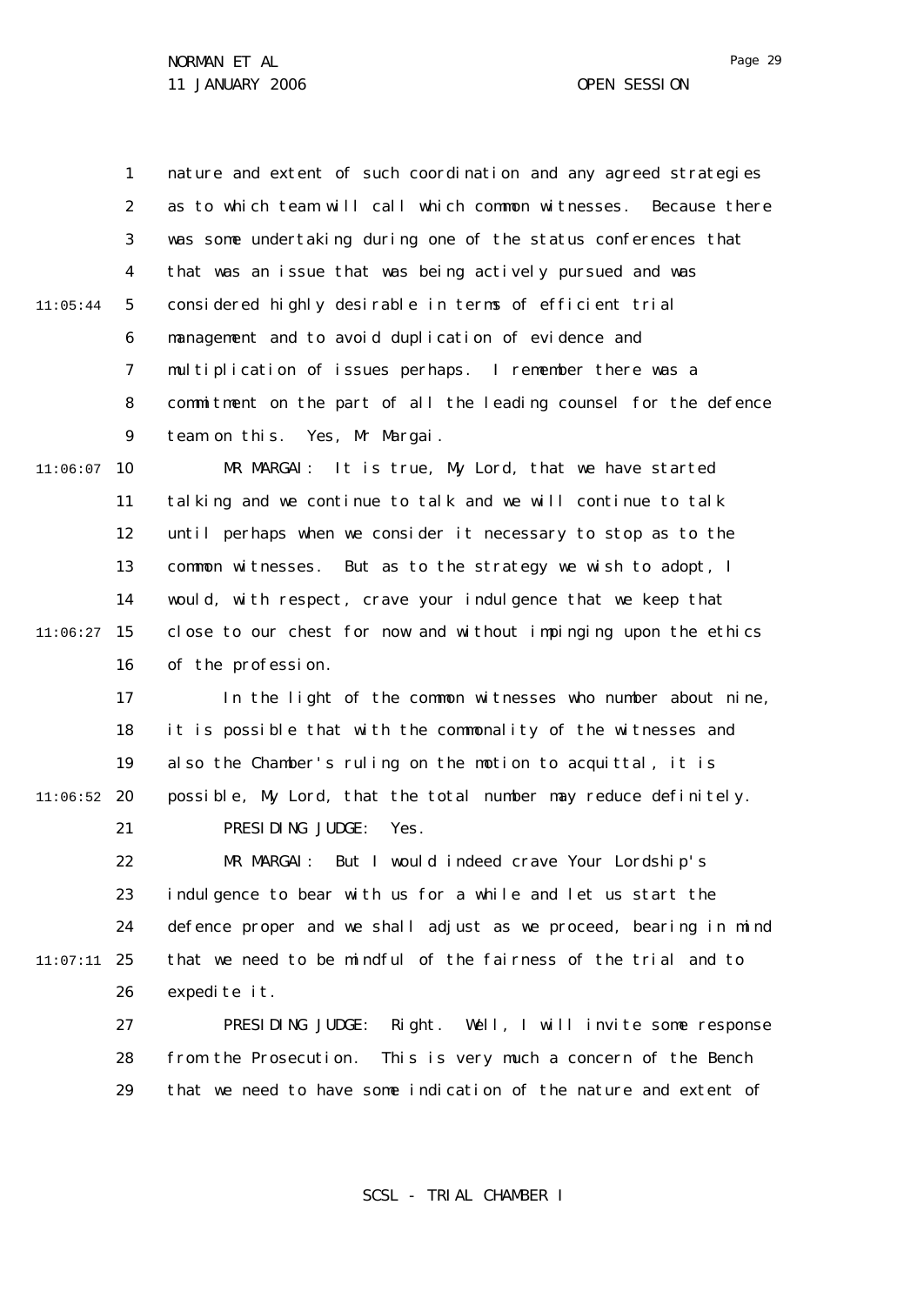1 2 3 4 5 6 7 11:07:50 the co-operation and the coordination. I am prepared to concede *ex arguendo* that perhaps it may be wise not to press you on the question of strategies. Of course, I am pretty sure that having regard to the experience and seniority of counsel, all of you, you will not adopt strategies that will excite the disfavour of the Bench. I am not suggesting that. So I am prepared to make that concession.

8  $\mathsf{Q}$ 10 11:08:10 11 12 13 14 15 11:08:41 16 17 18 19 20 11:09:03 21 22 23 24 25 11:09:21 26 MR MARGAI: We hope to maintain the cordiality hitherto. PRESIDING JUDGE: Thank you. But does the Prosecution have any comment, because that's important  $if -1$  would have thought that for us, the Bench, if the coordinating efforts could also be directed as to exploring the possibility of augmenting the list of common witnesses, that would also be a step in the right direction. What is your response, Mr Johnson? MR JOHNSON: Well, Your Honour, perhaps this may also relate back to just determining the total number of defence witnesses and the appropriate number of defence witnesses. I might also kind of bring back into our concerns the degree or the extent of how thorough the summaries are, ultimately, if statements are to be provided. Whereas I am not sure that a purely statistical analysis of the number of defence witnesses is necessarily something, the Prosecution had 75 and so the Defence should have this many. But some of these factors can be looked at more carefully as to the content of the witness's testimony to ensure that, one, of course, the witnesses are relevant, and two, avoid repetitiveness.

> 27 28 29 PRESIDING JUDGE: Well, let me stop you there. In fact, that is precisely the next area that I was going to give by way of guidance to the Defence. Clearly both sides are aware that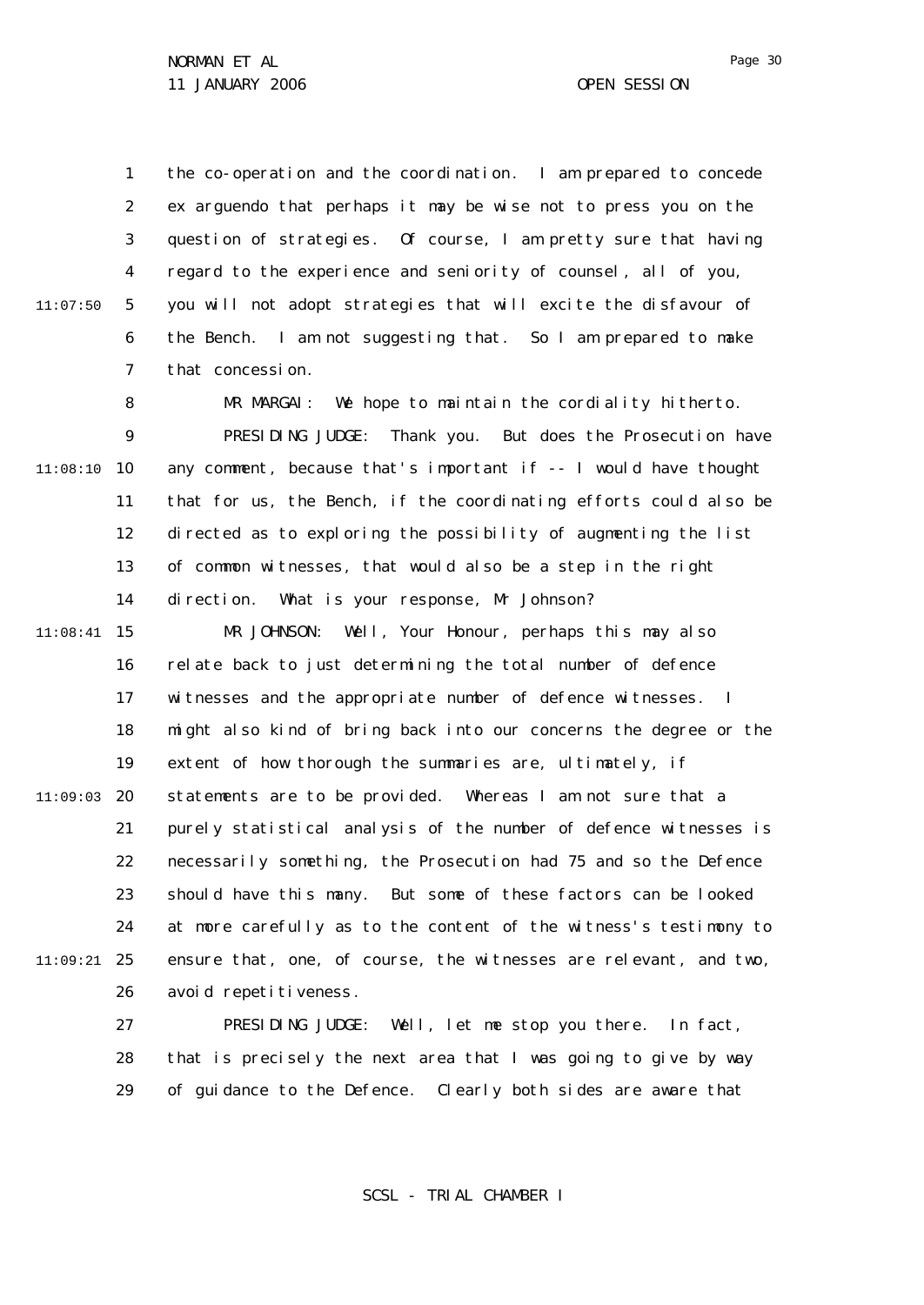SCSL - TRIAL CHAMBER I

1 2 3 4 5 6 7 8 11:10:04 the Chamber has the authority under Rule 73 *ter*(D) to order a reduction in the number of witnesses a party intends to call. But the Chamber is also very sensitive that such an authority should not be exercised lightly and therefore there has been a considerable degree of judicial restraint in this matter. We did exercise it in the case of the Prosecution and we have no intention of not adopting the same degree of judicial restraint with the Defence.

 $\mathsf{Q}$ 10 11:10:27 11 12 13 The question of an order from the Bench is something that we consider should be an exceptional power and exercised only in exceptional circumstances. I am sure it is the mind of the Bench at this stage that we have not yet reached that level. So clearly the point is there.

14 15 11:10:50 16 17 18 19 20 11:11:14 21 22 We find also on this particular issue - and it is a good thing that counsel for the Prosecution mentioned this - there is some instructive and persuasive case law on this subject that statistical analysis here may not be helpful in guiding us as to how best to proceed. Here I take the liberty of quoting, for its persuasive authority, the observation of the Appeals Bench in the case of *Prosecutor against Oric*, case number IT-03-68-AR73.2: "Interlocutory Decision on Length of Defence Case", 20th July 2005, paragraph 7 and I quote:

23 24 25 11:12:01 26 27 28 29 "The Appeals Chamber has long recognised that 'the principle of equality of arms between the Prosecutor and the accused in a criminal trial goes to the heart of the fair trial guarantee.' At a minimum, 'equality of arms obligates a judicial body to ensure that neither party is put at a disadvantage when presenting its case,' certainly in terms of procedural equity. This is not to say,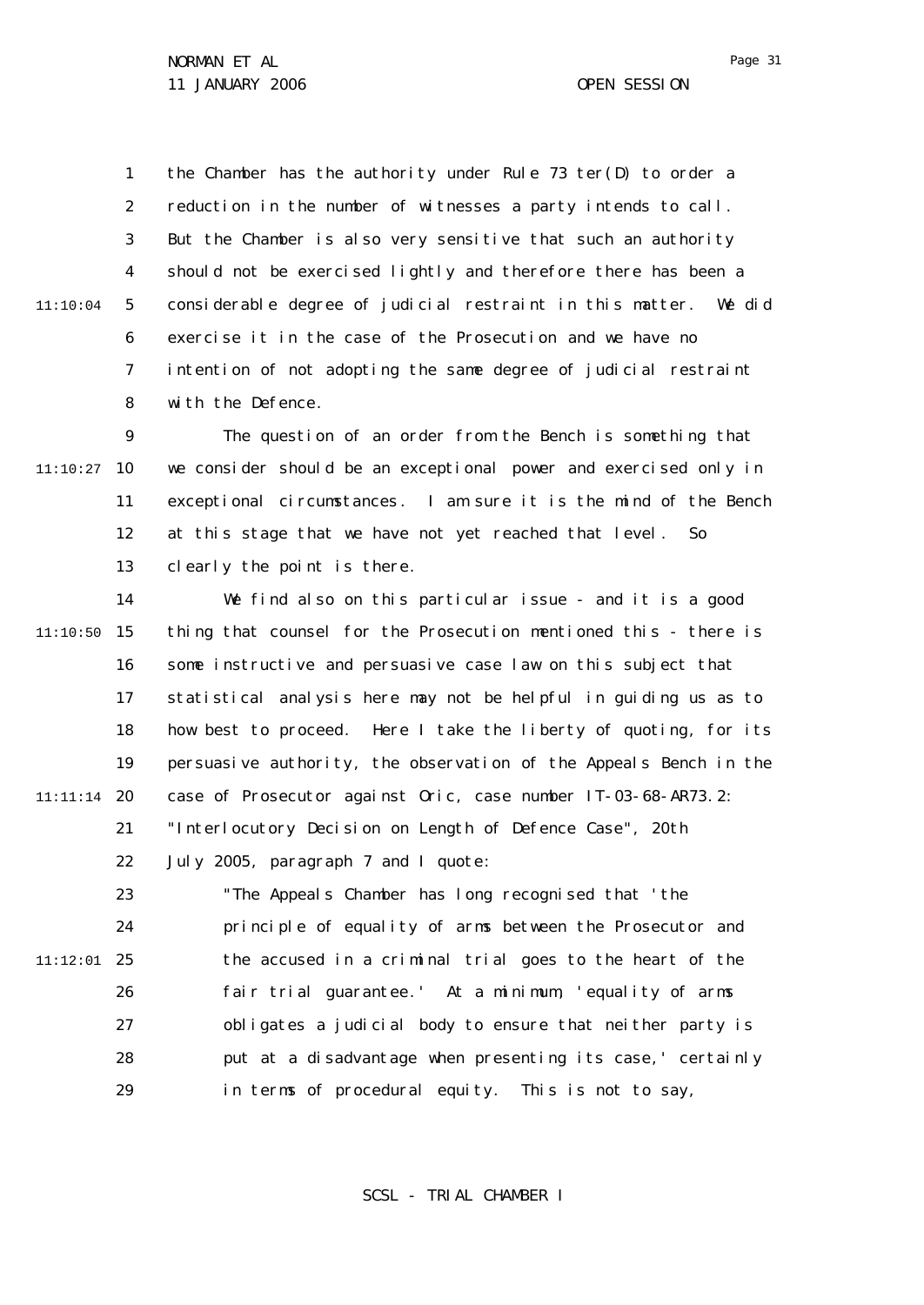1 2 3 4 5 6 7 8  $\mathsf{Q}$ 10 11:13:23 11 12 13 14 15 11:13:49 16 17 18 19 20 11:14:17 21 22 23 24 25 11:14:45 26 27 28 29 11:12:54 however, that an accused is necessarily entitled to precisely the same amount of time or the same number of witnesses as the Prosecution. The Prosecution has the burden of telling an entire story, of putting together a coherent narrative and proving every necessary element of the crimes charged beyond a reasonable doubt. Defence strategy, by contrast, often focuses on poking specifically targeted holes in the Prosecution's case, an endeavour which may require less time and fewer witnesses. This is sufficient reason to explain why a principle of basic proportionality, rather than a strict principle of mathematical equality, generally governs the relationship between the time and witnesses allocated to the two sides." I think that is very helpful and we will not want to lose focus of that. Of course, the Bench is eminently aware that nothing should be done to disadvantage the Defence in the presentation of their case. I do not intend to invite any learned commentaries on this particular decision. I just put it there for what it is worth. I think all I can say is that at this point in time we do not yet have enough before us as a Chamber to enable us to determine conclusively and definitively whether the factors and the circumstances and the conditions are present to invoke our jurisdiction on the 73 *ter*(D). All we can say for the time being is the number is a little on the inflated side. That is what we can say. But I think it is important in terms of the issues that we have been talking about in terms of comprehensiveness of evidentiary charts and also the lack of specificity or sufficiency in respect of summaries that at this point in time,

SCSL - TRIAL CHAMBER I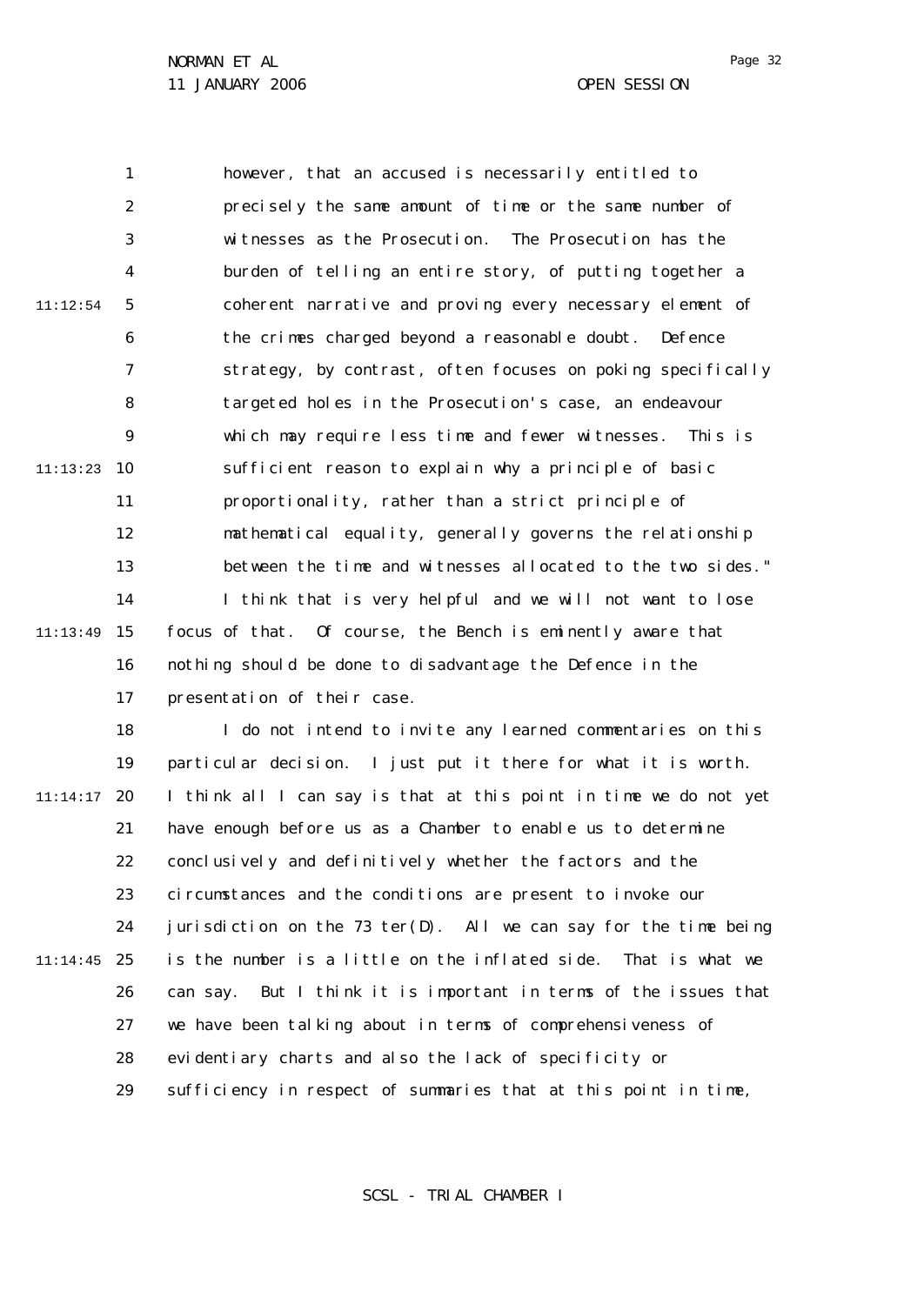1 2 3 4 5 11:15:46 to avoid any orders emanating from the Bench, we encourage each defence team to see what they can do to file summaries that would in fact be a little more comprehensive in nature and give some more details in terms of the testimony that their witnesses, their core witnesses, will be putting forward.

6 7 8  $\mathsf{Q}$ 10 11:16:19 11 12 13 Clearly, as the Prosecution was observing, we can ask the Defence to be guided by the formula which Rule 67 provides also, that inclined to reduce the number of witnesses that where you have a multiplicity of witnesses coming to testify to the same set of facts it may be quite pertinently enquired: "Why do we have all of them coming to testify to the same set of facts?" 73 *ter*(D) provides that criterion too for reducing the number of witnesses.

14 15 11:16:50 16 17 18 19 20 11:17:32 21 We would also request the Defence to be guided by the fact that there is the alternative mechanism of Rule 92 *bis,* where if you can bring evidence forward through the machinery of 92 *bis* and reduce the number of *viva voce* evidence. So these are all armoury, conceptual armoury, at the disposal of the Court to be able to reduce the number of witnesses. So I would encourage defence counsel to work on this as they coordinate their work in terms of the presentation of their defence.

22 23 24 25 11:18:14 26 27 28 29 The other issue, of course, is the question of - and I would rather we deal with that straight away - is the matter of character witnesses. Whether at this point in time each team is in a position to indicate the number of character witnesses from the master list that will be testifying. The defence team for the first accused, have you been able to make that determination? MR JABBI: Not yet, My Lord. My Lord, on some of these issues, if I may just make a general point --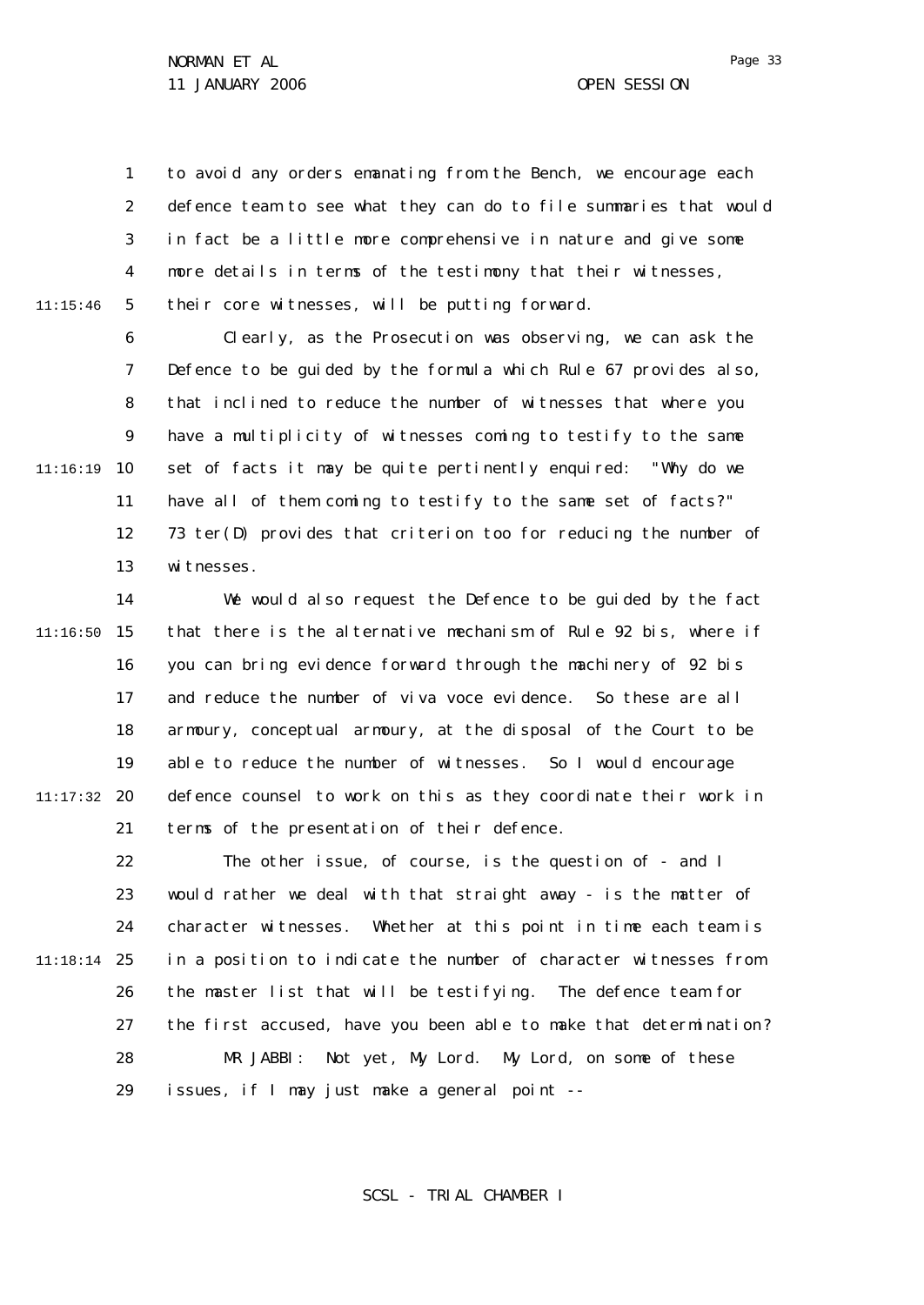1 2 3 4 5 6 7 8  $\mathsf{Q}$ 11:19:08 10 11 12 13 14 15 11:19:43 16 17 18 19 20 11:20:04 21 22 23 24 25 11:20:24 26 27 28 29 11:18:52 PRESIDING JUDGE: Yes. MR JABBI: -- not specifically on the character witnesses, but on the statistical aspect. PRESIDING JUDGE: Yes. MR JABBI: It is good that we perhaps generally understand that a strict statistical approach may not be adopted. PRESIDING JUDGE: It would be helpful, or has its limitations. MR JABBI: Yes, indeed. I mean, I just want to give one short example. It may well be the case that with some particular Prosecution witness a whole range of issues may have been covered which perhaps would not be observed or testified to by only one or two witnesses and a prosecution witness's evidence may well need even up to six defence witnesses. PRESIDING JUDGE: To refute that. MR JABBI: Yes, for refuting that. So whilst I do not want to really exaggerate that point, but nevertheless it is good to have it in mind and apply it in thinking of how many witnesses the Defence need to call to refute the prosecution evidence. We will, however, endeavour. It is not impossible in some cases that the list that has been given may not be utilised. PRESIDING JUDGE: Yes. MR JABBI: But we want to have the freedom to reserve the ultimate decision on these aspects and would certainly exercise some responsibility in revealing it as we go along. PRESIDING JUDGE: Well, I mean, the point, of course, is part of the global debate in the context of the adjudicatory process, whether we are talking about national criminal adjudication or international criminal adjudication, whether in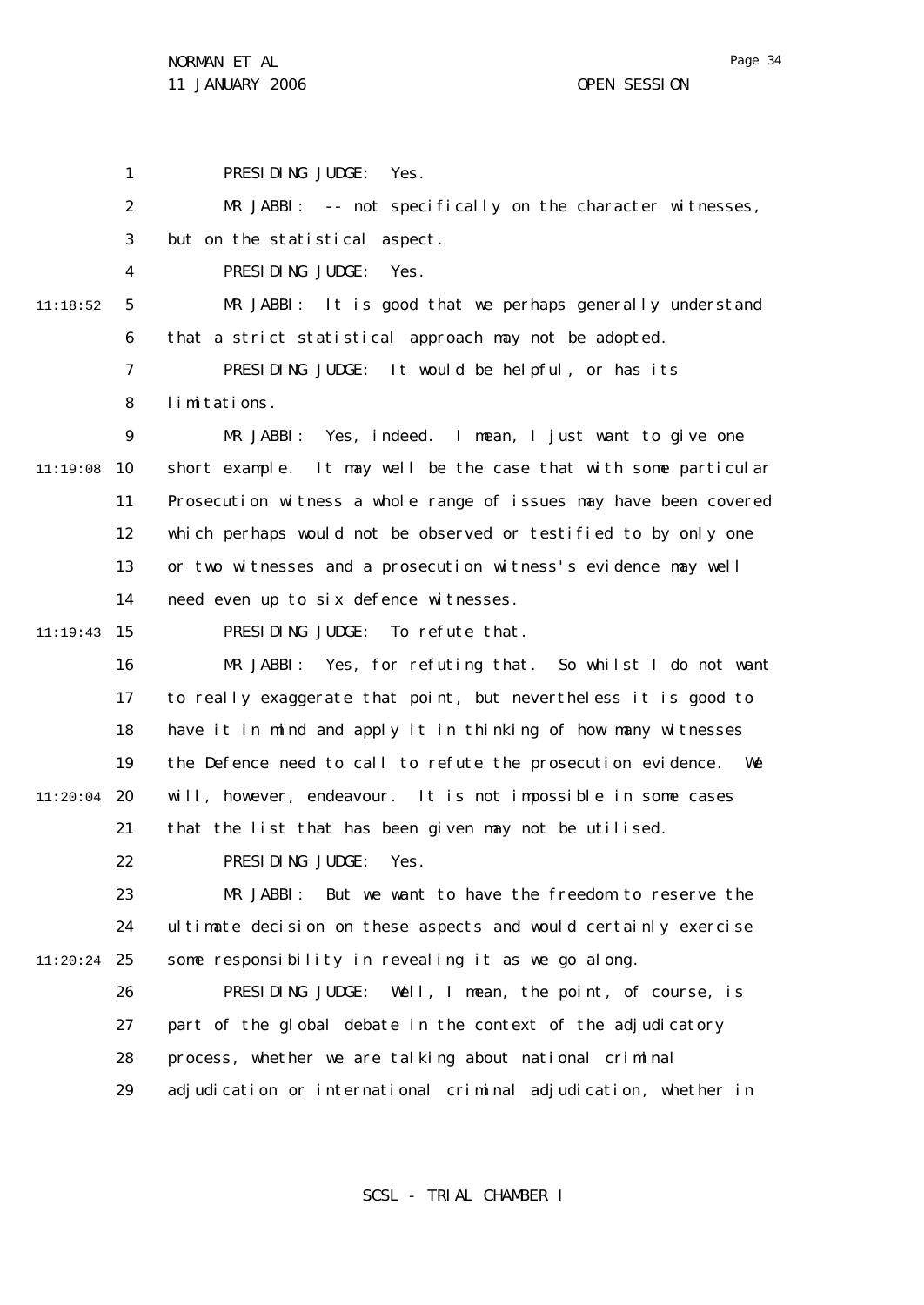1 2 3 4 5 6 7 8  $\mathsf{Q}$ 10 11:21:44 11 12 13 14 15 11:22:13 16 17 18 19 20 11:22:37 21 22 23 24 25 11:22:56 26 27 28 29 11:21:06 terms of evidence whether the emphasis clearly is on quality or quantity. It is the perennial thing. In other words, is it really the quantum of evidence that really matters in proving one's case or the quality of the evidence. Because, as you have rightly said, it is so difficult to want to make any conclusive pronouncements either way. But one would have thought that in our own adjudicatory process we look more to the quality of the evidence rather than the quantity, and if the reasoning or the observation in the case of *Oric* is right, here the Defence does not bear the burden of proving the innocence of the accused. It doesn't bear that burden at all. The burden is just to poke holes into the Prosecution's case and to raise reasonable doubts. So, in other words, the concept of equality of arms does not in any way diminish persuasive overall burden on the Prosecution to prove their case to the hilt, and they stand or fall by their charges and the evidence that they lead in support. And that is what we are trying to do. We are just trying to say that the fact that these types of trials might be very complex and of greater magnitude sometimes than national trials, but the fundamental principles remain the same. I mean, the accused persons can rightly say, "We are not going into that witness stand at all. Let them prove their case." But, of course, I am not in any way discounting the cogency of the statement that you have made. There may be some times that you do have Prosecution witnesses coming with so many different allegations. But again, remember, learned counsel, that at the end of the day the indictment is the road map and if witnesses have testified outside the scope of the indictment, again it would be the business of the Defence to call the

SCSL - TRIAL CHAMBER I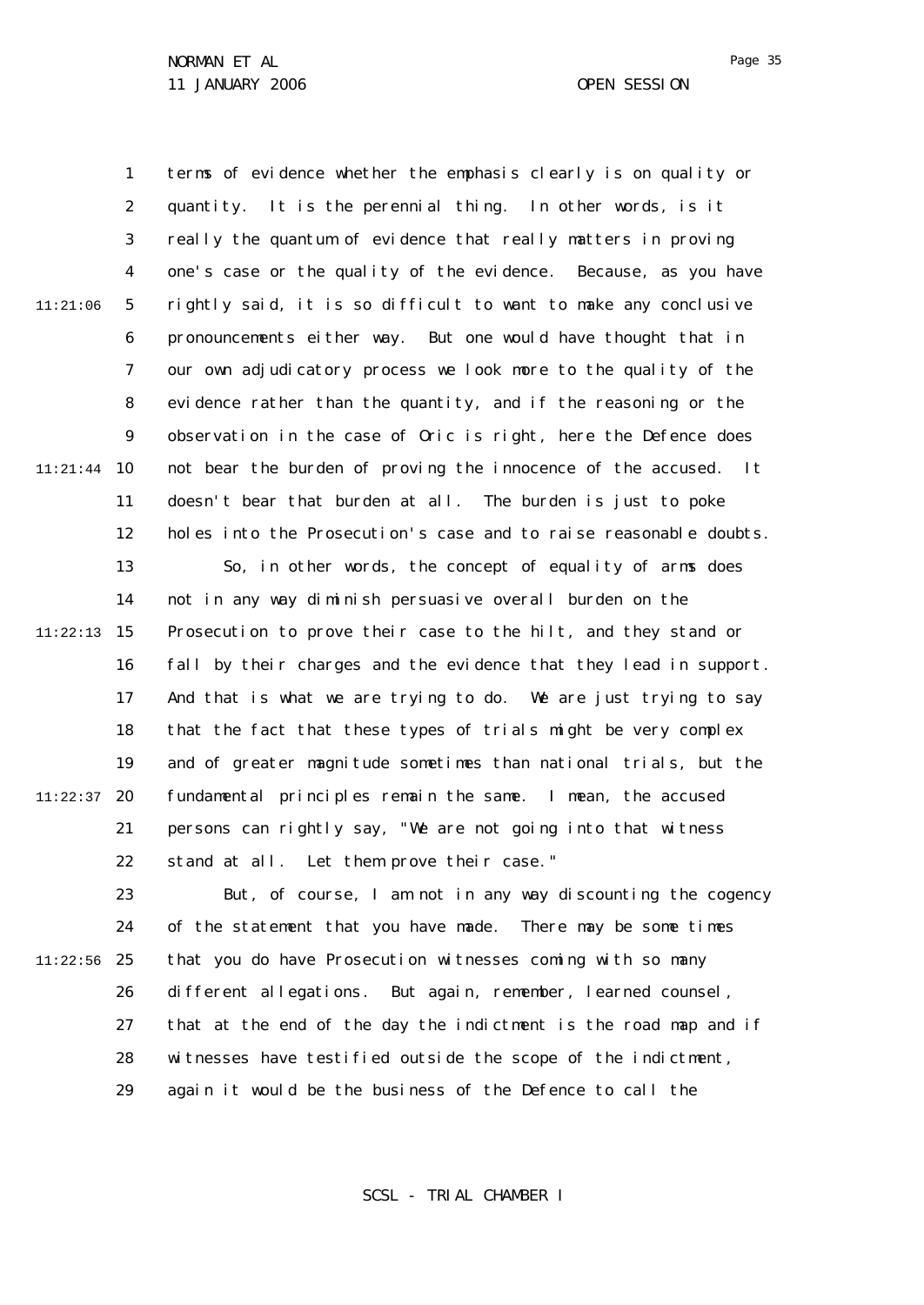1 2 3 4 5 6 7 8  $\mathsf{Q}$ 10 11:23:46 11 12 13 14 15 11:24:03 16 17 18 19 20 11:24:14 21 22 23 24 25 11:24:29 26 27 28 29 11:23:39 attention of the Bench, that look all that stuff was clearly outside the scope of the indictment. But, as I say, I don't want to go into any methodological analysis on this. But your point is taken. Does the defence team of the second accused have any statements relating to the character witnesses? Have you been able to identify which are your witnesses? MR BOCKARIE: Yes, Your Honour, we intend to call two. PRESIDING JUDGE: Two character witness? MR BOCKARIE: Yes. PRESIDING JUDGE: Are they included in your master list? MR BOCKARIE: Yes, Your Honour. And we may even avail ourselves of the provisions of Rule 92 *bis*. PRESIDING JUDGE: Yes, quite. That is very helpful, it is a step in the right direction. What about learned counsel for the third accused? Character witnesses and any commitment to --MR MARGAI: No, we will not be calling character witnesses. PRESIDING JUDGE: Good. Thanks, that's helpful. Also, do you wish to make any commitment, learned counsel, on the possibility of utilisation of Rule 92 *bis* by way of reducing the number of witnesses? MR MARGAI: My Lord, we shall. PRESIDING JUDGE: It is something that I am sure you, with your degree of creativity, that you bring to this process. MR MARGAI: We shall definitely have that in mind, but I am sure that if and when we get to the point of determining the number of witnesses, the Chamber will act judiciously. I mean, we should not lose sight of the fact that the Prosecution are not

SCSL - TRIAL CHAMBER I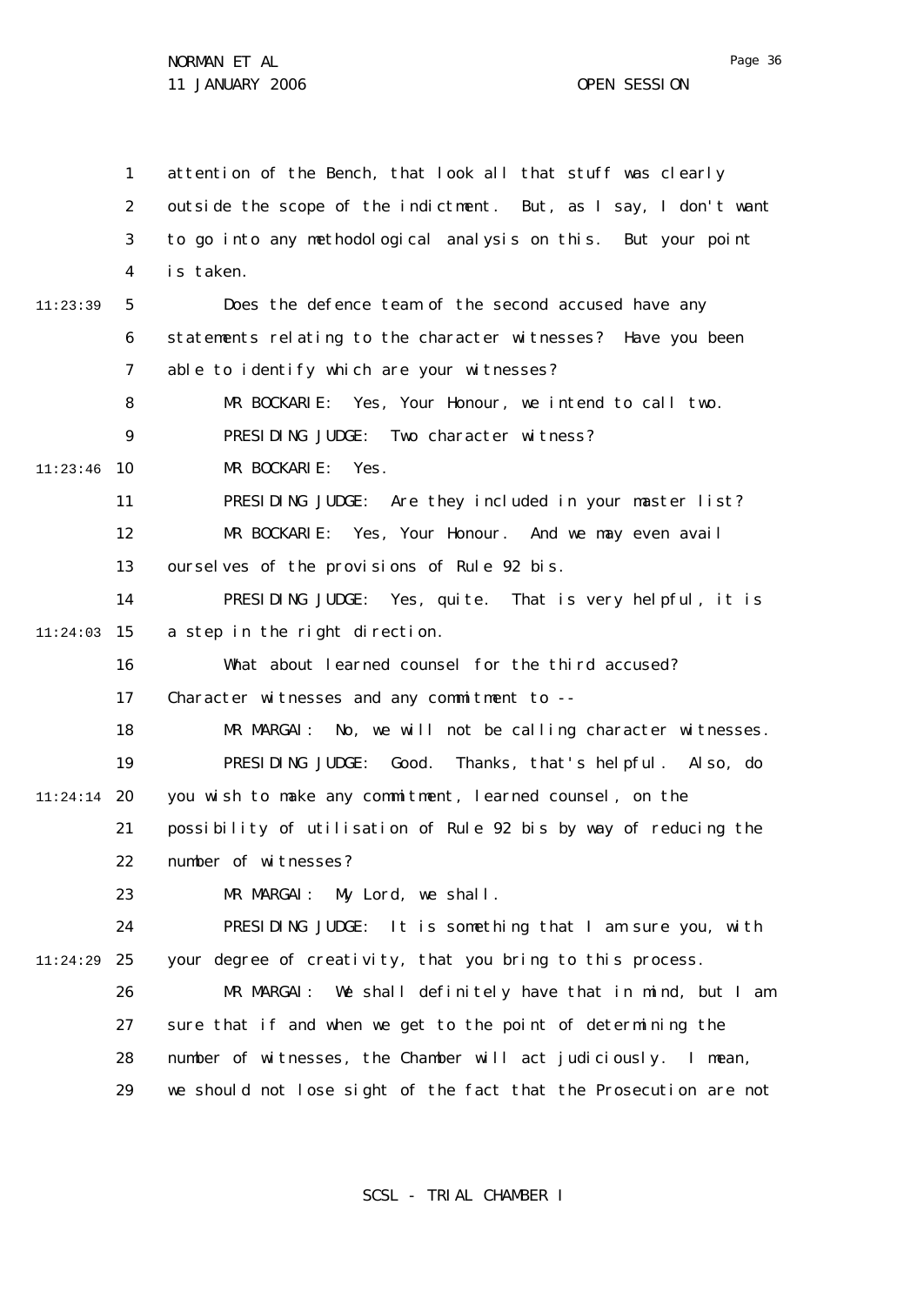1 2 on trial, the Defence is on trial and that is a vital point to remember.

3 4 PRESIDING JUDGE: Yes. Well, I can assure you that we are not going to lose focus on that one.

11:25:08

5 6 7 8 Well, the issue of common witnesses we have already addressed. Are there any observation at this point by the Prosecution before we continue on this issue so far on what we have covered before we go on to other specifics?

 $\mathsf{Q}$ 10 11:25:25 11 12 13 14 15 11:25:45 16 17 18 19 20 11:26:05 21 22 23 24 MR KAMARA: Yes, Your Honour, it is only on the issue of common witnesses. There is a fact that I want to bring to the notice of the Bench that is very crucial for the Prosecution. A case in point is wherein a witness has been called by the first accused that is common to the second and third, the Prosecution ought to be prepared to cross-examine not only for the first accused, but with reference to the second and the third accused as well. And it goes without saying that the second and third accused should also be prepared to cross-examine that witness relating to their own case. And it rolls on further to the fact that also wherein we identified common witnesses, the issue of opening statements by the second and third accused, is it going to be such that they are going to waive the opening statements or, if not, will they be cross-examining common witnesses prior to the opening statements? Those are the few issues I want to raise to the Bench.

25 11:26:25

26 PRESIDING JUDGE: What is the Defence response to these issues that counsel has raised?

27 28 29 MR MARGAI: My Lord, I would have thought that opening statements would be dealt with once and for all, not on individual witnesses. And with regard to common witnesses

SCSL - TRIAL CHAMBER I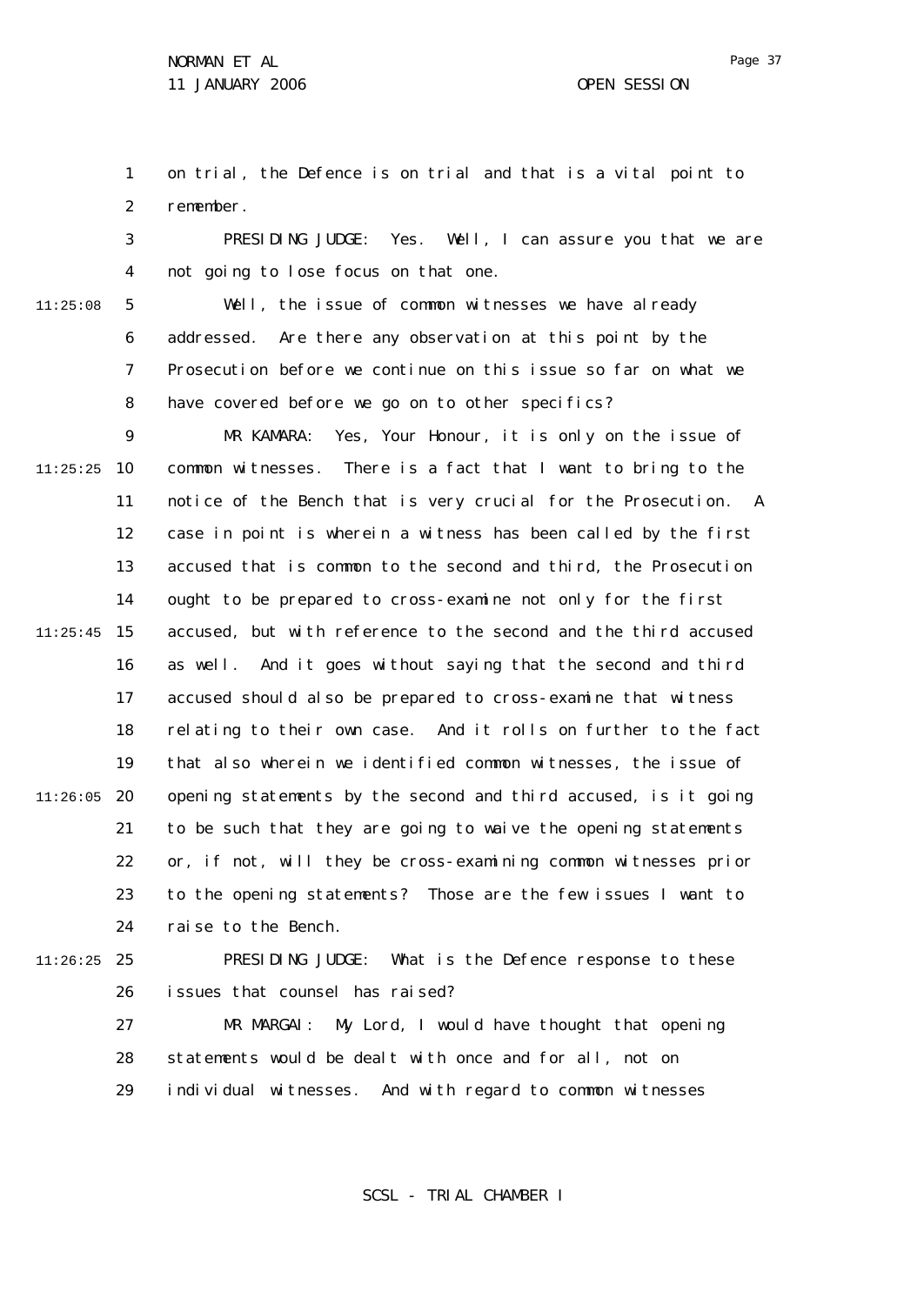11:27:00

1 2 3 4 5 somebody has to call that witness, either by way of a subpoena or otherwise, and the individual calling that witness, albeit a common witness, will have the burden of leading that witness in evidence and the others will cross-examine that witness. That is my understanding of the procedure.

6 7 8  $\mathsf{Q}$ 10 11:27:24 11 12 13 14 15 11:27:45 Now, as to whether the witness will be cross-examined by the second and third accused before the Prosecution, that remains to be determined. Since this is a hybrid procedure, the procedure that is practised locally is that where you have joint trials after the first accused, for instance, leads the witness for the first accused, then we on this side will cross-examine and then the Prosecution will. But I believe that it is the converse in other jurisdictions, so it is for this Chamber to determine. As far as we are concerned it does not really matter, the end justifies the means.

16 17 18 19 20 11:28:06 21 22 23 24 25 11:28:26 26 27 28 29 PRESIDING JUDGE: Learned counsel, response? MR JOHNSON: Okay, thank you, Your Honour. The first point I would like to make is that I think for a common witness, a witness being called by all three, granted one of them will be the first to call the witness, but the second and third or the first and third or whatever of the next two, I believe would be still conducting a direct examination of that common witness as opposed to a cross-examination. It would be a direct examination if it is only -- or a cross-examination if it is only a witness for the first accused. But whoever is a common witness would be a direct examination by all the accused and, in any event, the Prosecution would be the last to examine the witness. MR IANUZZI: I think we may need to make a distinction between joint witnesses and common witnesses, because there may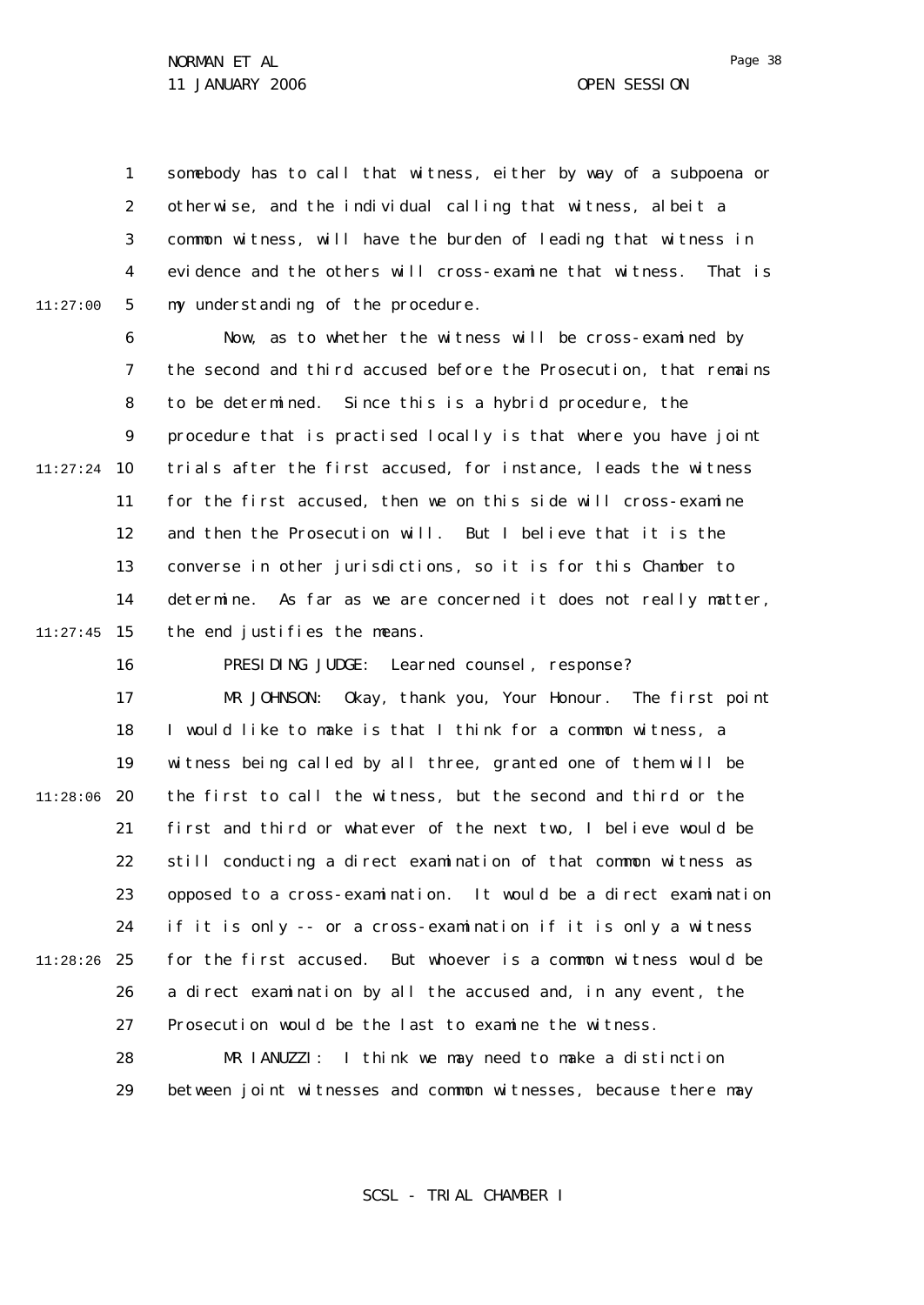1 2 3 be a witness that is common to all of our lists but may be testifying to discrete items and not common items. Do you follow my point?

4

PRESIDING JUDGE: Yes, quite.

5 6 7 8  $\mathsf{Q}$ 10 11:29:08 11:28:55 MR IANUZZI: So I think we will have to deal with that as it comes. If it is a common, everybody is -- if it is a joint witness, then everybody is conducting a direct. But if it is a common witness testifying about different issues, then we may want to reserve our right to cross-examine that witness. I think it is a different scenario.

11 12 13 PRESIDING JUDGE: Any further responses on that, because in the final analysis the Bench will have to, as the Americans say, weigh in on this?

14 15 11:29:23 16 17 18 19 20 11:29:39 21 22 23 24 25 11:29:59 26 27 28 MR KAMARA: Yes, Your Honour. And earlier, as Andrew was saying, we will wait until that time comes. But the crucial fact that I would like to respond to my learned friend Mr Margai about the opening statements is again that it is inconceivable to see you making an opening statement after you have examined in chief or cross-examined a particular witness. That is why I brought it out that if at all there is going to be a common witness that is, let us assume, witness number three for the first accused is a witness for the second, is a witness for the third, what is the situation there? The second accused will lead that witness based on whether it is of interest to him and the third accused will also direct on that witness, and thereafter what is the position is there ought to have been an opening statement and if not, is it going to be waived? But now as to our position, the Prosecution, it is

> 29 important to us that we know. That is why my learned friend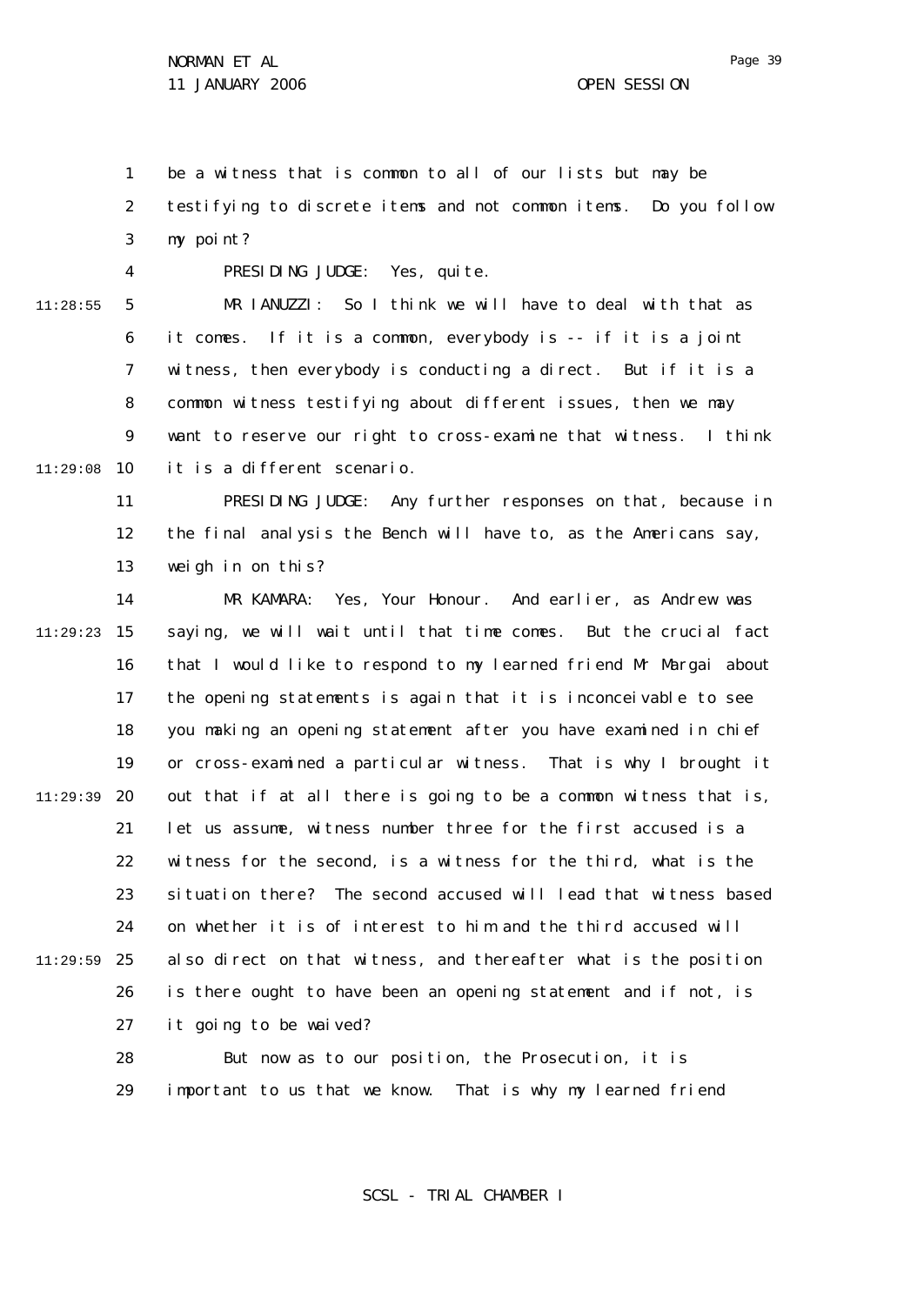1 2 3 4 5 6 7 8  $\mathsf{Q}$ 10 11:31:00 11 12 13 14 15 11:31:17 16 17 18 19 20 11:31:42 21 22 23 24 25 11:32:14 26 27 28 29 11:30:30 Mr Johnson mentioned the order of witnesses, that if X, Y, Z are going to be common witnesses for the Defence, we have to be prepared to cross-examine for the first accused, cross-examine in relation to the second and the third. PRESIDING JUDGE: I think perhaps learned counsel Margai needs to restate his position on that. The question of the issue that Mr Bangura [sic] is raising, that the whole question of an opening statement seems connected with the witnesses, how common witnesses testify, I wanted you to repeat your response. MR KAMARA: It's Mr Kamara, Your Honour. PRESIDING JUDGE: Kamara, I do apologise. MR MARGAI: My Lord, my own understanding of the procedure is that when opening statements are delivered they outline the case, for instance, of the third accused, how we intend to proceed, a resume of what each witness will be testifying to. That is my understanding. And this is why I say that it is going to be a rather strange phenomenon if counsel were to make an opening statement in respect of each witness. I have never known of such practice anywhere. PRESIDING JUDGE: Well, I would like to -- just briefly, I don't intend to detain counsel on both sides on the issue, but the governing rule is Rule 84. What does it say, learned counsel Kamara? Read it. MR KAMARA: "At the opening of his case, each party may make an opening statement confined to the evidence he intends to present in support of his case. The Trial Chamber may limit the length of those statements in the interests of justice." PRESIDING JUDGE: So, what is your complaint or what is your difficulty here?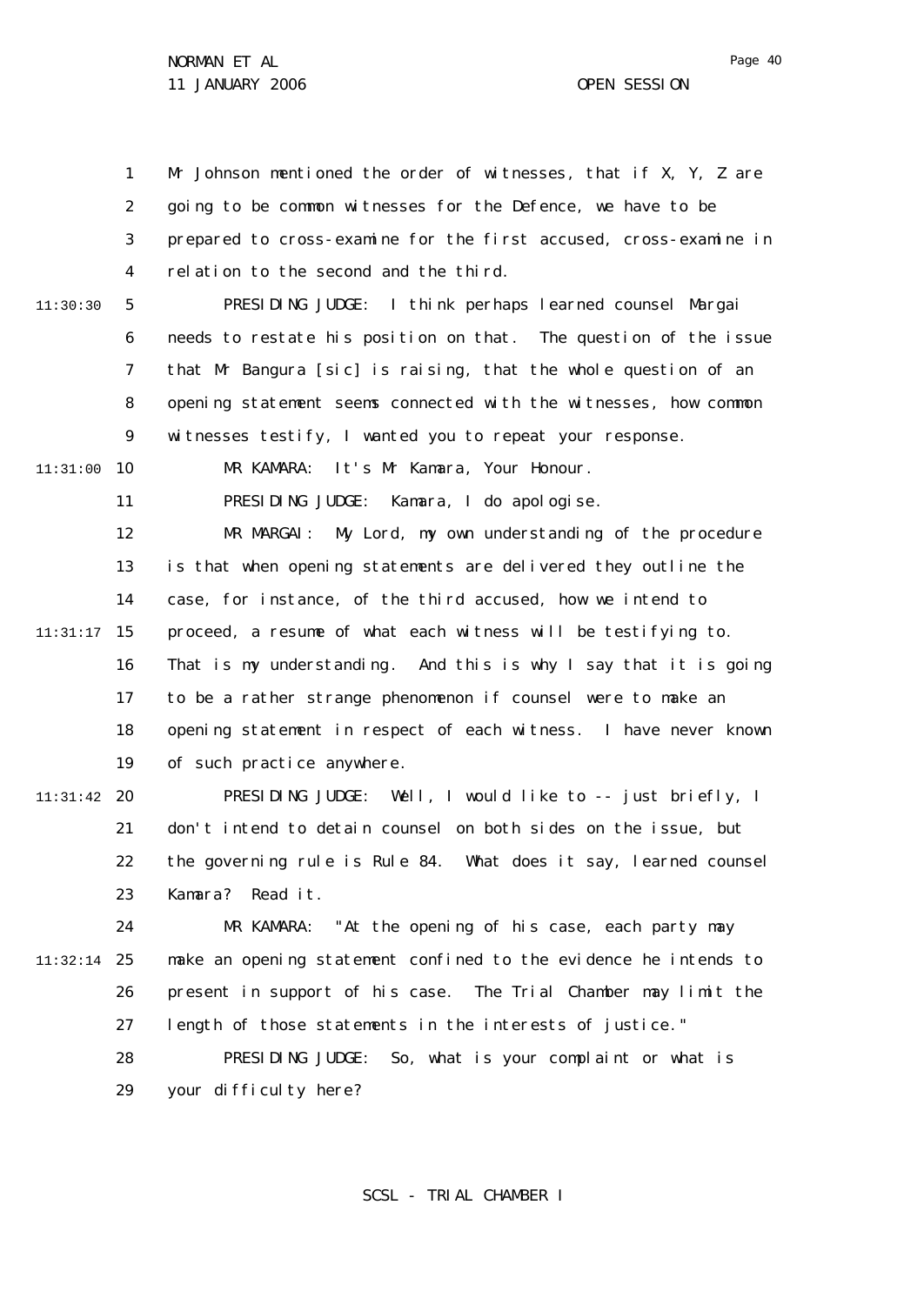1 2 3 4 5 6 7 8  $\mathsf{Q}$ 10 11:32:53 11 12 13 14 15 11:33:06 16 17 18 19 20 11:33:23 21 22 23 24 25 11:33:35 26 27 28 29 11:32:40 MR KAMARA: The second and third accused, not having waived their right to an opening statement, will have to do that come the 17th. PRESIDING JUDGE: When? MR KAMARA: After the evidence of the first accused. PRESIDING JUDGE: Read the rule again. MR KAMARA: "At the opening of his case, each party may make an opening statement confined to the evidence he intends to present in support of his case." PRESIDING JUDGE: Yes, so how do you operationalise that? Now, we come to the Defence to present their case. MR KAMARA: Yes. PRESIDING JUDGE: Right, the first accused decides to make an opening statement, the first accused will be presenting their case. MR KAMARA: Yes, he has waived his own right to that and we have gone beyond that stage. PRESIDING JUDGE: Yes, on record. Yes. MR KAMARA: And he calls his first witness. And the first accused gave his evidence and then the second witness is a witness for the second and the third. My understanding of this Rule particularly is that before the second and third accused persons cross-examine or lead this witness, they have to open their case. PRESIDING JUDGE: Yes, well, the difficulty is this - and I see it as a difficulty perhaps which is really not insurmountable - it is possible that what we are talking about is that we will have to make sure that no common witnesses are called until each party has opened their case with other witnesses.

SCSL - TRIAL CHAMBER I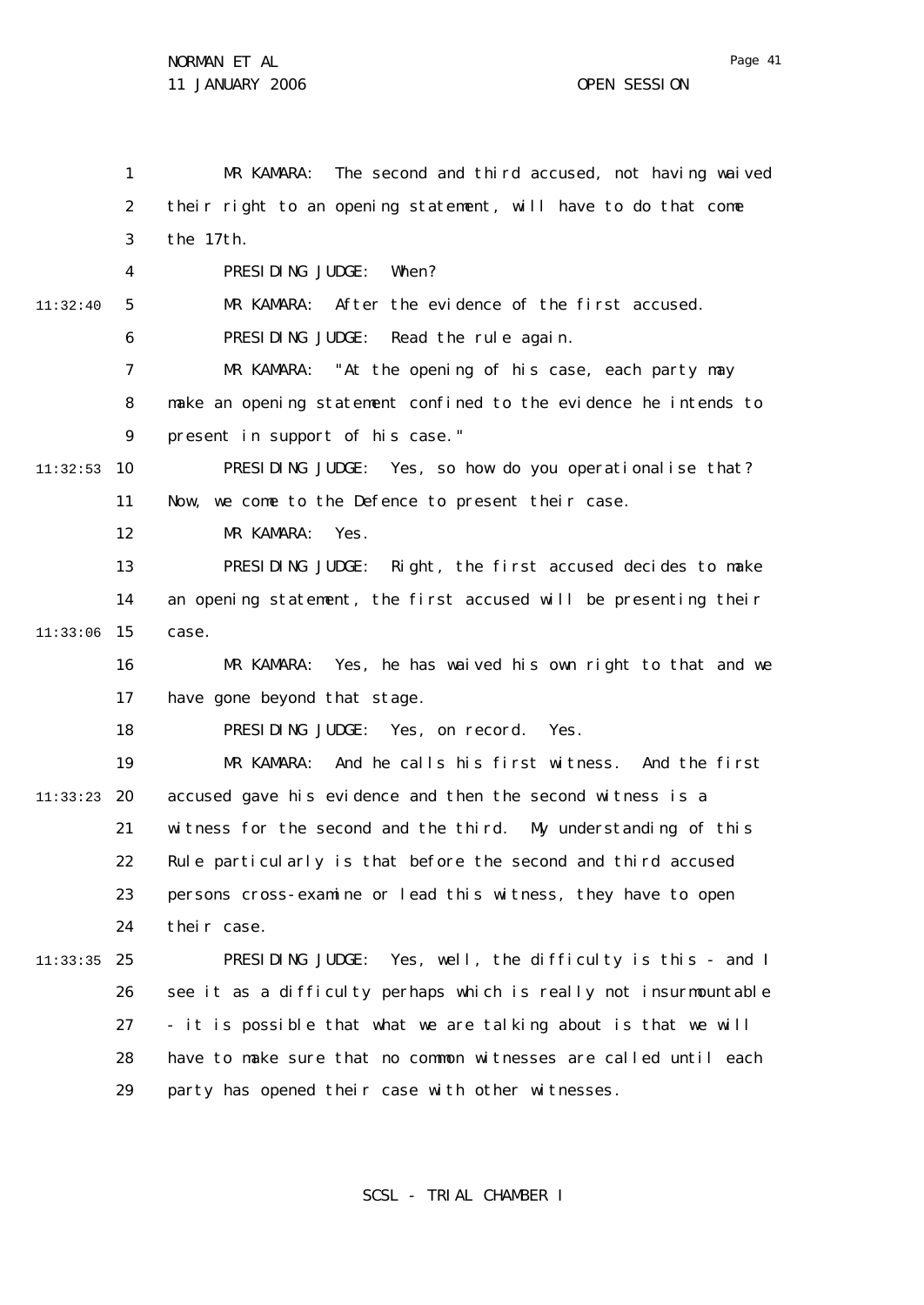1 2 3 4 MR KAMARA: You are with me now, Your Honour. And this is why I am putting them on their guard that there is every likelihood that come the 17th they should be ready to open their case.

5 6 7 11:34:17 MR MARGAI: If I may be heard, My Lord. Just as the Prosecution did at the start of the proceedings here, the Prosecutor opened the case for the Prosecution.

> 8 PRESIDING JUDGE: Yes.

 $\mathsf{Q}$ 10 11:34:33 11 12 MR MARGAI: I am also of the view that perhaps come the 17th all three defence counsel for the first, second and third will open the case for each accused person before we even move on to attest.

13 14 15 11:34:58 PRESIDING JUDGE: Yes, I thought that perhaps we were here raising a cloud of dust and complaining that we cannot see. Can you help? Yes, go ahead.

16 17 18 19 20 11:35:20 21 22 23 24 25 11:35:37 MR NMEHIELLE: Whilst I take the point that learned counsel for the Prosecution may be making, I think that the difficulty here is caused by the fact that we have joint trials and therefore the specific rule in question does not clearly state that it relates to joint trials and presupposes, in my view, a single trial of an accused person in which case the person opens his case. And therefore, I would think that the proposition of learned counsel Margai is the right way to go, whereby there is an opening of the defence case prior to even the calling of any particular witness [overlapping speakers].

26 27 28 PRESIDING JUDGE: Well, Rule 82 says that in joint trials each accused will be accorded a right as if he was being tried separately.

29 MR NMEHIELLE: Exactly. And then --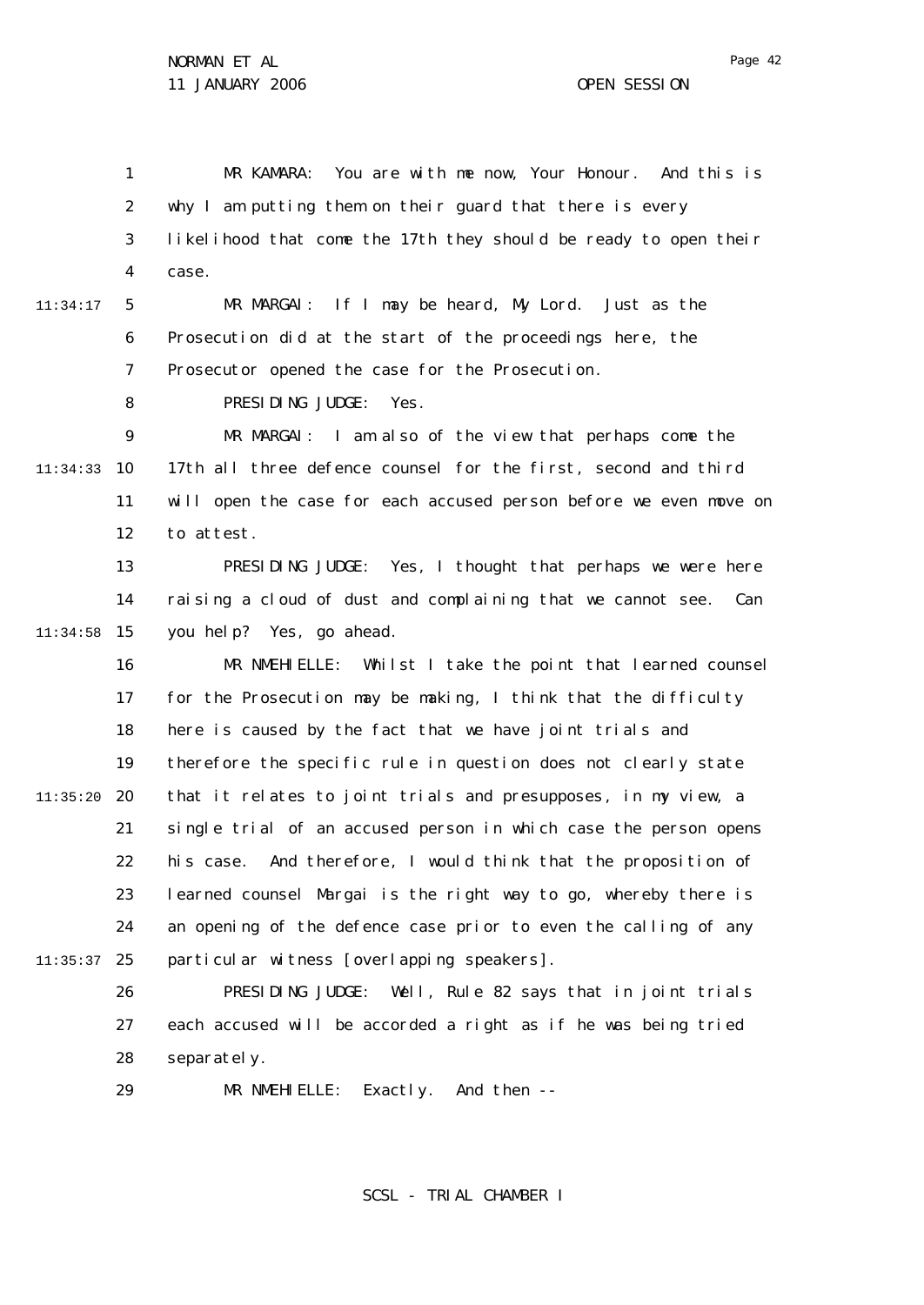Page 43

1 2 3 4 5 6 7 8  $\mathsf{Q}$ 10 11:36:12 11 12 13 14 15 11:36:32 16 17 18 19 20 11:36:58 21 22 23 24 25 11:37:25 26 27 28 29 11:36:05 PRESIDING JUDGE: So 82 covers too. MR NMEHIELLE: Okay. I agree. That makes my point clearer. That it presupposes the opening of the case, each defence case, before the -- PRESIDING JUDGE: Well, as I say, I thought [overlapping speakers] MR MARGAI: I am sorry, there is some ambiguity here, My Lord. PRESIDING JUDGE: All right, let us be. MR MARGAI: Because if one were to interpret it the other way round, it could very well mean that in the case of the first accused he would open his case, lead his witnesses, if that is the way we are going, at the close of his case the second accused opens his case, leads his witnesses and then the third accused. That is another way of interpreting it. But, as I said, for the purposes of cohesion and perhaps smooth sailing, subject to what the Chamber might say, on the 17th we could all open our respective cases on behalf of our respective clients and then we move on from there for the sake of tidiness. PRESIDING JUDGE: Yes. Well, as I said, this is something that, as it's a familiar American way of putting it, this Bench will weigh in on since the Rules themselves have provided us with a lot of legal food for thought and we develop the jurisprudence as we go along. These are worthwhile observations, but as I say, they are not insurmountable. The Rules authorise us to formulate rules that fairly determine, you know, or guide the adjudicatory process. One thing I can assure you is that this Bench has always made it quite clear we will not let technicalities stand in the way of a fair determination of matters in issue.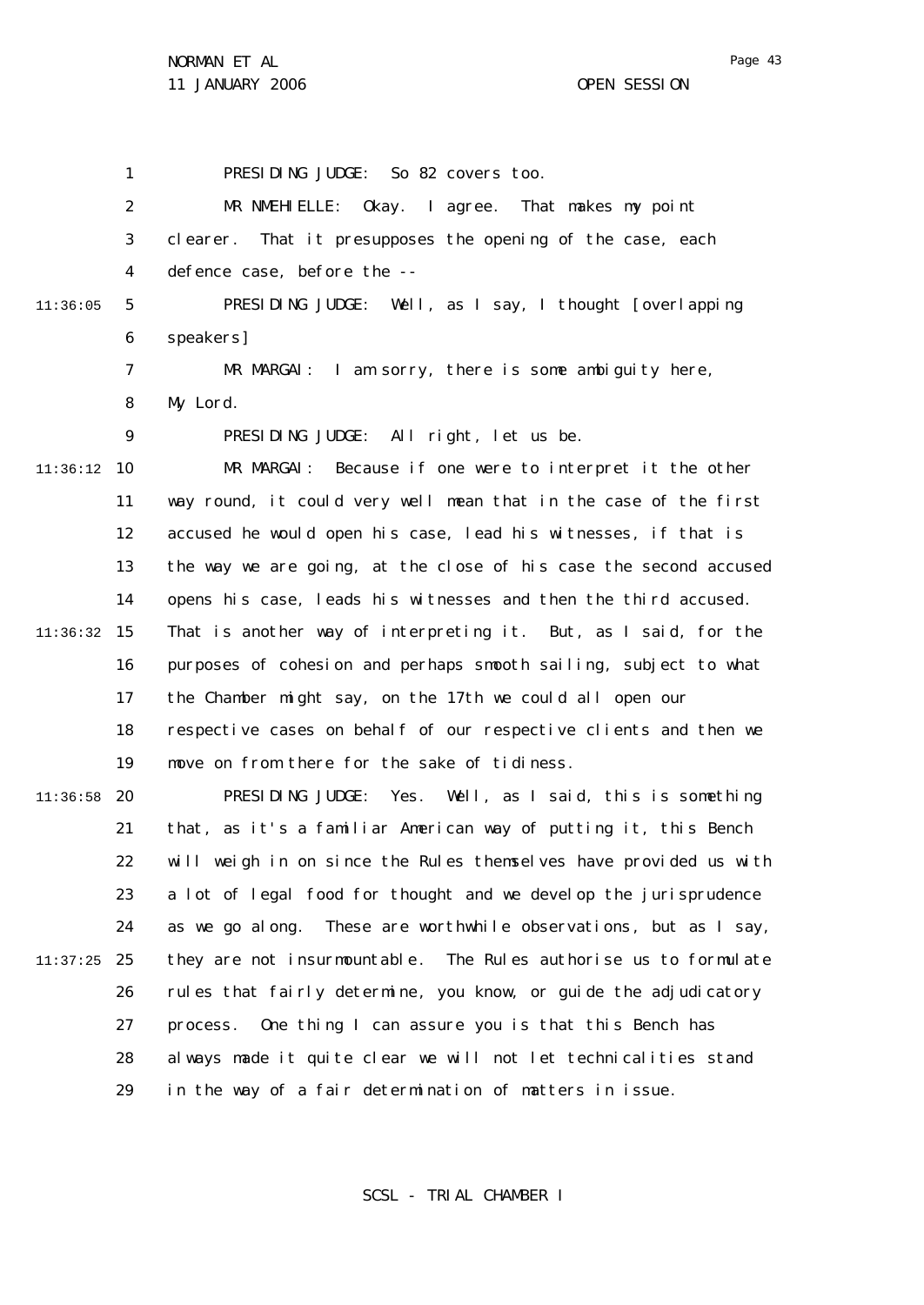1 2 3 4 5 6 7 8  $\mathsf{Q}$ 10 11:38:27 11 12 13 14 15 11:38:47 16 17 18 19 20 11:39:11 21 22 23 24 25 11:39:41 26 27 28 29 11:38:11 MR JOHNSON: Your Honour, if I could, since we are just six days from that day and in light of Mr Margai's comments, I think that we understand then that the first order of business on the 17th, since first accused has already had their opening statement, that the first order of business would be the opening statements by the second accused followed by the third accused. PRESIDING JUDGE: Yes, that is a fair presumption, subject to any further directions and rulings by the Bench. MR IANUZZI: Your Honour, we would --MR MARGAI: Sorry, My Lord -- PRESIDING JUDGE: Subject to any directions or rulings by the Bench on that. MR MARGAI: My Lord, I agree with my learned friend Johnson I think. PRESIDING JUDGE: Yes, I understand that there was some controversy as to whether the first accused has already relinquished his right, but we are not going to enter into that debate at this point. What about the order of calling defence witnesses? We did require the Prosecution, as I recall, to provide some written indication prior to the testimony of their witnesses as to the order in which they intend to call them and an indication of, say, every seven or eight or ten or nine witnesses, certain number of days prior to the date of the proposed testimony. And it would seem that it is fair to require the Defence also to make a commitment to providing some written indication as to the order in which they intend to call their witnesses, giving us the number, probably 10 or 15, you know. I mean, having regard to the fact that the trial sessions lasts for six weeks, or more

SCSL - TRIAL CHAMBER I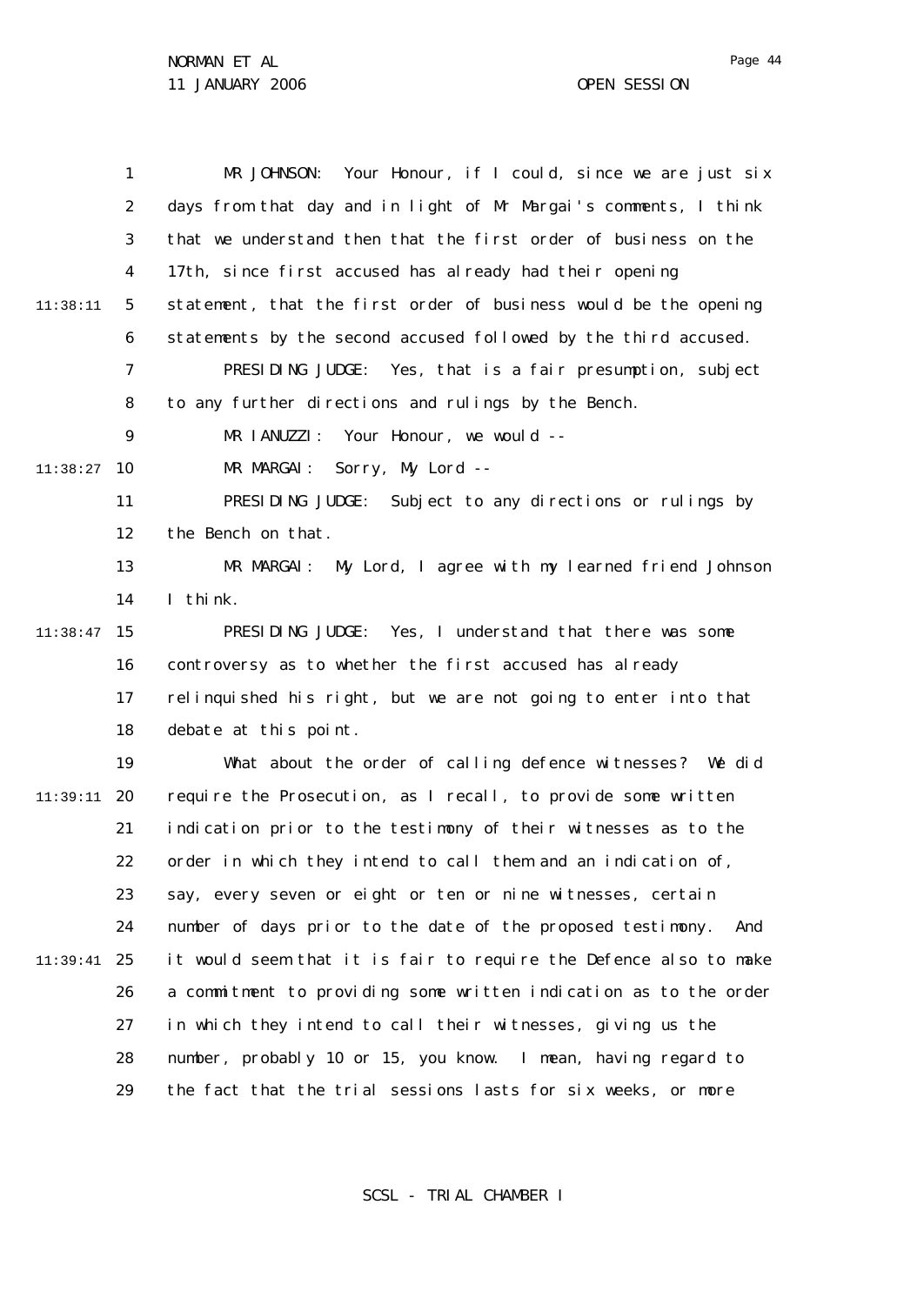1

than that, and some indication -- am I on the same radar screen

2 3 4 5 6 7 8  $\mathsf{Q}$ 10 11:41:10 11 12 13 14 15 11:41:46 16 17 18 19 20 11:42:14 21 22 23 24 25 11:42:54 26 27 28 29 11:40:28 as the Defence or am I on a different radar screen? MR MARGAI: No, we are on the same. I was just thinking that perhaps what is bringing about this confusion with regard to common witnesses is we need to determine whether common witnesses are synonymous with joint witnesses or whether there is a difference though subtle. Maybe if that were to be clarified by the Bench with contributions from colleagues on both side of the house, then maybe that might simplify quite a number of issues. PRESIDING JUDGE: Well, I thought that at one stage during the pre-trial phase of these cases we dealt with a situation which I am not sure is entirely analogous to the one that we are dealing with, wherein the case of the AFRC trial and the RUF trial there was some concept of common witnesses where there may be some witnesses who were coming to give the same kind of evidence in respect of those two trials, and there was a motion for taking down the testimony of common witnesses and using them in both trials. And during that particular point in time there was no suggestion that the term "common witness" was synonymous with joint witnesses. I am trying to recollect those decisions, witnesses that are common to the Defence would be common witnesses and perhaps the Prosecution might -- wasn't that at some stage we had a motion asking the Court to order the taking down of testimonies of common witnesses and allow those testimonies to be used in both trials? Do you have a recollection of that? I think the concept was given another name. MR JOHNSON: Your Honour, I mean I know there have certainly been witnesses that have testified in both trials.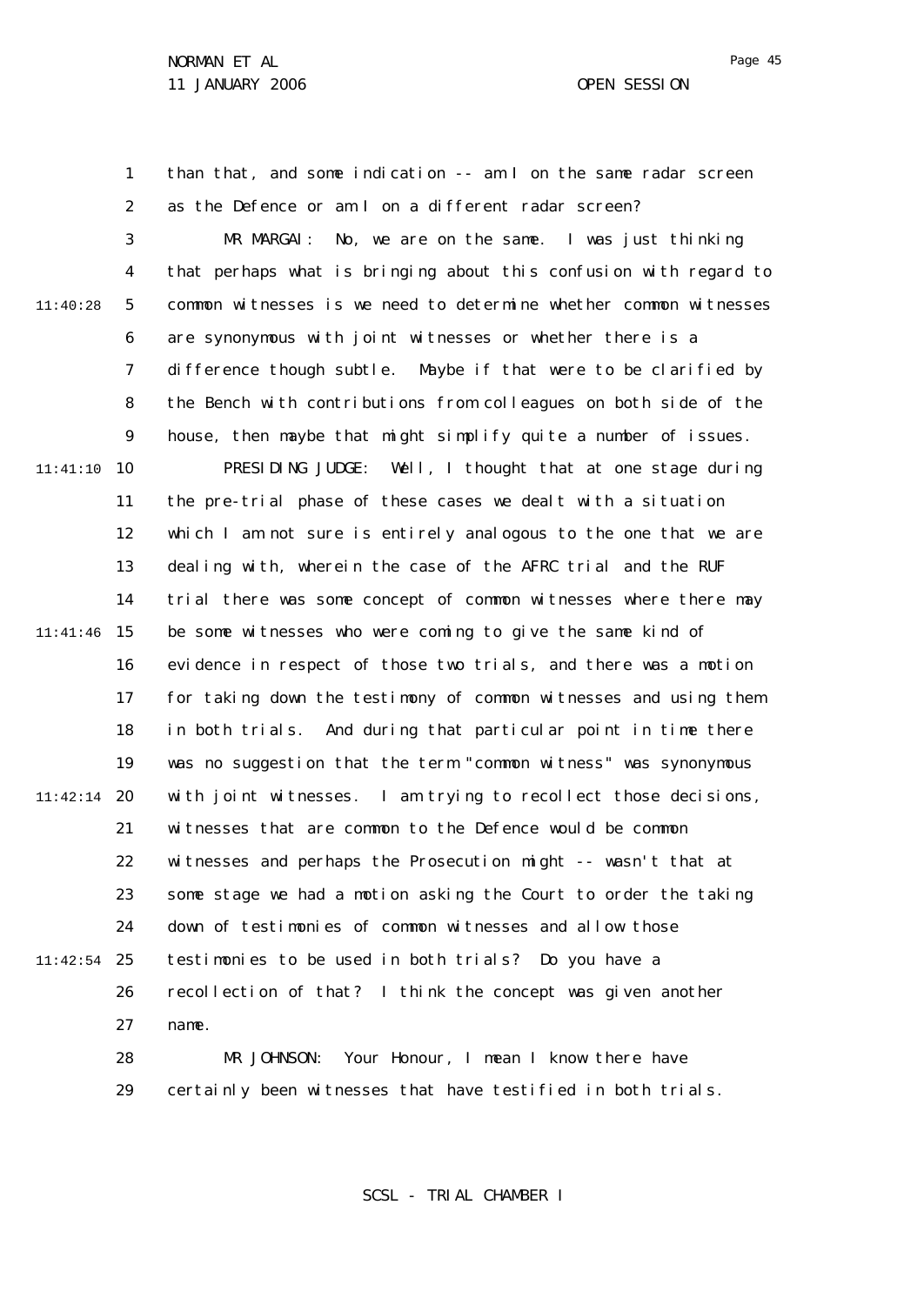Page 46

1 2 PRESIDING JUDGE: And what do you call those? You call them common witnesses, don't you?

3 4 5 6 11:43:22 MR JOHNSON: Yes, Your Honour, but I don't know that that has an analogy with what we are referring to here. I think it is a very different concept because you are talking about two completely different trials.

PRESIDING JUDGE: Yes.

7

8  $\mathsf{Q}$ 10 11:43:35 11 MR JOHNSON: And I guess that what we are trying to grapple with here is the distinction between a witness that would be called by two or more counsel and possibly a witness that might be testifying to the same event, but not being called.

12 13 14 15 11:44:05 16 17 18 19 20 11:44:25 21 22 23 24 25 11:44:47 26 27 28 I guess the concern that we have is that those witnesses that more than one accused want to call as their witness - and this, of course, is a witness that I believe would be subject to direct examination by each defence counsel - again they are intending to call that witness in their client's behalf - the concern now that where the water seems to be getting very muddy here is, so to speak, counsel for the first accused calls the witness and testifies to things for the first accused and may testify adversely to the second or third accused. Counsel for the second accused still wants that witness to testify on behalf of his client, but now wants to cross-examine him with relation to the adverse testimony he gave while being under direct examination by the first accused. Now the water keeps on getting muddier and muddier and muddier, and there are numerous permutations of this. Well, I am not sure, thinking off the cuff here, that I have got some good guidance for it. I think it needs some thought.

> 29 PRESIDING JUDGE: Well, I would have thought if we are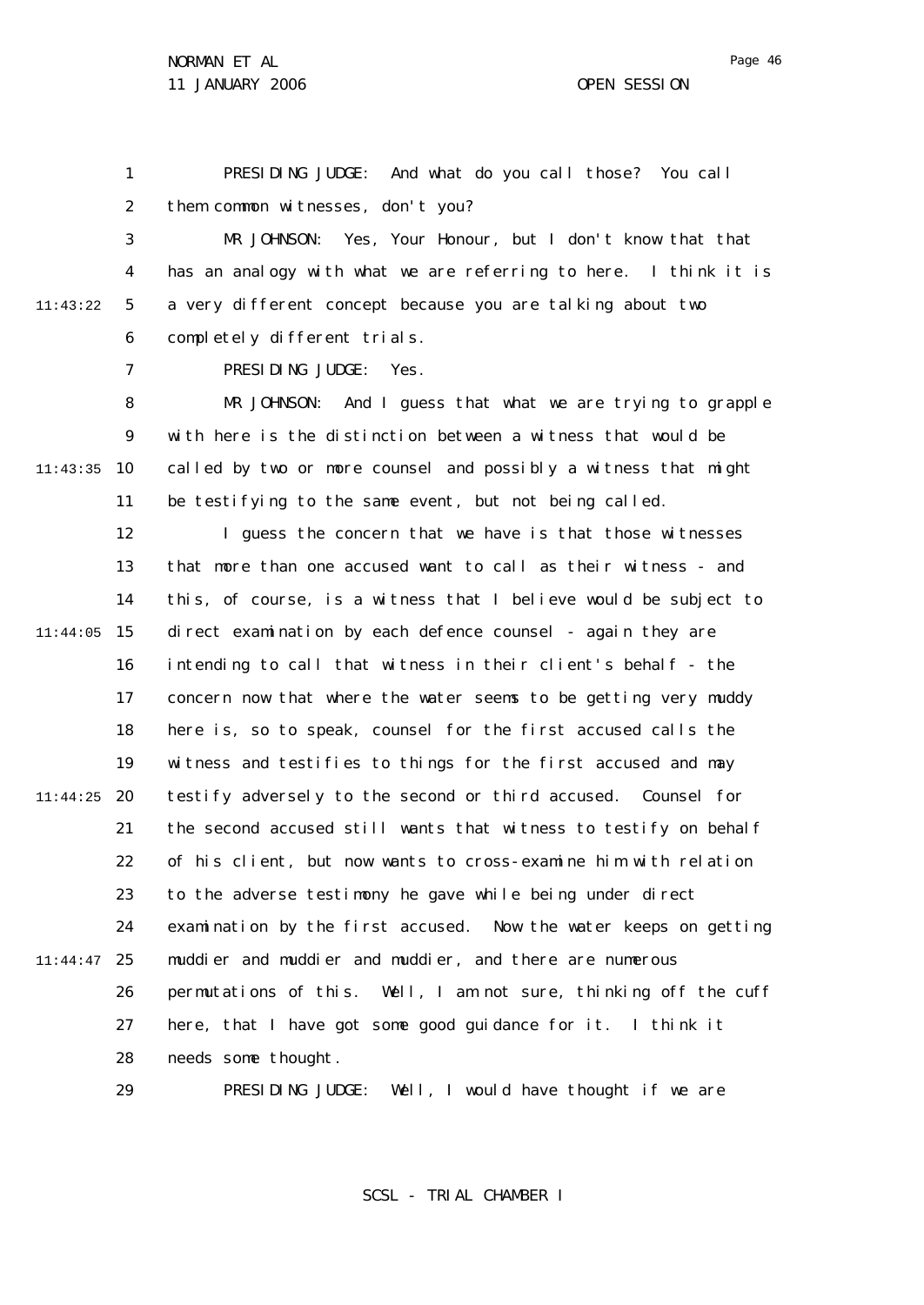1 2 3 4 5 6 7 8  $\mathsf{Q}$ 10 11:45:46 11 12 13 14 15 11:46:16 16 17 18 19 20 11:46:43 21 22 23 24 25 11:47:15 26 27 28 29 11:45:22 applying the plain and ordinary meaning to the term "common" here, we should look at what the dictionary says. What does "common" imply? MR MARGAI: My Lord, if I may be heard. I believe there is a difference between a common witness and a joint witness. PRESIDING JUDGE: I am not disagreeing at all. MR MARGAI: In the case of a common witness the testimony relates to issues, but the thrust is directed at individual accused persons. What they did. For example, a murder has been allegedly been committed at Kissi Town. The witness comes to testify as to what he or she saw on that day relating to the alleged murder, and goes on further to testify as to the activities of each individual accused. Coming to a joint witness, the joint witness's testimony talks about same issues and all components are directed at one goal. That is the difference I see. And here, from the list of witnesses that have been submitted, there is only the common witness, not a joint witness. We have not presented any list here that indicates calling a joint witness. All we have here are common witnesses, nine in number. PRESIDING JUDGE: And the presumption here, of course, is that the term "common" bears its ordinary meaning, not any technical or legal meaning. I mean, as far as I know I am not sure whether we can find any legal meaning attributed to the word "common" in this context from Blacks Law Dictionary. So when Mr Johnson talks about the waters being muddied, I am not sure whether, again in my own familiar metaphorical way, we are not raising a cloud of dust and complaining that we cannot see.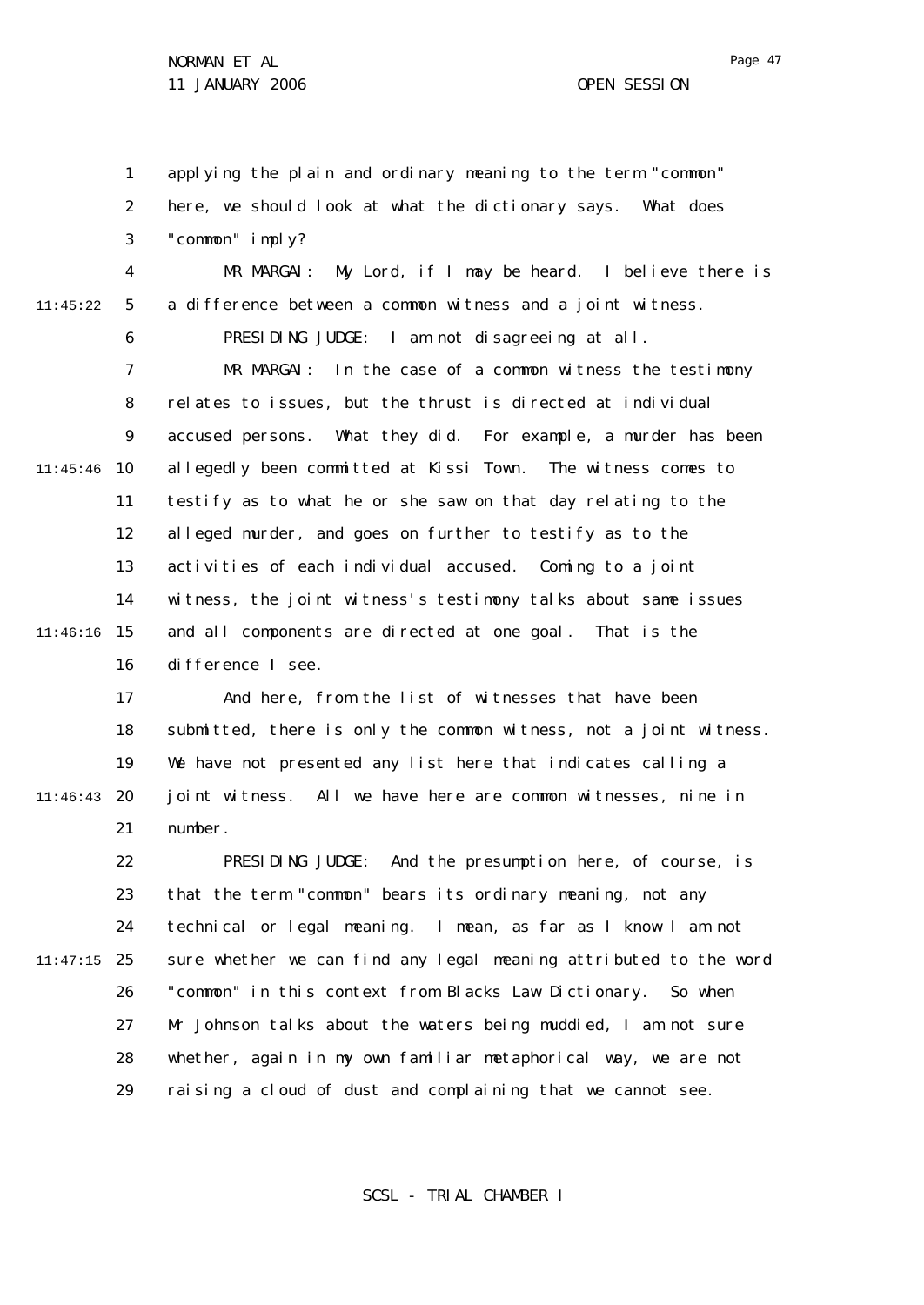1 2 3 4 5 6 7 8  $\mathsf{Q}$ 10 11:48:15 11 12 13 14 15 11:48:37 16 17 18 19 20 11:48:49 21 22 23 24 25 11:49:08 26 27 28 29 11:48:01 MR JOHNSON: Yes, Your Honour, I think I would agree and think that -- I mean, I cannot -- I have trouble imagining the situation where one counsel has the right to both conduct a direct examination and a cross-examination of the same witness at the same time. That just seems -- I am just not familiar with that as I think was being suggested. PRESIDING JUDGE: Procedurally nightmare-ish. MR JOHNSON: I just can't imagine and I think that is what was being suggested. To me, if it is a common witness, a witness on more than one list, then whose ever list they are on conducts a direct examination. And if they are not on a list then they may very well have the right to conduct a cross-examination and I think that is the only logical way to proceed on this basis. MR IANUZZI: But, as Mr Johnson indicated, there might well be a witness -- pardon, with leave Your Honour? PRESIDING JUDGE: Yes. MR IANUZZI: Thank you. As Mr Johnson indicated, there might be a witness who may be a common witness testify beneficially for one accused, adversely for another accused, who also wants to be directed by one of the accused who has been adversely affected. And there will be an effect of whether or not we can ask leading questions of that witness. PRESIDING JUDGE: Well, the difficulty, of course, would be that at that point in time the Court would be intuitively prompted to apply the usual judicial guarantees and safeguards to ensure fairness to one accused person or the other. But the question is that there would have been a prior or antecedent characterisation of that witness as a common witness by the defence teams. It is your characterisation.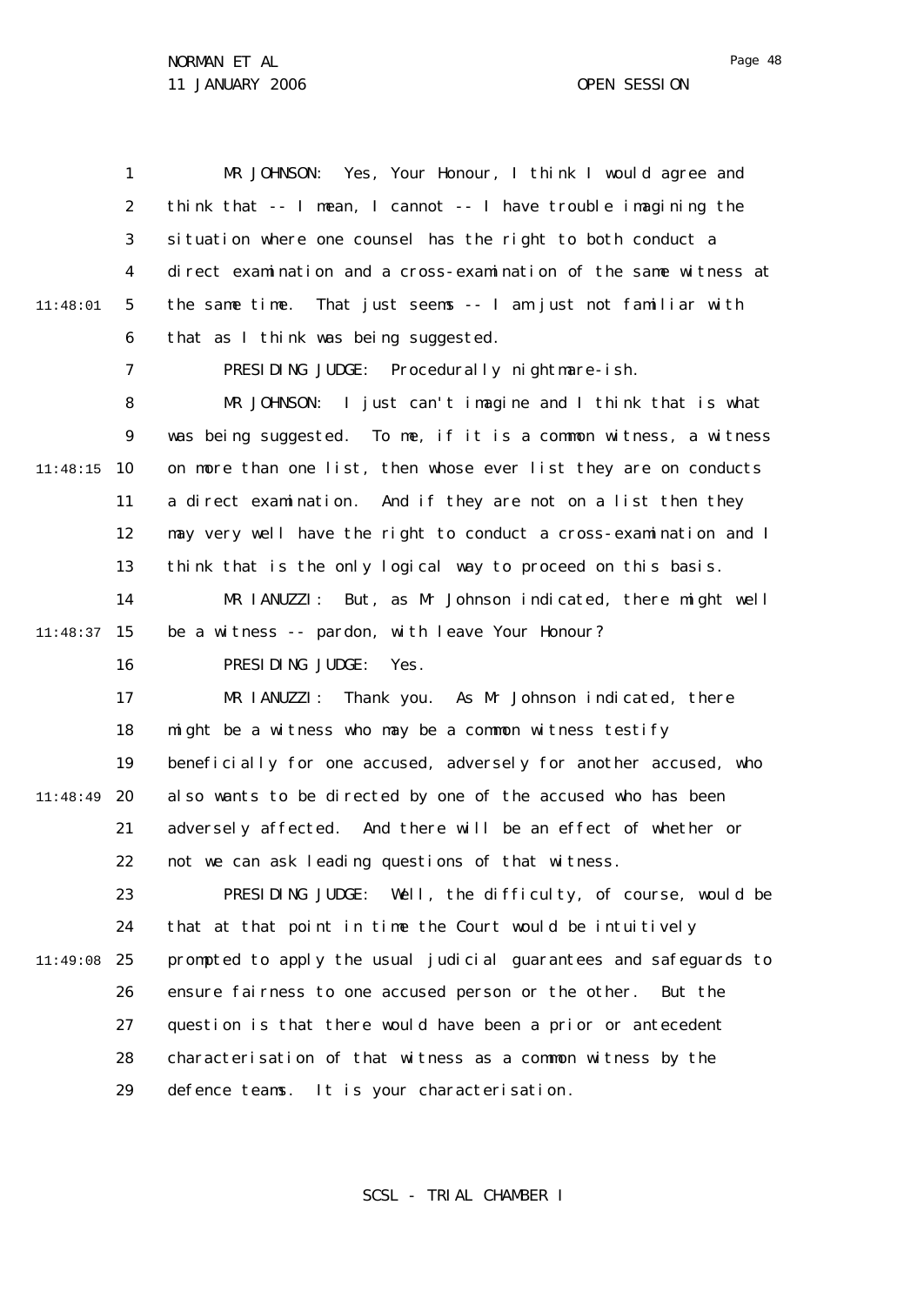1 MR IANUZZI: Common to the lists.

2 3 4 5 6 7 8  $\mathsf{Q}$ 10 11:50:05 11 12 13 14 15 11:50:30 11:49:46 PRESIDING JUDGE: Well, yes, it is your characterisation. It is not a conceptual contrivance being imposed by the Bench. MR IANUZZI: As long as we can see the Bench to say, for instance, treating him as hostile ask leading questions. PRESIDING JUDGE: Yes, quite right. But that would not in any way disable the Bench from applying the necessary safeguards to avoid unfairness to an accused person. Does any other -- Prosecution, any other -- So, I think perhaps there has been enough food for thought and it is something I will pass on to the other judges that they may need to turn over in their minds. I did not realise when we were using the words "common witnesses" we were importing into the judicial process some kind of complicated creature that we may have to define with a greater degree of precision. But

16 perhaps we should shift ground.

17 18 19 20 11:50:46 21 22 MR MARGAI: One more thing, My Lord, before we shift ground. Let me just add that one more distinction between a common witness and a joint witness is that in the former, the former may be cross-examined by, as in this case, second and third accused if he is called by the first. In the case of a joint -- sorry, a joint witness is not cross-examined.

> 23 PRESIDING JUDGE: Yes. Thank you.

24 25 11:51:10 26 27 28 29 So we were in fact also briefly - let's get to that trying to elicit from the Defence the commitment that, in much the same way as the Prosecution did provide an advance list of their witnesses that they intend call and 15 days -- well, nominally 15 days prior to the date of their proposed testimony, the sequence, we will expect that the Defence will have to do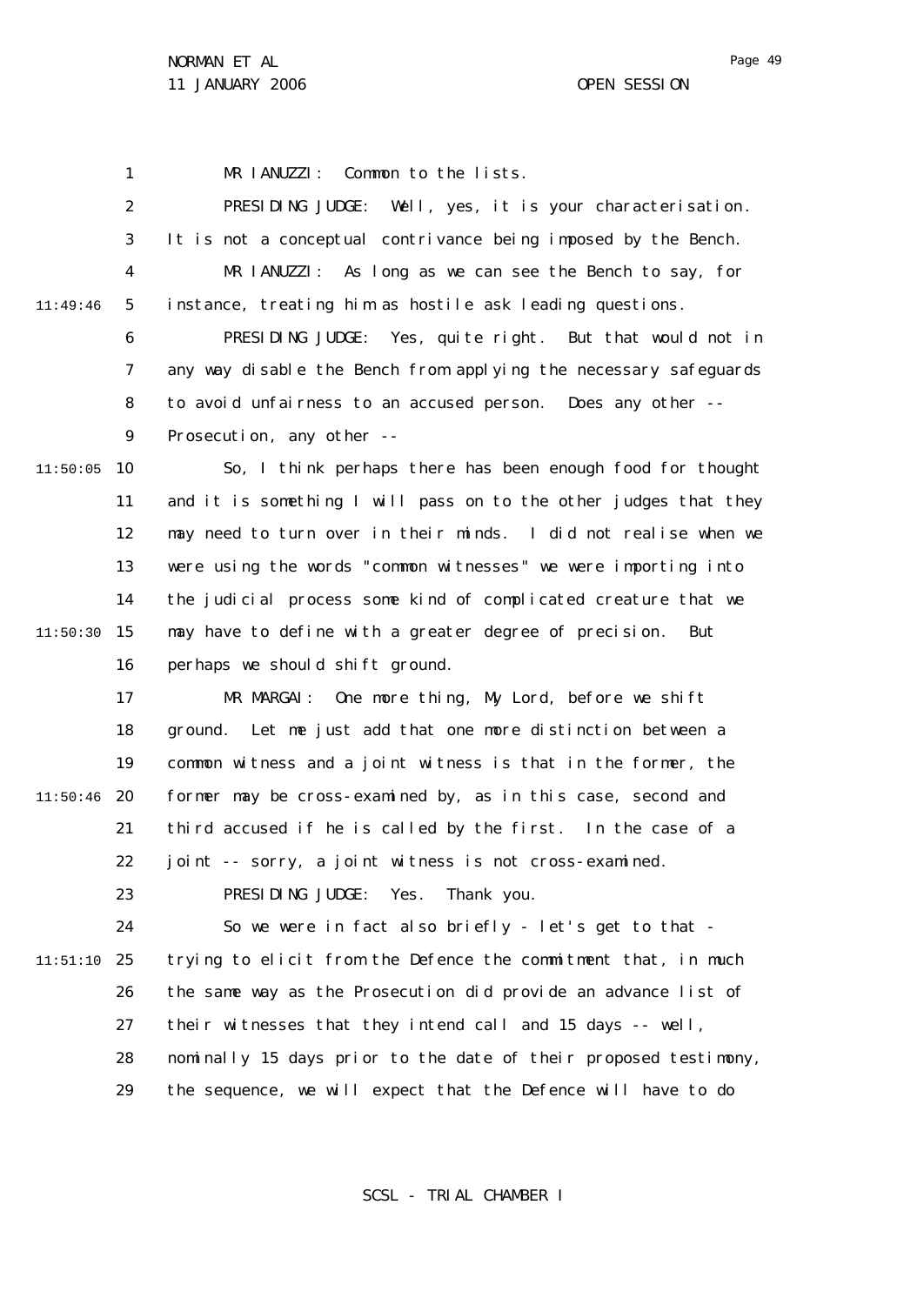1 2 3 4 5 6 7 8  $\mathsf{Q}$ 10 11:52:24 11 12 13 14 15 11:52:32 16 17 18 19 20 21 22 23 24 25 11:53:00 26 27 28 29 11:52:01 that, some written indication. Again for tidy management of the trial and at least for the Prosecution to be able to prepare in advance their own case in response to whatever the witnesses will be coming to testify to. MR JOHNSON: Your Honour, I would only ask if we could place some kind of deadline on this because, again, I mean, the Prosecution, of course, knows that the first witness to testify will be the first accused, but beyond that we are down to under a week and we don't know who is coming after that. PRESIDING JUDGE: Can we have an undertaking that this could be done within  $-$ MR JABBI: Within the next two days, My Lord. PRESIDING JUDGE: Yes, two days. So in other words we don't want an order directing you to -- MR JABBI: No, My Lord. PRESIDING JUDGE: -- submit that list in two days' time. Do we have that undertaking from the Defence? MR JABBI: Certainly for the first accused. PRESIDING JUDGE: For the first accused. Second accused? MR BOCKARIE: Yes, Your Honour. PRESIDING JUDGE: And third accused? MR IANUZZI: Your Honour, could we just get some clarification? MR MARGAI: My Lord, considering that we will be leading evidence much later -- PRESIDING JUDGE: I see. Perhaps, in your case -- MR MARGAI: Yes, thank you. PRESIDING JUDGE: -- you may ask for a reservation. MR JOHNSON: Your Honour, certainly our immediate concern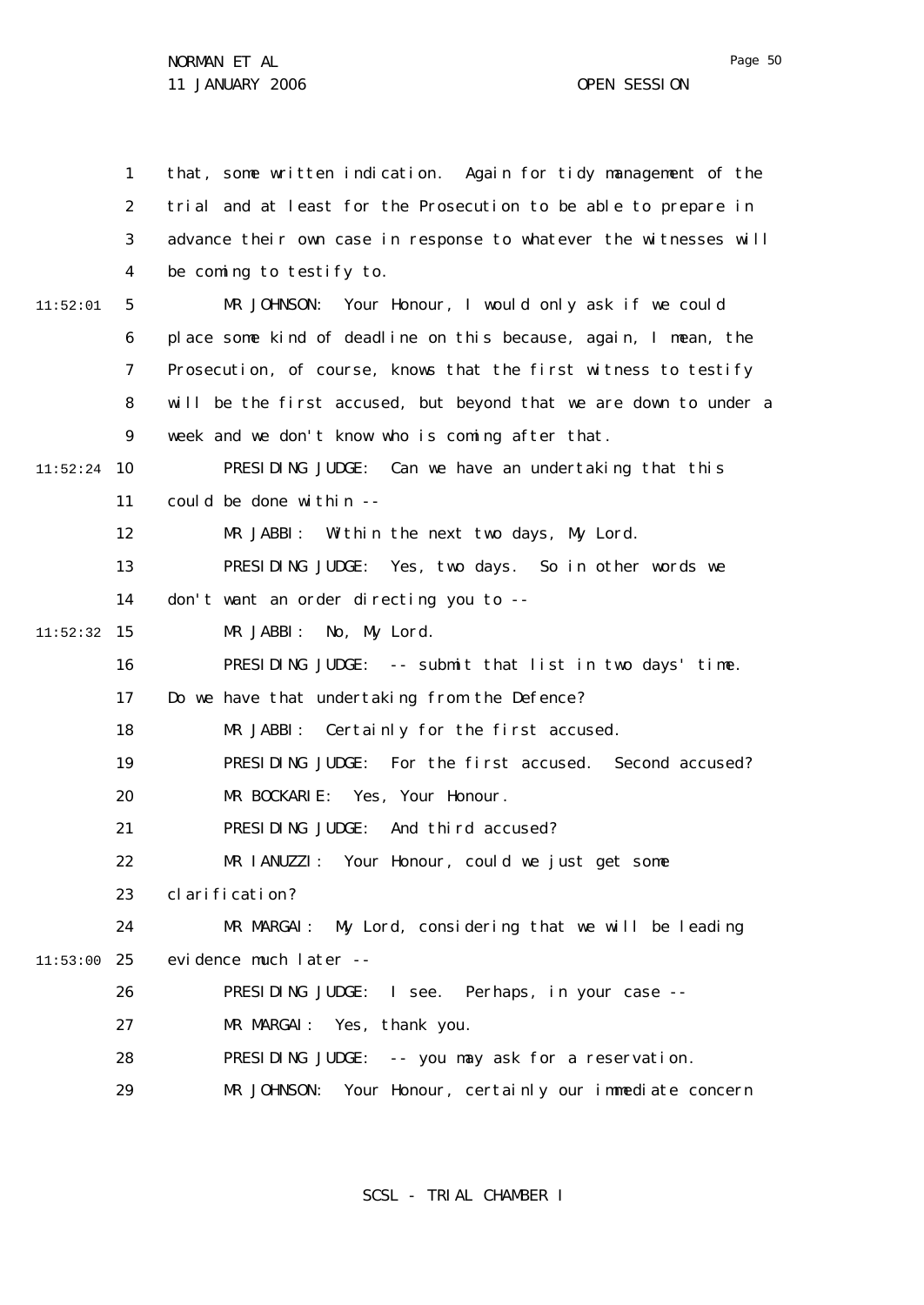1 2 3 4 5 6 7 8  $\mathsf{Q}$ 10 11:53:30 11 12 13 14 15 11:54:07 16 17 18 19 20 11:54:44 21 22 23 24 25 11:55:14 26 27 28 29 11:53:17  $is - -$ PRESIDING JUDGE: Whoever begins. MR JOHNSON: -- by the first accused; yes, Your Honour. Ultimately we would seek a similar order. PRESIDING JUDGE: Yes, and the Prosecution is not precluded from coming from time to time for orders, consequential orders, on these issues. Right, okay. MR MARGAI: We cooperate with them as always. MR IANUZZI: That applies to the second accused as well. PRESIDING JUDGE: Yes, leave. Fine. The next issue is the question of statement of agreed and contested facts and issues. I think it was on 26th May 2004, and subsequently on 4th November 2004, that the Trial Chamber issued certain orders requiring both parties to submit status reports on agreed points of fact and law. And needless, I remind counsel, that this is required by Rule 73 *ter*. We also have that authority under the Rule to order parties to file such statements and before the commencement of the case for the Defence. I invite comments on both sides on this issue, otherwise it may be necessary for the Bench to have to issue some order pursuant to Rule 73 *ter*. What progress, if any, has been made in this regard? Who wants to speak first? MR JOHNSON: Well, I can say little or no progress would probably be the best way to characterise it, Your Honour. Of course, we were relatively unsuccessful during the Prosecution case to file any additional agreed facts. We will endeavour to get with defence to see if we can, now that we have moved past the Prosecution case and the defence case, to see if there is some working room there. It will be easier now that we are going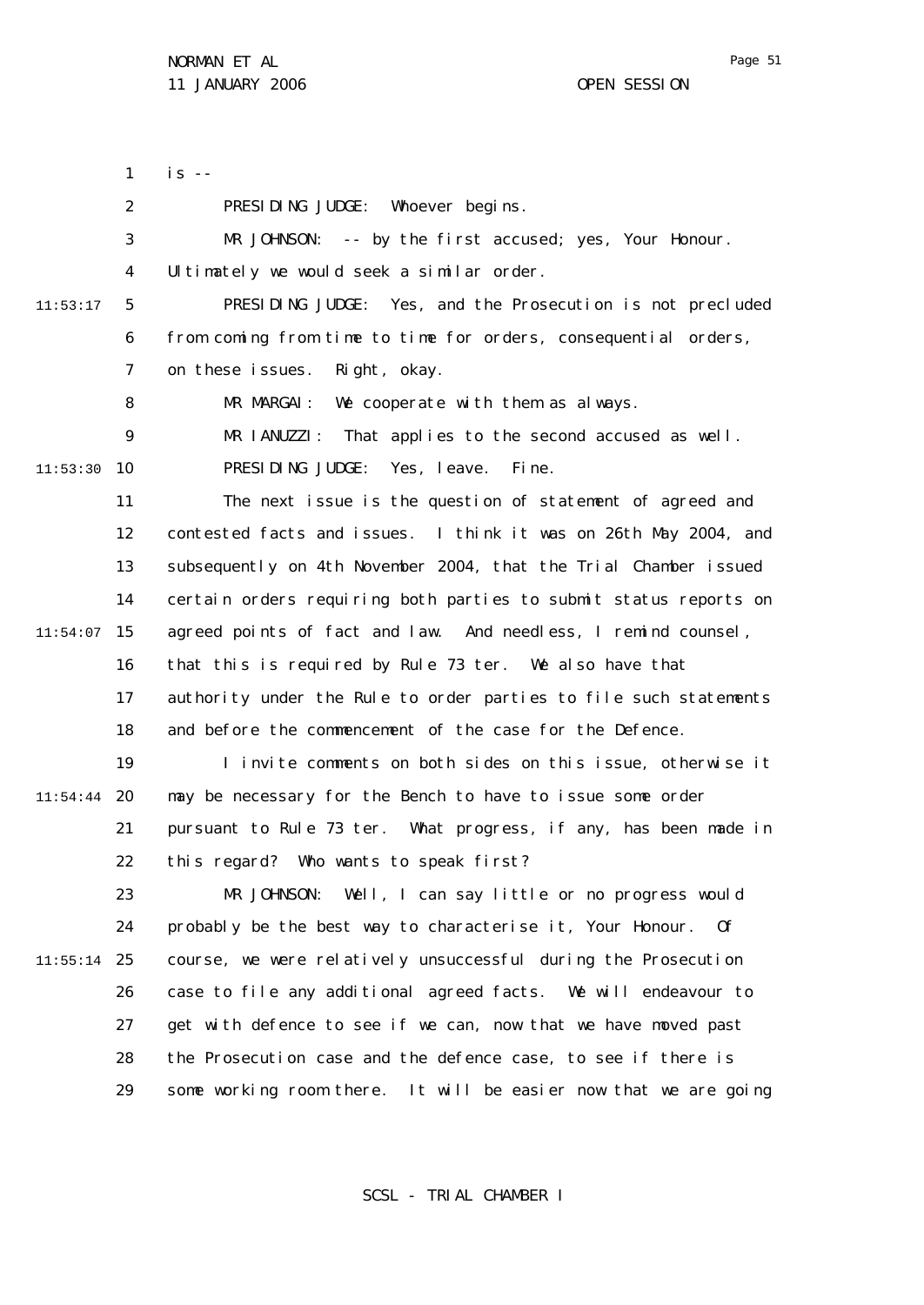1 2 3 4 5 6 7 8 11:55:49 into session because everyone is here in the same place. One of the problems, of course, is that we are dealing with four different parties with four different schedules scattered to the winds much of the time. And now that for the next, of course, two months we pretty much know where everybody will be, we will make an effort to get together and see - I won't make any promises - but to see if there are additional facts that we can agree to and work towards, Your Honour.

 $\mathsf{Q}$ 10 11:56:08 11 12 13 14 15 11:56:40 16 17 18 PRESIDING JUDGE: Yes, and also statements of contested matters of fact. Again the Chamber will restrain itself, but at the same time not be oblivious of the fact that it has jurisdiction to issue an order in respect of this requirement. Before we move on to any other matters, are there any other substantive issues in respect of the matters that we have already covered that you would like to revisit? Prosecution, any clarifications you might want to seek or any comments you might want to bring to the attention of the Bench on issues already covered that we may have left out?

19 20 11:57:05 21 22 MR JOHNSON: Well, Your Honour, just to ask the Bench to please - and I don't want to suggest you are not working on it, we know that you are working on it - but our motion for statements to please deliver that quickly.

> 23 PRESIDING JUDGE: Yes, quite right.

24 25 11:57:17 26 27 28 29 MR JOHNSON: I only bring that up to point out because, as I said, we know the first witness will be the first accused and he will be coming up now, and quite frankly the summary we got of the first accused of what he is going to testify to is the vaguest as can be and it contains very, very little information and makes it, of course, extremely hard to prepare for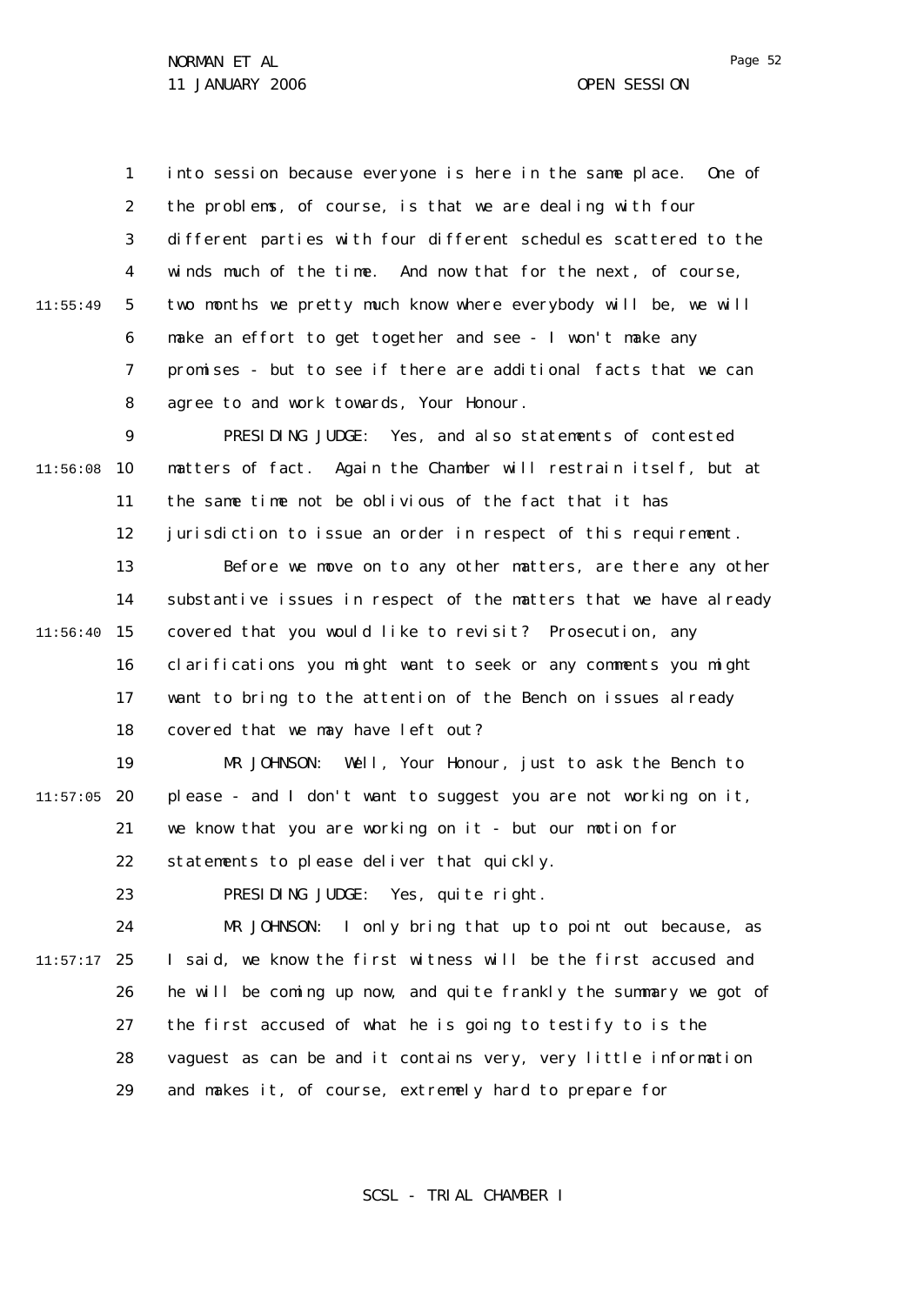1 2 3 4 5 6 7 8  $\mathsf{Q}$ 10 11:57:57 11 12 13 14 15 11:58:17 16 17 18 19 20 11:58:37 21 22 23 24 25 11:58:54 26 27 28 29 11:57:40 cross-examination. PRESIDING JUDGE: Yes, well, we will take it under consideration and treat it with a great sense of urgency. Anybody else on the Prosecution side want to supplement? MR KAMARA: Yes, Your Honour, this is just a very simple issue on the controversy about witnesses. PRESIDING JUDGE: Yes. MR KAMARA: I think the Court has been right all along. It mentioned that witnesses in common to all defences and never refer to common witnesses and there is a distinction there. Even the agenda says witnesses common to all defence teams. Thank you. PRESIDING JUDGE: Well thanks very much for the clarification. Anybody else on that side? Now defence, again on this issue, are there any omissions on issues already covered that you might want to revisit for the purposes of clarification or reinforcement? Any other areas we have already covered that you might want to revisit so we can -remember, this is a pre-defence conference, we may not have the opportunity to -- Dr Jabbi, anything that you think? MR JABBI: My Lord, I do not have any particular subject, we have already covered that. PRESIDING JUDGE: Nothing on your aide-memoir there? What about Mr Bockarie, anything on your aide-memoir? MR BOCKARIE: No, Your Honour. PRESIDING JUDGE: Learned counsel Mr Margai, anything on your aide-memoir? MR MARGAI: No, My Lord. I believe what I have in mind here would be addressed under any other matter.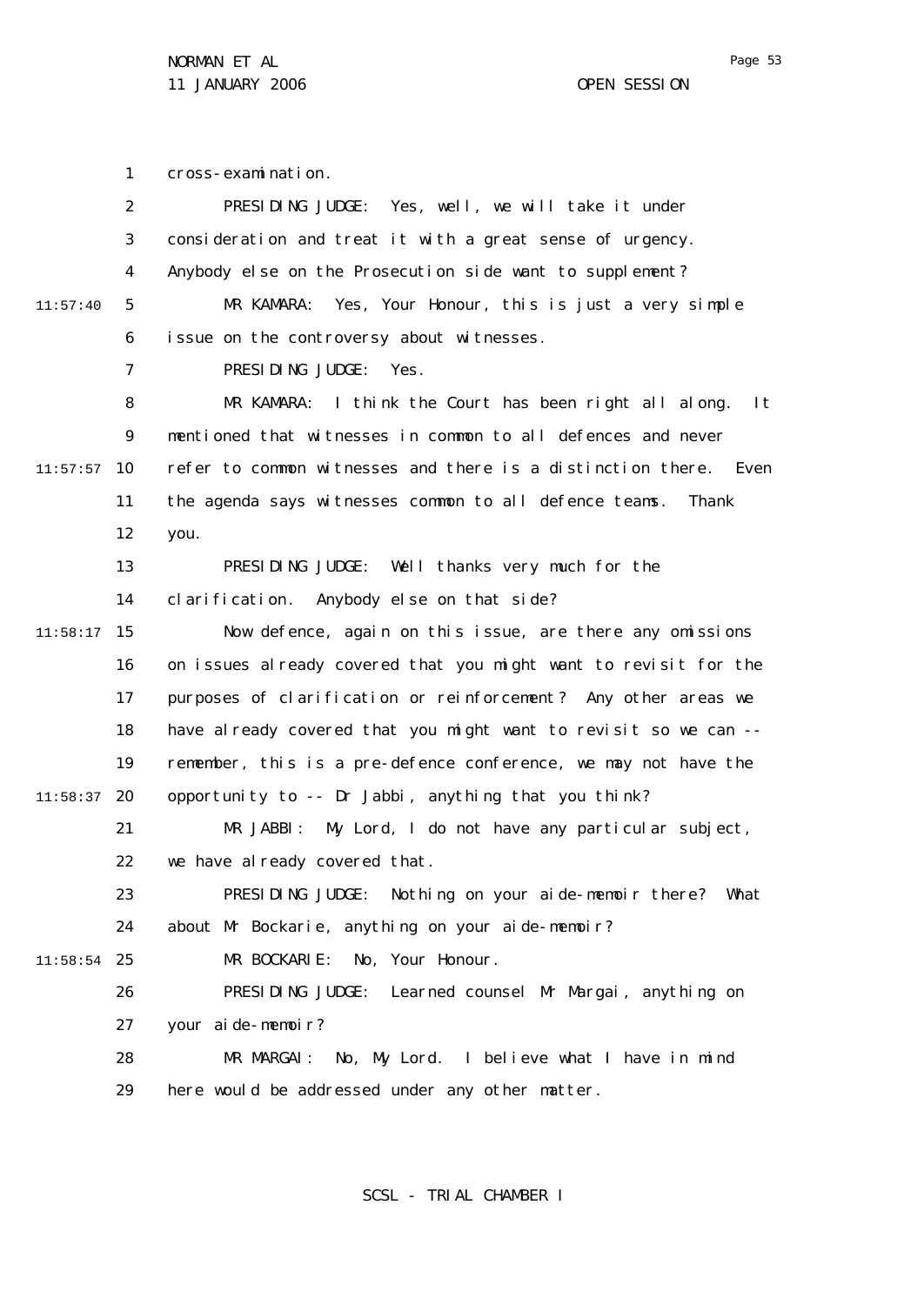1 2 3 4 5 6 7 8  $\mathsf{Q}$ 10 12:00:09 11 12 13 14 15 12:00:38 16 17 18 19 20 12:01:00 21 22 23  $24$ 25 12:01:21 26 27 28 29 11:59:24 PRESIDING JUDGE: Okay, very well. Well, let's move on to any other matters and let's address quickly an issue which is also very important here, and that is a question of special defences. It may be recalled that both defence teams for the second and third accused did indicate that they would not be raising or relying on any special defences. The defence team for the first accused did reserve the right to provide some indication on that issue. I raise this because I want to allude to Rule 67, which clearly provides some quidance on this question and which we all need to be sensitive to. That is the Rule which says that: "Subject to the provisions of Rules 53 and 69: (A) As early as reasonably practicable and in any event prior to the commencement of the trial...the defence shall notify the Prosecution of its intent to enter..." And section (B) says: "Any special defence, including that of diminished or lack of mental responsibility; in which case the notification shall specify the names and addresses of witnesses and any other evidence upon which the accused intends to rely to establish the special defence." May I have confirmation of the defence position in respect of the second and third accused persons? Mr Bockarie. MR BOCKARIE: The position remains the same, Your Honour. PRESIDING JUDGE: And learned counsel? MR MARGAI: Ditto, My Lord. PRESIDING JUDGE: May I have some response from the defence team of the first accused as to their own precise position at this stage?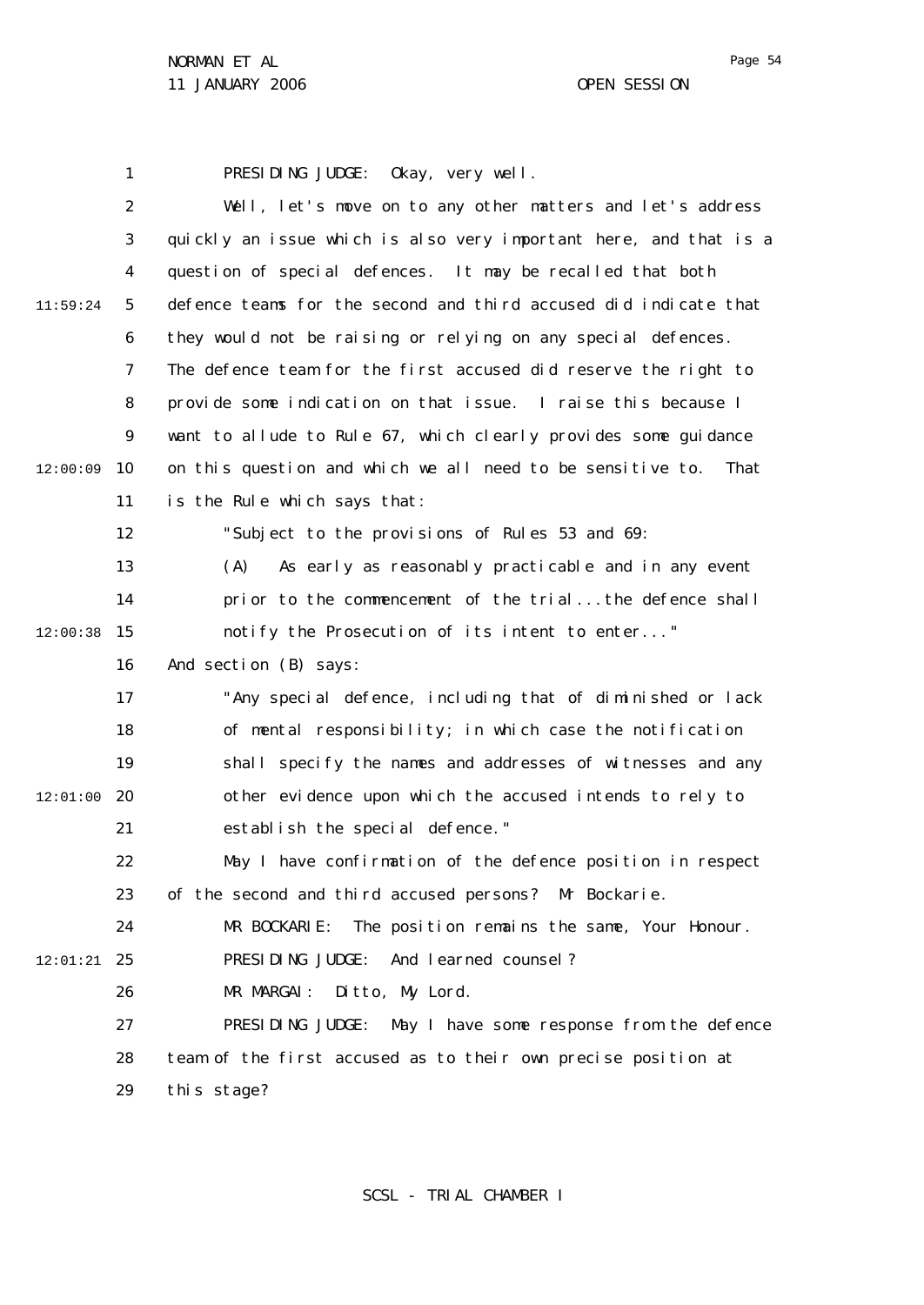1 2 3 4 5 6 7 8  $\mathsf{Q}$ 10 12:02:15 11 12 13 14 15 12:02:27 16 17 18 19 20 12:02:51 21 22 23  $24$ 25 12:03:06 26 27 28 29 12:01:51 MR JABBI: We do not at this stage, Your Honour, have any intention to give notice of special defences. However, we would wish to draw attention to Rule  $67(B)$ , which reads --PRESIDING JUDGE: Which reads, yes. 67? MR JABBI: 67(B), My Lord. PRESIDING JUDGE: Yes. MR JABBI: "Failure of the Defence to provide such notice under this Rule shall not limit the right of the accused to rely on the above defences." As much as we do not as yet contemplate that possibility, we want to call attention to that sub-rule. PRESIDING JUDGE: Right, I will give the Prosecution a right of reply. MR JOHNSON: Well, certainly, Your Honour, if we discover something we will comply with the Rules and I will provide notification and -- PRESIDING JUDGE: Well, it says that the Rule is not absolute. MR JOHNSON: Yes. PRESIDING JUDGE: And you agree on the law that the Rule is not absolute? MR JOHNSON: Yes, Your Honour, certainly. PRESIDING JUDGE: But, of course, I don't think learned counsel for the first accused is suggesting that in a matter of this nature good faith is not the overriding consideration rather than anything to the contrary. MR JABBI: My Lord, we shall always endeavour to exercise good faith in response to application of the Rules. But even in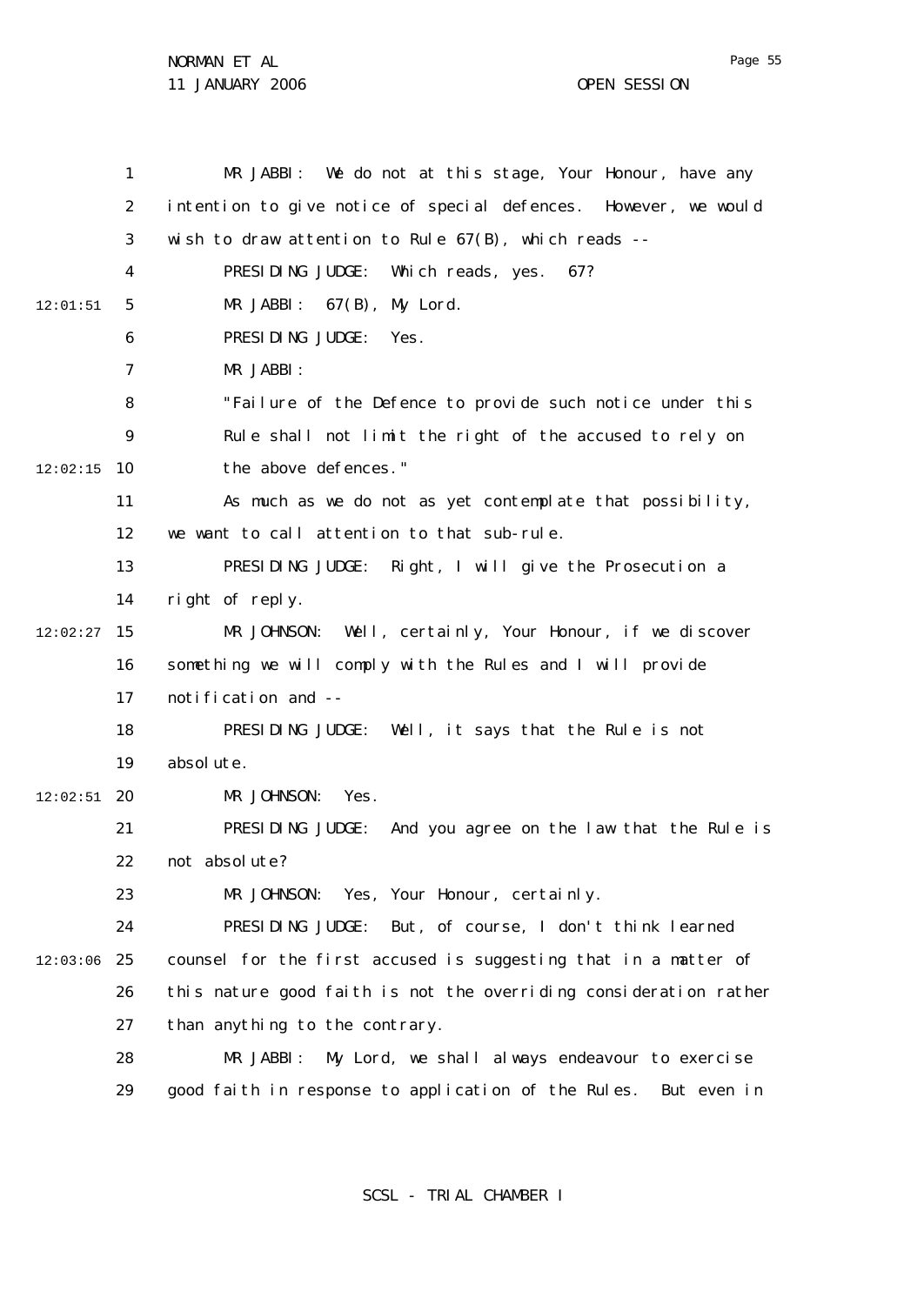1 this case we will have to give notice anyway.

2 3 4 5 6 7 12:03:55 PRESIDING JUDGE: Right. Is there any indication from the first accused who will be testifying in his defence as to any particulars as to the modality of the proposed testimony? Is there anything that you want to enlighten the Chamber and the Prosecution on without disclosing any of your forensic strategies?

8  $\mathsf{Q}$ 10 12:04:33 11 12 13 14 15 12:04:56 16 17 18 19 20 12:05:23 21 22 23 24 MR JABBI: As a matter of fact, My Lord, we have been, up to quite recently, in some difficulty in this regard, considering the first accused's fairly belated concession of coming to give evidence. There was some prevarication and on the basis of that we decided to give notice that, in fact, he would give evidence. But in our interactions with him we did not get a clear indication personally from him until yesterday, late yesterday. So we will try to comply with a requirement of the Rule, although we are within a very restricted time frame now, especially if after this conference we confirm with him that indeed he is coming to give evidence. Because of the past prevarication, notwithstanding the assurance we got yesterday, we want to reserve the position until we have confirmed with him after this conference and then we will go into other requirement concerning his evidence. PRESIDING JUDGE: And you will communicate that promptly to the Prosecution, the Defence and the Bench.

25 12:05:40

26 27 MR JABBI: Yes, indeed, My Lord. We are really sorry for that, but we have not wished it ourselves and we have been trying to deal with a very delicate situation.

28 29 PRESIDING JUDGE: Any wisdom from your side on this? MR JOHNSON: No, Your Honour. We will just react to the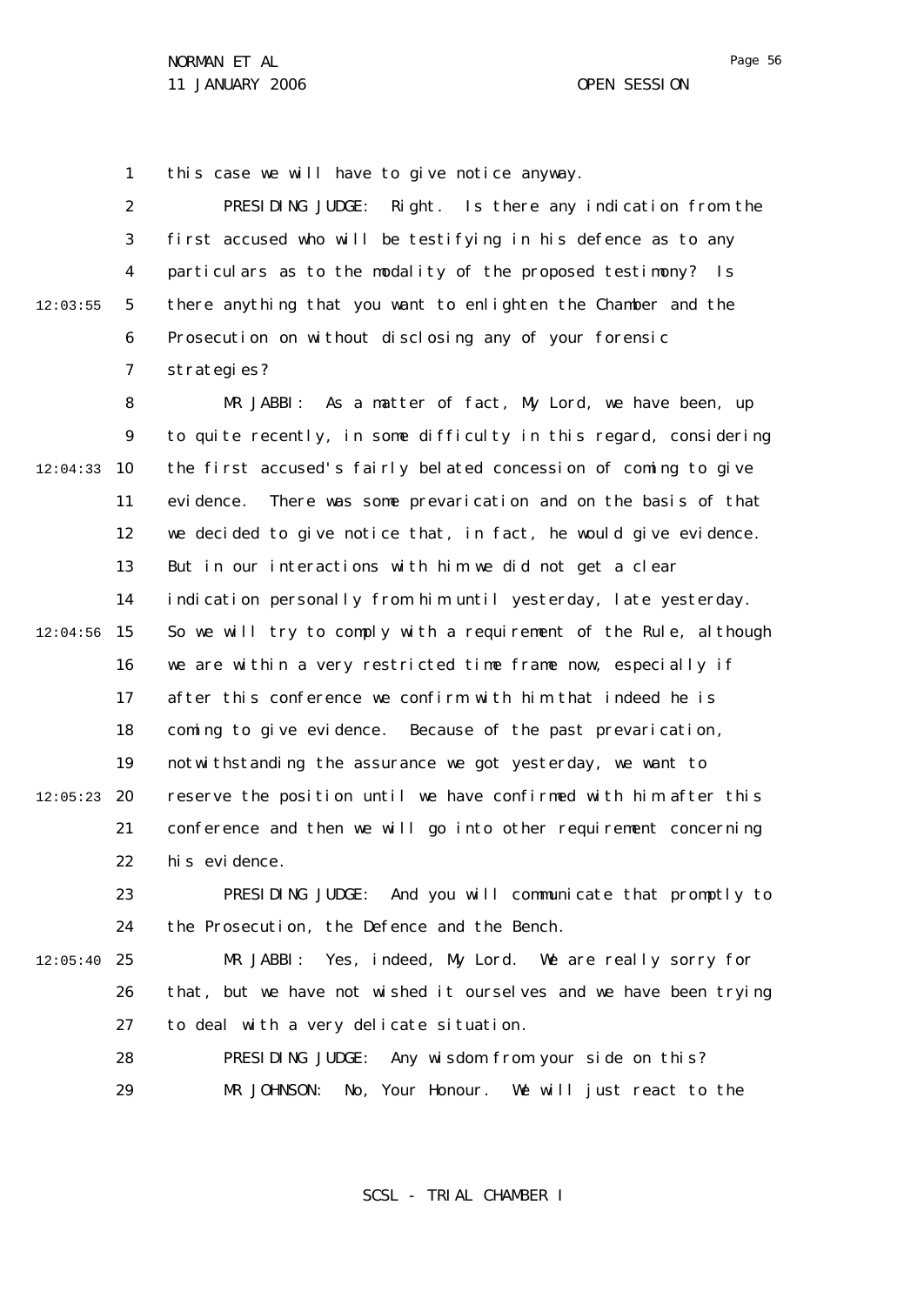1 2 3 4 best of our ability appropriately and from whatever information we have got. And again just our concern about preparing -- we want to see the trial go forward on the 17th, but we also want to be prepared.

5 6 7 8  $\mathsf{Q}$ 10 12:06:46 11 12 13 14 15 12:07:18 16 12:06:08 PRESIDING JUDGE: Yes, and of course these are some of the unpredictables and the imponderables to which these trials are constantly exposed. I have always mentioned the extent to which the idiosyncratic dimensions of the actors within the system tend to impact upon the whole judicial process, and, of course, when I say idiosyncratic I am not in anyway restricting it to just accused persons or witnesses. Probably one morning a judge might just have an attack of what, some serious attack, gastroenteritis and he can't come to court and the trial would not go on, sort of thing. But we will have to do the best we can to limit the adverse impact of some of these imponderables and unpredictables within the context of our human abilities.

17 18 19 20 21 22 23  $24$ 12:07:59 There is also the issue of interest to the first accused, that of the Court being asked to issue subpoenas *ad testificandum* and for defence witnesses. The Chamber is currently seized of two motions by the second and the third accused for the issue of a subpoena *ad testificandum* directed to President Ahmed Tejan Kabbah to testify for the second and third accused persons. The matter is under consideration by the Chamber. MR MARGAI: Sorry, My Lord, not the third accused.

25 12:08:17

26 MR MARGAI: Second and first accused.

27 PRESIDING JUDGE: Second and first accused. Let the

PRESIDING JUDGE: I do apologise.

28 records reflect the correction. Thank you.

29 The matter is under consideration by the Trial Chamber.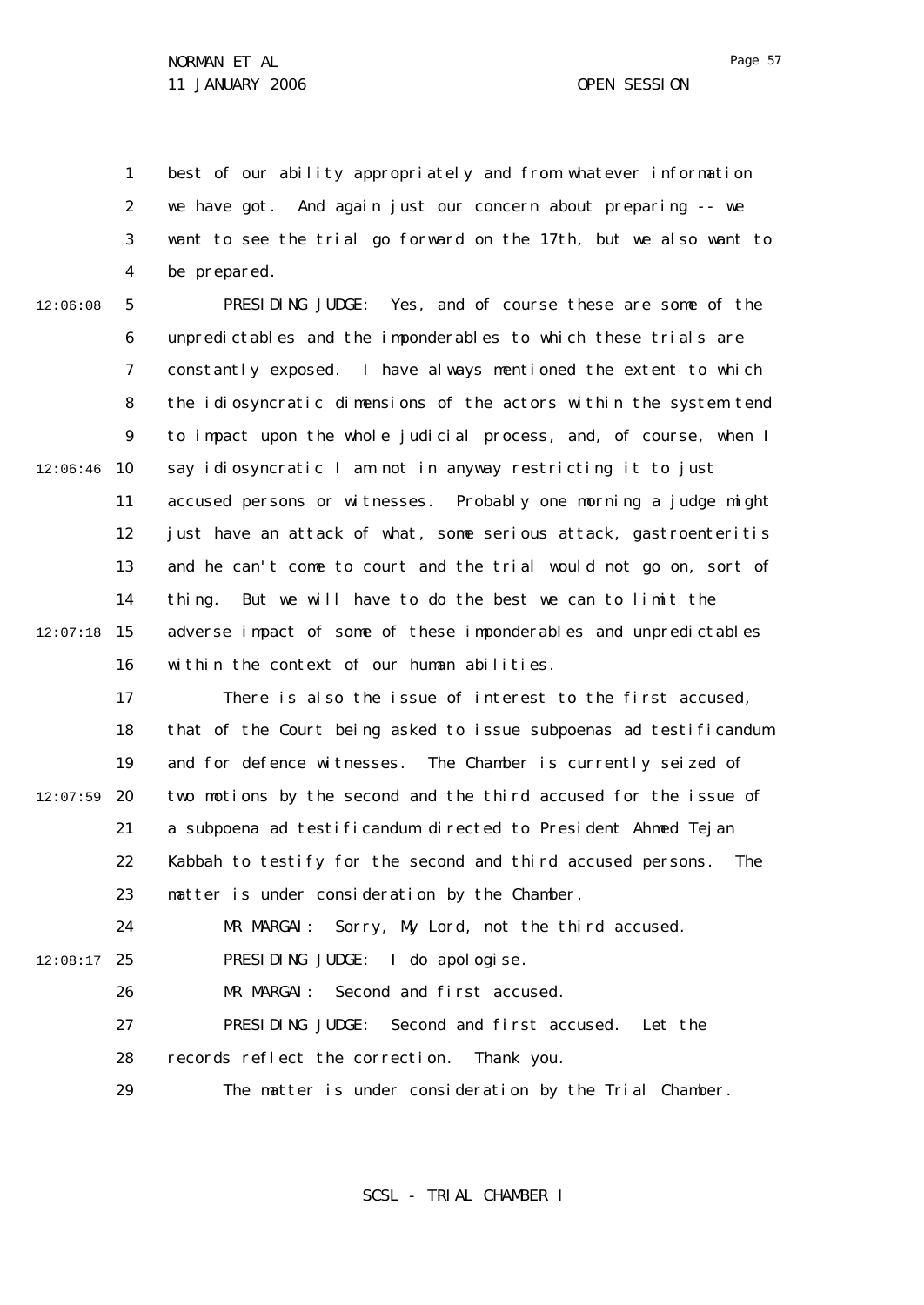|          | $\mathbf{1}$ | The Prosecution has not yet exercised its right of response and  |
|----------|--------------|------------------------------------------------------------------|
|          | 2            | the Bench also wishes to observe that the motion was not copied  |
|          |              |                                                                  |
|          | 3            | or served on the President. But this is a matter that we are     |
|          | 4            | actively considering. Are there any brief procedural comments on |
| 12:08:55 | 5            | this issue by the Defence? And I say procedural comments because |
|          | 6            | I am not inviting comments on the substantive aspect of the      |
|          | 7            | merits or otherwise of these motions. Just procedural.<br>Who    |
|          | 8            | wants to begin?                                                  |
|          | 9            | MR JOHNSON: No, Your Honour, we certainly will be                |
| 12:09:13 | 10           | responding.                                                      |
|          | 11           | PRESIDING JUDGE: Right. Good.<br>Thanks.                         |
|          | 12           | MR IANUZZI: And we will serve the President with a copy of       |
|          | 13           | the motion. We will serve the President with a copy of the       |
|          | 14           | motion.                                                          |
| 12:09:22 | 15           | PRESIDING JUDGE: Yes, and first accused.                         |
|          | 16           | My Lord, we just want to emphasise the need for<br>MR JABBI:     |
|          | 17           | us to have a clear-cut statement on this issue as soon as        |
|          | 18           | possible.                                                        |
|          | 19           | PRESIDING JUDGE: From whom, from the Bench?                      |
| 12:09:38 | 20           | MR JABBI:<br>Both from the Bench in terms of the ruling and      |
|          | 21           | ultimately $-$                                                   |
|          | 22           | PRESIDING JUDGE: Come on, I told you that you have been          |
|          | 23           | limited to procedural issues. I can assure you that the Bench -- |
|          | 24           | I began this proceeding by emphasising the heightened sense of   |
| 12:09:54 | 25           | judicial sensitivity for this particular trial at this phase to  |
|          | 26           | move as expeditiously and fairly as possible. I am not reneging  |
|          | 27           | from that and I can assure you that once the procedural          |
|          | 28           | formalities are complied with this Bench will waste no time in   |
|          | 29           | coming out with a decision on the matter. All I am asking now is |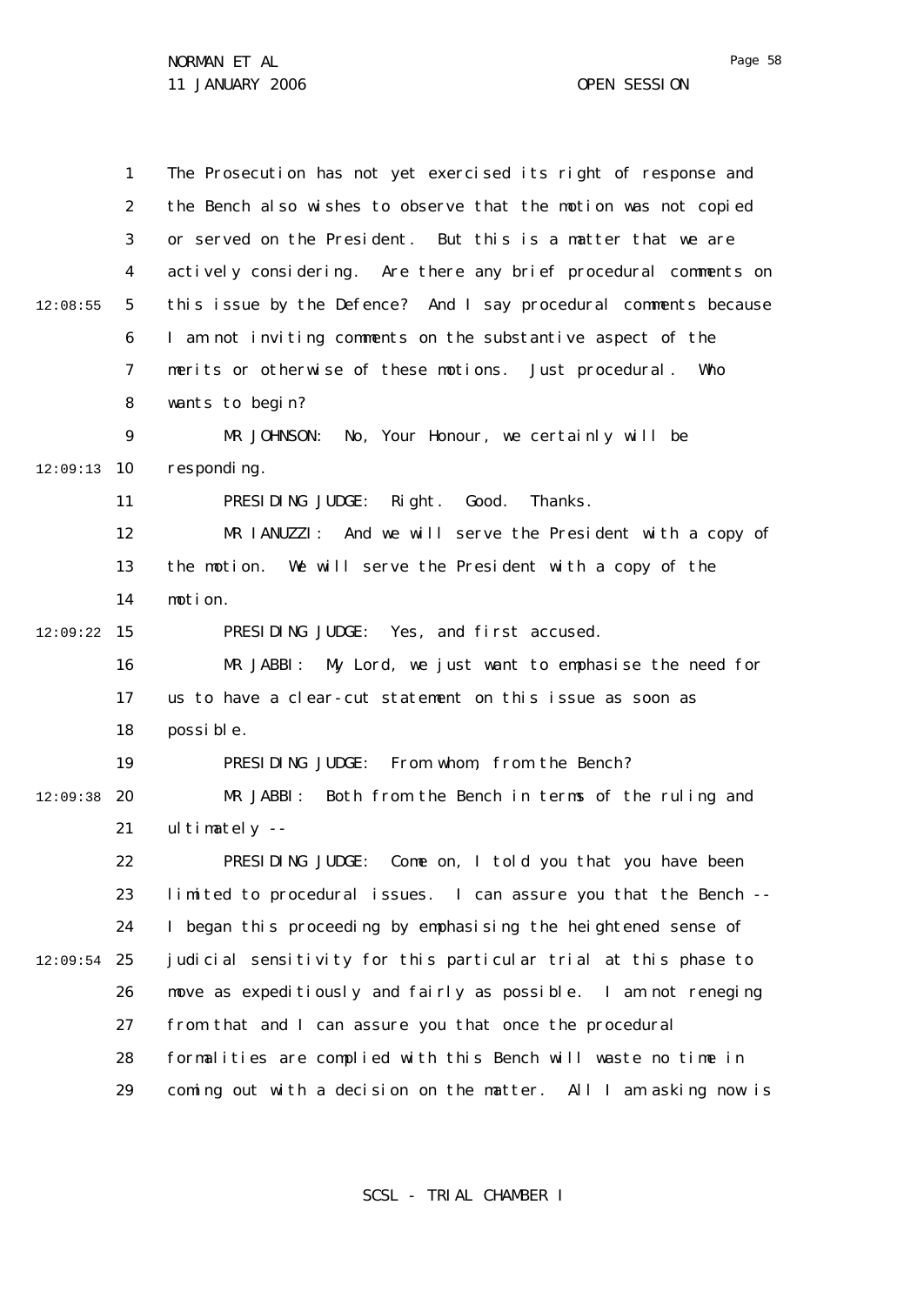1 2 3 4 5 6 7 8  $\mathsf{Q}$ 10 12:11:06 11 12 13 14 15 12:11:24 16 17 18 19 20 12:11:38 21 22 23 24 25 12:12:03 26 27 28 29 12:10:43 whether you are prepared to serve the President a copy of the motion because it seems necessary. MR JABBI: As my colleague for the second accused indicated, that is to be done. But, My Lord, I only mention this in order to indicate the special status and order in which the first accused would wish to have this witness. PRESIDING JUDGE: Yes, but the point one is making here is really to advance your case. If you give us -- I mean, I am in fact saying that all we need to do is have all the procedural formalities complied with and here the judges come in a matter of, I hope, one, two, three hours, deliberate on the issue and decide what they have to do. MR JABBI: We shall comply with the aspect of service. PRESIDING JUDGE: Quite. And what about also the possibility if the first accused has requests for subpoenas in respect of other witnesses, why not let us have them as quickly as you can. MR JABBI: We will do that, of course. PRESIDING JUDGE: Yes, it is just to advance your interest. MR JABBI: Yes, indeed, My Lord. PRESIDING JUDGE: And Prosecution, is there anything you need to add to that? MR JOHNSON: Your Honour, nothing additional. PRESIDING JUDGE: Yes, quite. We have outstanding the following motions and certainly they are under consideration and there is a motion, joint motion, for clarification of the decision and motions for judgment of acquittal that was filed on 31st October 2005. A response was received by the Prosecution on 4th November. We certainly will

SCSL - TRIAL CHAMBER I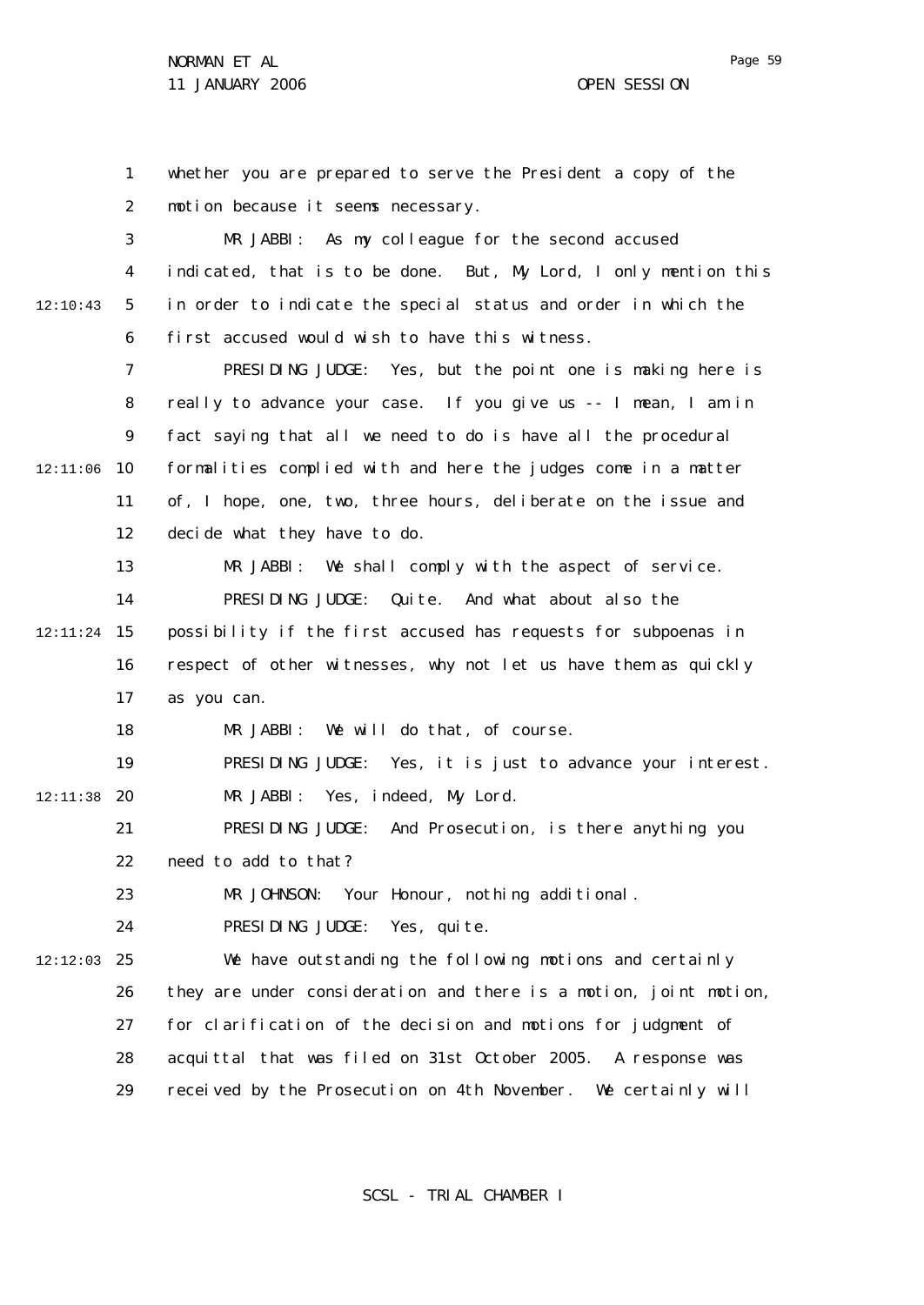NORMAN ET AL

1 come out with a decision very soon.

|          | $\overline{2}$ | The Prosecution application for leave to appeal proprio           |
|----------|----------------|-------------------------------------------------------------------|
|          | 3              | motu findings in decision on motions for judgment of acquittal    |
|          | 4              | pursuant to Rule 98. Again, that too is certainly under           |
| 12:12:53 | 5              | consideration and we will issue a decision very soon.             |
|          | 6              | Urgent Fofana request for leave to appeal the                     |
|          | $\overline{7}$ | 7th December 2005 decision of Trial Chamber I filed on            |
|          | 8              | 12th December 2005. Defence seeks leave to appeal the decision    |
|          | 9              | on the urgent motion for reconsideration of the orders for        |
| 12:13:19 | 10             | compliance with the order concerning the preparation and          |
|          | 11             | presentation of the defence case. Again, that is being disposed   |
|          | 12             | of.                                                               |
|          | 13             | Then there is also, as I already mentioned, the Fofana            |
|          | 14             | motion for issuance of a subpoena ad testificandum to President   |
| 12:13:38 | 15             | Ahmed Tejan Kabbah. Then there is a Norman motion also.<br>Again, |
|          | 16             | I have just referred to those two.                                |
|          | 17             | Then there was another motion that was coming, Prosecution        |
|          | 18             | request for order to defence pursuant to Rule 73 ter to disclose  |
|          | 19             | written witness statements filed on December 7, 2005.             |
| 12:14:03 | 20             | All these motions are receiving the urgent attention of the       |
|          | 21             | Chamber and decisions will issue very soon.                       |
|          | 22             | MR MARGAI:<br>My Lord, I am sorry to bring us back to C.<br>We    |
|          | 23             | had deliberated on the modalities of examination of witnesses,    |
|          | 24             | but no conclusions were reached either on common or uncommon      |
| 12:14:27 | 25             | witnesses. For instance, where the first accused leads a witness  |
|          | 26             | in chief, after him who cross-examines before the other? Is it    |
|          | 27             | the second and third persons or the Prosecution before us?        |
|          | 28             | PRESIDING JUDGE: I would like to leave that. We will give         |
|          | 29             | a position on that before we commence trial.                      |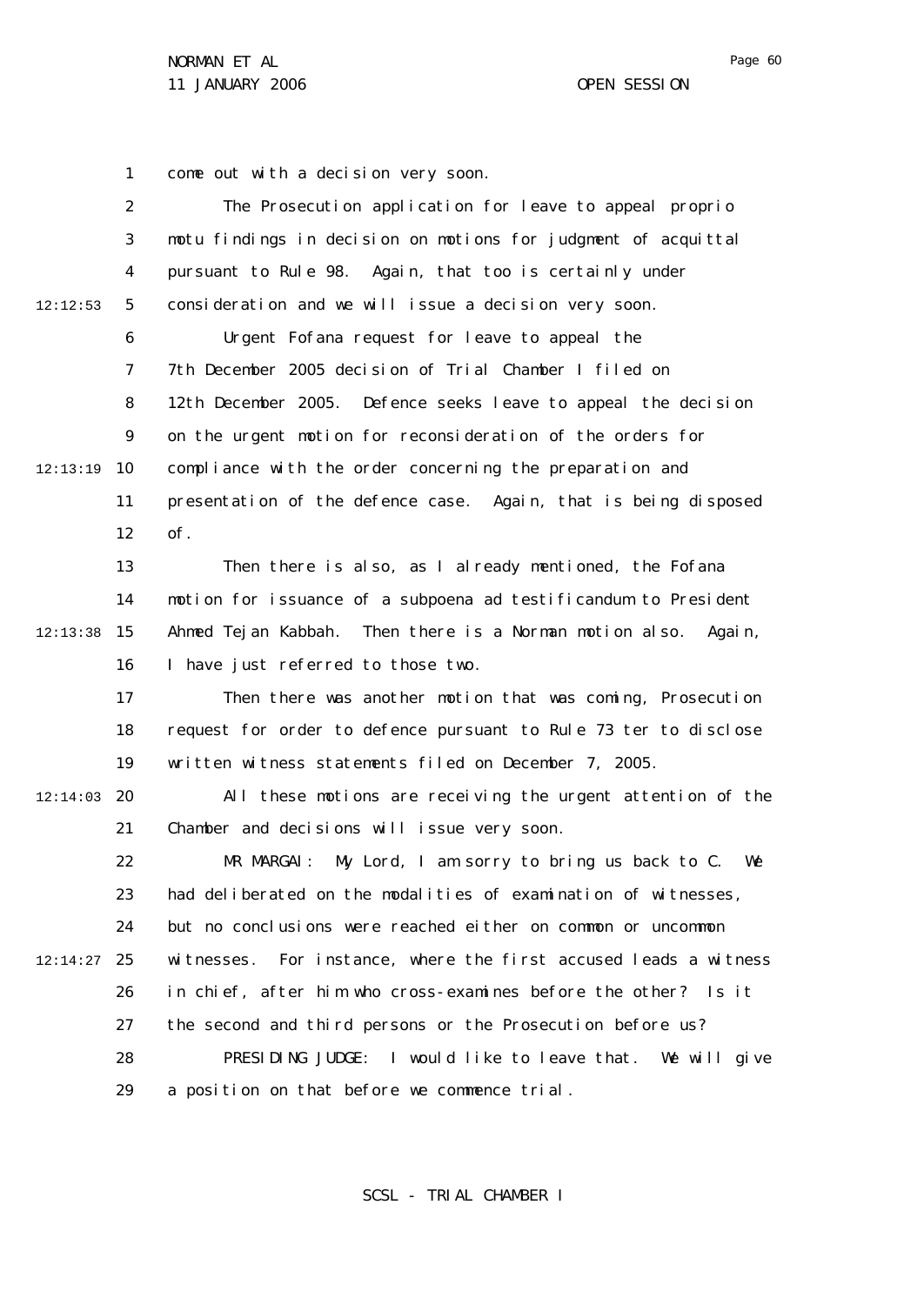1 2 3 4 5 6 7 8  $\mathsf{Q}$ 10 12:15:18 11 12 13 14 15 12:15:41 16 17 18 19 20 12:15:56 21 22 23 24 25 12:16:18 26 27 28 29 12:15:07 MR MARGAI: As My Lord pleases. Much obliged. PRESIDING JUDGE: Are there any other matters that any side wants to bring to the attention of the Chamber? MR JOHNSON: I just don't think we noted on the record at the beginning, Your Honour, that none of the accused are present for the conference. PRESIDING JUDGE: Yes, let the record so reflect that. MR JOHNSON: That is all, Your Honour. MR IANUZZI: With leave, Your Honour, one last point? Could you please give us an indication of how much time we will have to make an opening statement on Wednesday? PRESIDING JUDGE: Of course, in this particular case we do not want to even go back to the concept of mathematical equal i ties. MR IANUZZI: Just for planning purposes. PRESIDING JUDGE: Well, I think an opening statement, I mean, speaking for myself - and I don't see why we should not -30 minutes would be a good time frame. MR IANUZZI: Thirty minutes. PRESIDING JUDGE: Thirty minutes would be a reasonable time frame considering, as we say, all along the Defence does not have the burden of proving the innocence of the accused persons. All they have is the burden of - not even a burden - just to poke holes in the Prosecution's case. Thirty minutes would be reasonable and, of course, this is subject to what we think may be judicious depending on how elaborate the opening statement is. MR IANUZZI: As we understand it, the purpose of the opening statement would be direct Your Honours' attention to the evidence we are about to present. So as we are going to make an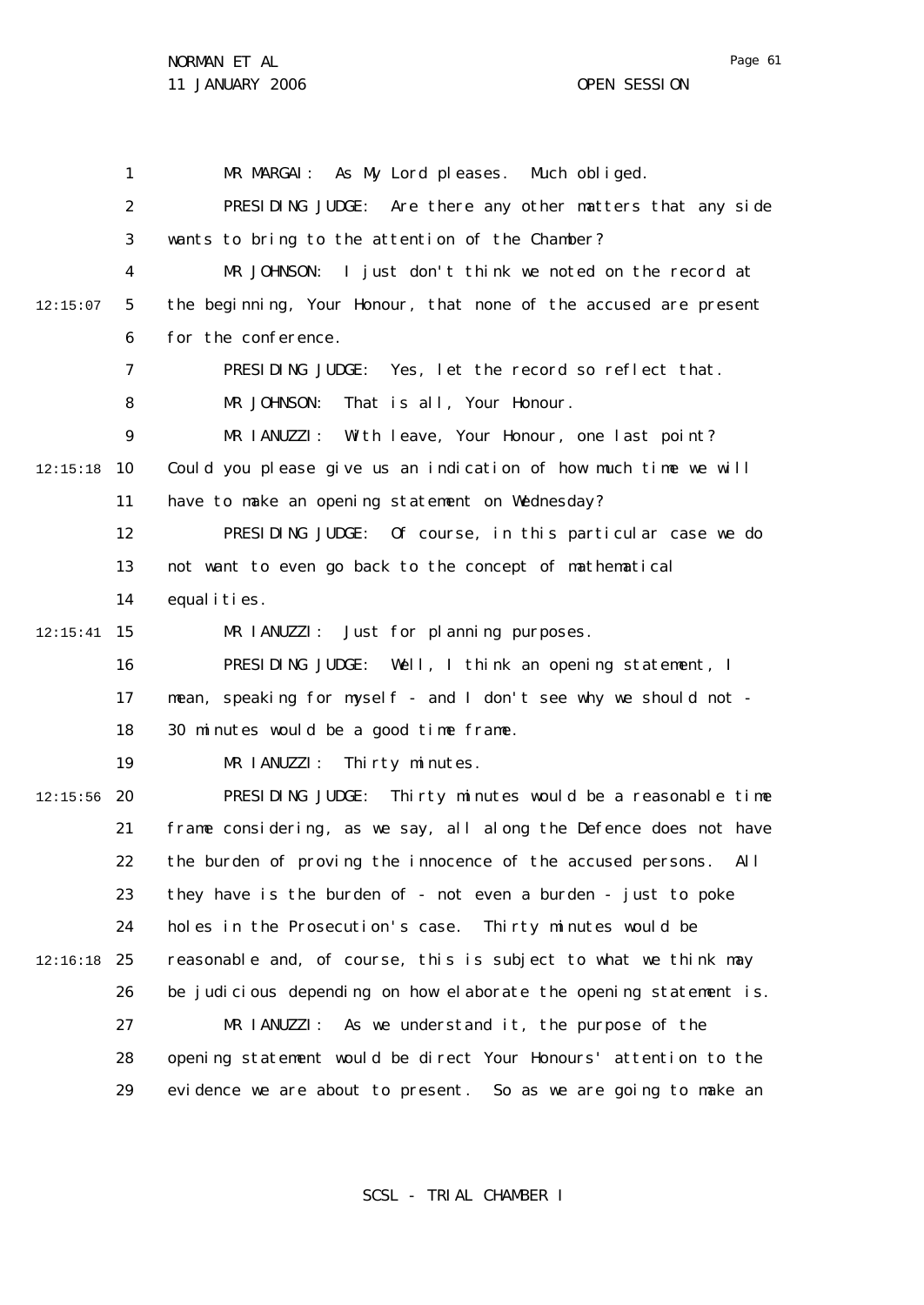1 opening statement and then go directly into Mr Norman's

2 witnesses, could we reserve 10 minutes?

3 4 5 6 7 12:16:54 PRESIDING JUDGE: Thirty minutes seems reasonable because what you will be doing, in an encapsulated form -- you are not making, as I say -- you seem to take the view that your opening statement is not meant to be in any way some indication that the burden of the Prosecution is diminished.

> 8 MR IANUZZI: Understood.

 $\mathsf{Q}$ 10 12:17:07 PRESIDING JUDGE: Thirty minutes, I think, is a reasonable time frame.

11 12 13 14 15 12:17:30 16 17 MR IANUZZI: My second question is: Could we reserve 10 minutes or so of the 30 for when we are about to open our case, as the purpose of the opening statement is to direct Your Honours? We will be making an opening statement going right into Mr Norman's witnesses. The effect will be lost unless we have a chance to just make a brief comment when we finally open our case.

18 19 20 12:17:41 PRESIDING JUDGE: It sounds reasonable, but I will give you some more directions as we begin. But just work within the 30 minute framework.

> 21 MR I ANUZZI: Thank you.

22 23 24 25 12:18:00 26 27 28 29 MR JOHNSON: If I could only comment on that, Your Honour. I mean, we have been through that. Mr Norman has made his opening statement and it's completed. I think we are before a panel of professional judges and that the impact concerned that the defence counsel may be having. I mean, I just submit that they should give their opening statement and that is that. PRESIDING JUDGE: Well, as I say, this is a matter which, of course, is again subject to what the Chamber collectively will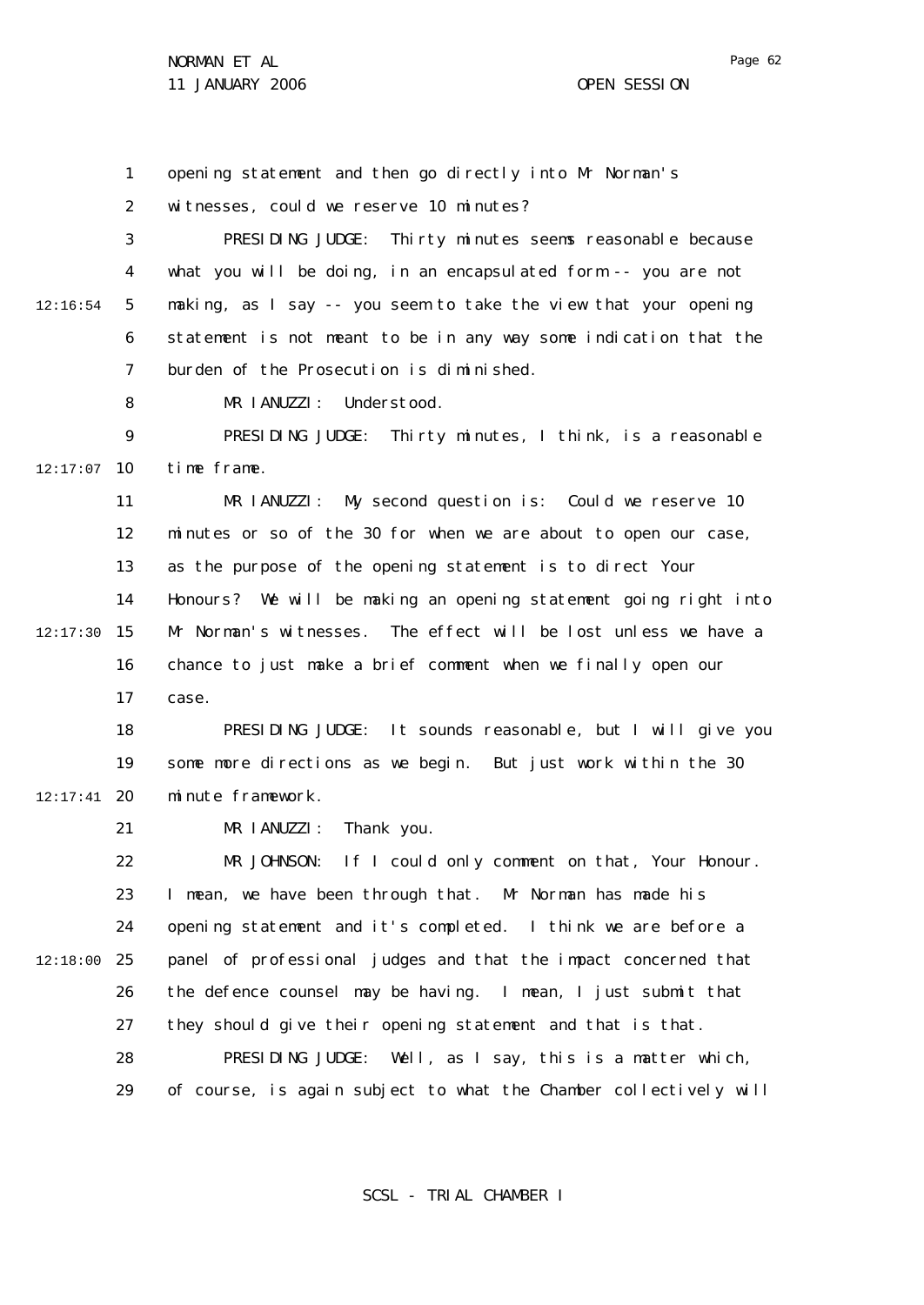1 2 3 4 5 6 7 8  $\mathsf{Q}$ 10 12:18:48 11 12 13 14 15 12:19:08 16 17 18 19 12:19:17 20 21 22 23 24 25 12:19:42 26 27 28 29 12:18:32 decide on. I don't want to prejudge what my other colleagues might think on this. MR JOHNSON: If I might only add, Your Honour, from the time perspective, if I recall, it has been some time now, but you did not place a limit on us on time, but rather you put the obligation back on us and said how much time do you think you need, and I think we responded with 90 minutes and we kept it under that. Perhaps it would be just see what they think they need. PRESIDING JUDGE: That means on the outside for them. Yes. They might not even use up to 30 minutes. It's possible. Anything else? MR IANUZZI: Just one last technical point. Are we still going to be having Wednesday afternoons free? PRESIDING JUDGE: Yes, the Chamber has not decided to vary this particular requirement. MR IANUZZI: And that goes for the opening day as well? PRESIDING JUDGE: Yes, quite. We are certainly not. It is the only time that we are free to work in chambers by ourselves collectively. Anything else on the legal office? MR KAMARA: Your Honour, I am sorry to take the Court back. PRESIDING JUDGE: That's okay. That is fine. I said we need to clear things up. It does not matter. MR KAMARA: I was skimming through the witness list for the first accused and I realised that witness numbered 60 is identified as a journalist who would provide a factual analysis of the conflict. I just want to give an indication to the Defence of the first accused that we shall be seeking a report,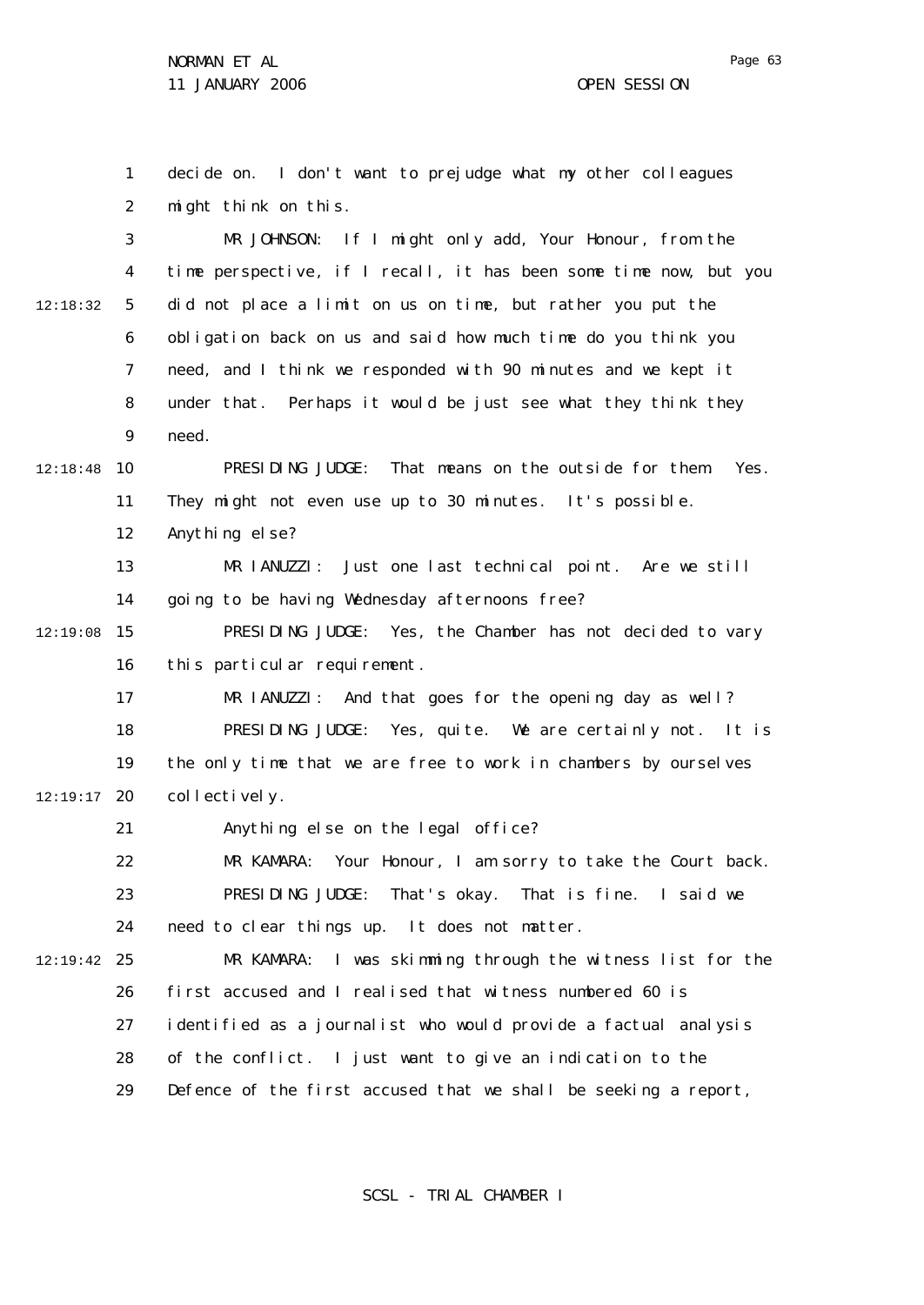Page 64

1 2 3 4 5 6 12:20:17 if at all, it seems as if this particular witness is on an elevated level. He has not been labelled as an expert and if we tend to agree with that we may describe him as a quasi-expert, and therefore we may need to know the methodology, his qualifications, the credentials that will give him the authority to speak in relation to that.

7 8  $\mathsf{Q}$ 10 12:20:36 11 PRESIDING JUDGE: Yes, I will let them respond. Please do. MR JABBI: My Lord, we are not proposing him as an expert. We believe that he can give evidence which would not qualify as quasi-expert's evidence, unless, of course, the Court otherwise determines.

> 12 13 PRESIDING JUDGE: How do you respond to that? Do you think  $-$

14 15 12:20:57 16 17 18 19 20 12:21:15 21 22 23 24 25 12:21:37 26 27 28 29 MR KAMARA: Well, since the summary is nothing to go by, and from what we have, a factual analysis of the conflict -- I mean, this is not a report in fact this is what I saw, but an analysis of the conflict. It shows that there is some knowledge in the possession of that witness and we in the Prosecution would like to know the basis of that knowledge and what methodology was put in place for that basis. If it is an ordinary journalist, I am sure he is only described as a journalist by profession probably, but he would not be here as a journalist. But to give an assessment of analysis of the conflict that is very technical. PRESIDING JUDGE: Yes. Would there be a difference here between a commentator and an analyst? Would it be the same? MR KAMARA: It would be different, Your Honour. PRESIDING JUDGE: Different. It's not just a commentator. MR KAMARA: He is not just a commentator giving his point. PRESIDING JUDGE: Or just a narrator.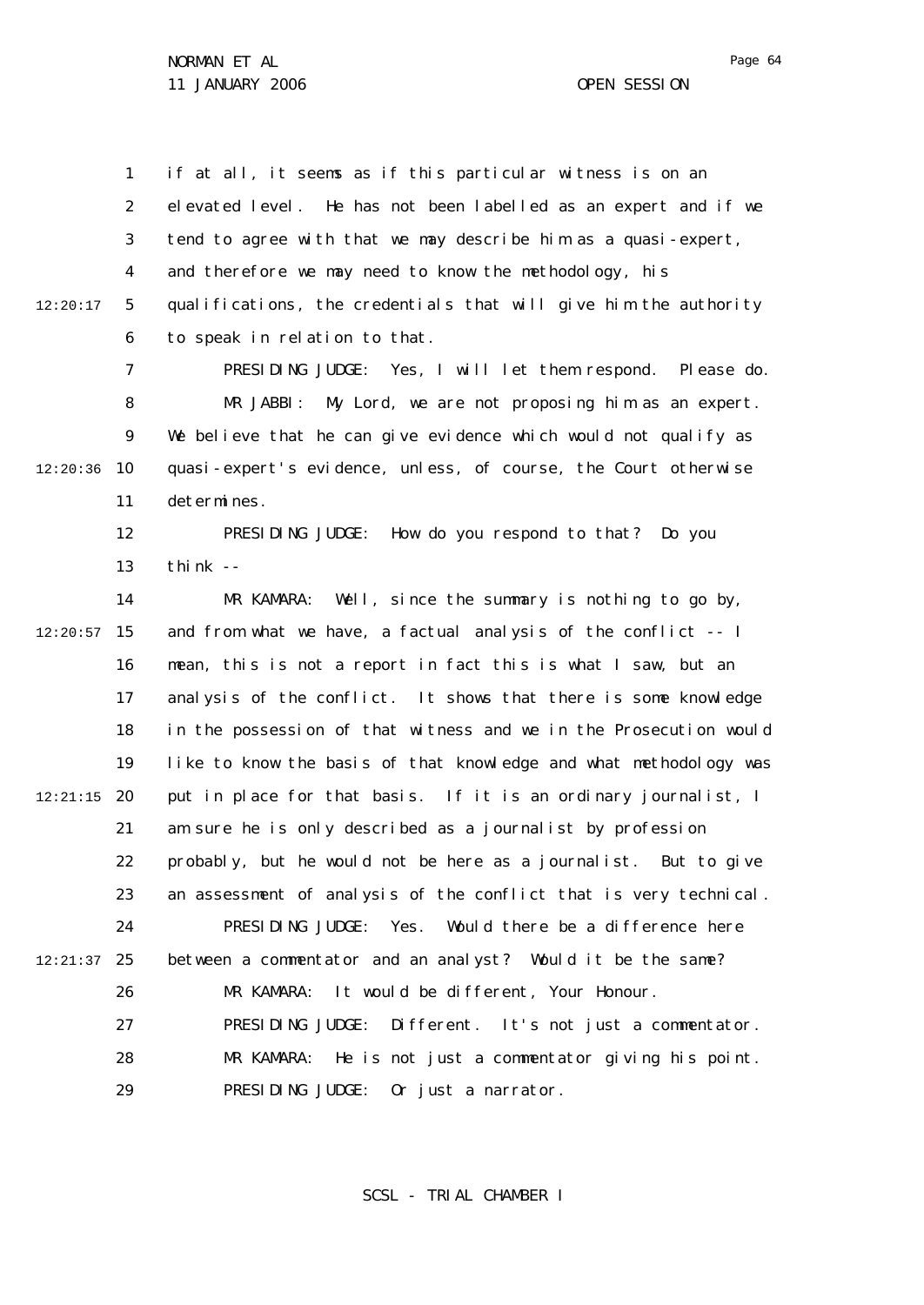1 MR KAMARA: Not, Your Honour.

2 PRESIDING JUDGE: He is coming to analyse.

3 4 5 6 7 12:21:58 MR KAMARA: He is analysing the facts. And we know the facts as presented by the Prosecution. If he is coming to analyse the facts for us, we also need to know so that we can present and confront in evidence about that as well. So, we seek a report to know where we stand.

8  $\mathsf{Q}$ 10 12:22:25 11 PRESIDING JUDGE: Your contention now is that there is a veiled characterisation here which is more or less consistent with him being an expert rather than just someone who is coming to report as a journalist.

12 13 14 15 12:22:41 MR KAMARA: I had my suspicions, but I was not going to come up with that. But Your Honour, it seems that is the case if he is going to give us a factual analysis and he has been labelled as a journalist.

16 17 18 19 12:23:04 20 21 22 23 PRESIDING JUDGE: Would you be precluded, if he testifies, from challenging vigorously under cross-examination the methodological basis of his analysis? Would you not be able, through the medium of cross-examination, to say, "Look, you are a bogus kind of -- you are not really this kind of thing that you are trying to come and give us here. An analysis of the factual thing, it does not lie within your competence"? Would that be difficult for you?

24 25 12:23:18 MR KAMARA: It would be difficult and too late at that point because --

> 26 27 28 29 PRESIDING JUDGE: But then remember he says that they are not going to put him forward as an expert. But you will not be precluded from saying here, "That you guy are pretending as an expert, but of course the side that has called you is not putting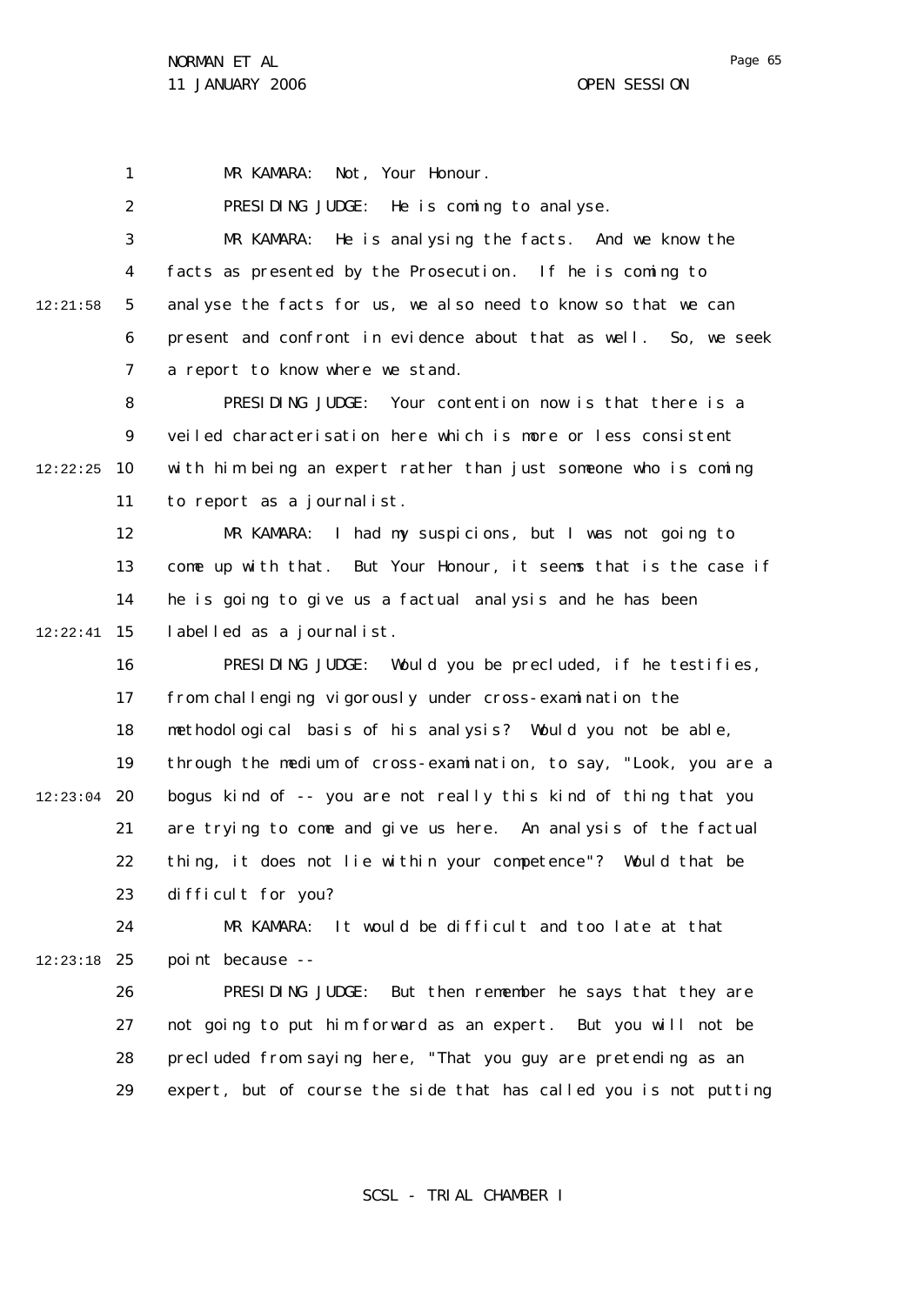Page 66

1 2 3 4 5 6 7 8  $\mathsf{Q}$ 10 12:23:57 11 12 13 14 15 12:24:12 16 17 18 19 20 12:24:26 21 22 23 24 25 12:24:48 26 27 28 29 12:23:44 you forward as an expert." MR KAMARA: That is why we are pre-empting them by telling them that we are going to challenge any form of analysis that he is going to do. And if you look what they said, he is going to go by the factual analysis. We are only going to limit him as to facts. But if he ventures into the arena of analysis, then definitely we are not going to let that happen. PRESIDING JUDGE: You are putting them on notice that they are going to have a fight. MR KAMARA: You have a report or do let him not analyse anything. PRESIDING JUDGE: Right. Well, as I say, I think the most effective machinery for this would be cross-examination. By the time you finish you may have been able to satisfy the Court that we really have here an imposter or something. MR KAMARA: We will wait for that, Your Honour. Thank you very much. PRESIDING JUDGE: All right. Anything else? MR WILLIAMS: My Lord, on that issue I believe the Prosecutor did call a witness during the presentation of their case. That person testified in closed session. He had worked for a reputable international organisation. He is a human rights expert. The witness that refused to disclose one of his sources. I mean, we actually thought that was an expert, but we let him go as a factual witness. PRESIDING JUDGE: I think you should be prepared to give them a fight too on this issue. MR WILLIAMS: As Your Lordship pleases. PRESIDING JUDGE: I mean, that is how it should go because